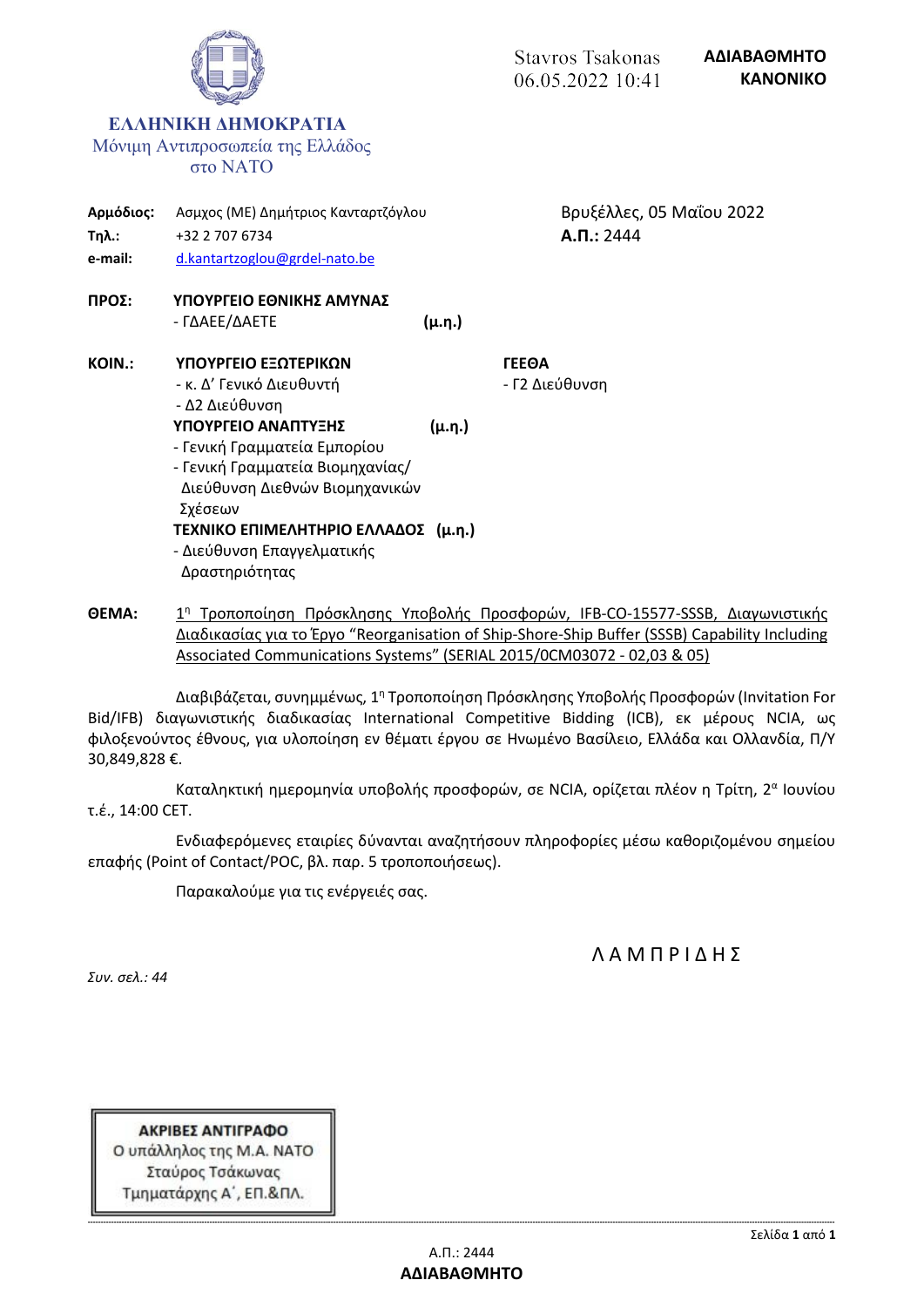

NCIA/ACQ/2022/06774 03 May 2022

| To         |  | Distribution List                                                                                                                                  |
|------------|--|----------------------------------------------------------------------------------------------------------------------------------------------------|
| Subject    |  | Amendment 1 - IFB-CO-15577-SSSB                                                                                                                    |
|            |  | Reorganisation of Ship-Shore-Ship Buffer (SSSB) Capability Including Associated<br><b>Communications Systems</b>                                   |
|            |  | Answers to Clarification Requests and 14 days extension of Bid Closing Date                                                                        |
| References |  | AC/4-2261 (1996 Edition)<br>A.<br>NOI IFB-CO-15577-SSSB- Amdt 1, dated 11 Nov 2021<br>В.<br>Issuance of IFB-CO-15577-SSSB, dated 22 Feb 2022<br>C. |

- 1. In accordance with Reference A, the purpose of this Amendment 1 is to provide a requested 14 days extension of the Bid Closing Date to the IFB-CO-15577-SSSB and to respond to the Clarification Requests received from Prospective Bidders.
- 2. Relevant Purchaser Provided Clarifications are hereby issued in Annex A. Please note, for a number of Clarification Requests the Purchaser is still awaiting information. As a result of the clarification provided herewith, the IFB documents will be revised and sent, together with the remaining open Clarifications, as soon as possible as a new Amendment to the IFB.
- 3. The Book I, Part I, Bidding Instructions, Section 2, General Bidding Information, Paragraph 2.3 of the IFB-CO-15577-SSSB as stated in reference C will hereby be revised, as follows:

FROM "Thursday, May 19, 2022 at 14:00 Hours Central European Time (CET)"

TO "**Thursday, June 2, 2022 at 14:00 Hours Central European Time (CET)**"

- 4. Except as provided in the paragraphs above, all other terms and conditions of the Invitation for Bid remain unchanged.
- 5. The Purchaser Point of Contact for all information concerning this IFB is:

Mr. Martin Steenwege, Senior Contracting Officer, Acquisition E-mail address: IFB-CO-15577-SSSB@ncia.nato.int, with copy to [Martin.Steenwege@ncia.nato.int](mailto:Martin.Steenwege@ncia.nato.int)

#### FOR THE CHIEF OF ACQUISITION

Mr. Martin Steenwege

Senior Contracting Officer

Enclosures:

Annex A: Answers to Clarification Requests IFB-CO-15577-SSSB-Amendment 1 Annex B: Distribution List for IFB-CO-15577-SSSB-Amendment 1 Annex C: Final Bidders List for IFB-CO-15577-SSSB



NATO Communications<br>and Information Agency Agence OTAN d'information et de communication

www.ncia.nato.int

NATO UNCLASSIFIED Page **1** of **1**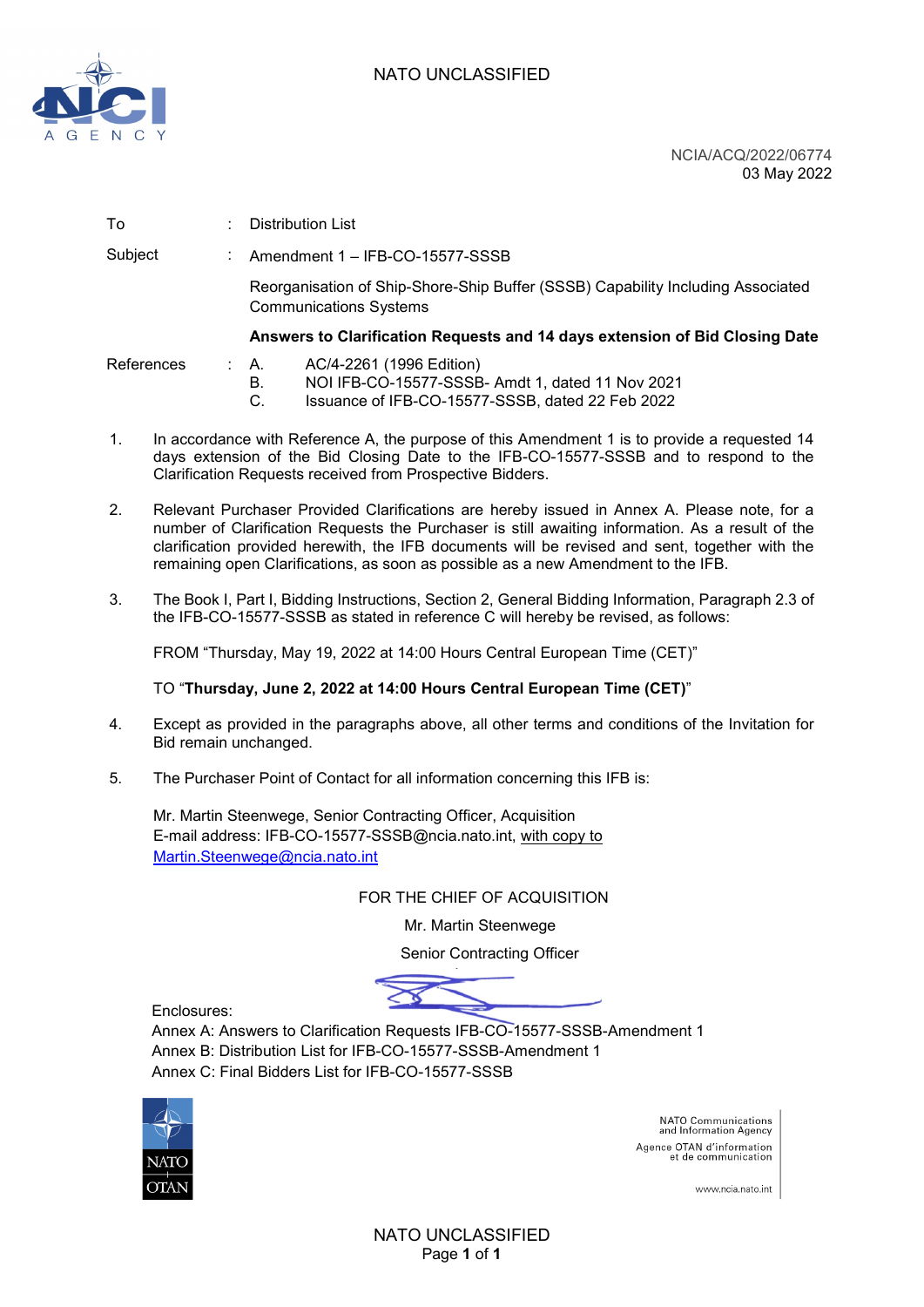

## **ANNEX A**

| <b>ADMINISTRATION or CONTRACTING</b> |                                   |                                                                                                                                                                                                                                            |                                                                                                                                                                                                                                                                                                                                                                                                                                                              |               |  |
|--------------------------------------|-----------------------------------|--------------------------------------------------------------------------------------------------------------------------------------------------------------------------------------------------------------------------------------------|--------------------------------------------------------------------------------------------------------------------------------------------------------------------------------------------------------------------------------------------------------------------------------------------------------------------------------------------------------------------------------------------------------------------------------------------------------------|---------------|--|
| <b>Serial</b>                        | <b>IFB</b>                        | <b>QUESTION</b>                                                                                                                                                                                                                            | <b>ANSWER</b>                                                                                                                                                                                                                                                                                                                                                                                                                                                | <b>Status</b> |  |
| <b>NR</b>                            | <b>REF</b>                        |                                                                                                                                                                                                                                            |                                                                                                                                                                                                                                                                                                                                                                                                                                                              |               |  |
| A.1                                  | Book I,<br>Section 4.1.6          | When, to what extent, how detailed and based on<br>which procedure does the HN (Agency) intend to<br>communicate the bid details of the winner to the not<br>successful Bidders?                                                           | Results of competition notification will be in accordance with<br>procedure AC/4 -D/2261 (1996 Edition) for International<br><b>Competitive Bidding:</b><br>The NCI Agency will notify all unsuccessful Bidders in writing at<br>contract award. The notification should include:<br>- the number of Bidders solicited;<br>- the number of bids received;<br>- the name of the apparent winning company; and,<br>- the apparent winning bid's overall price. | Closed        |  |
| A.2                                  | <b>SOW Annexes</b><br>B, E, and H | Can we obtain lists of companies approved by the<br>Territorial Host Nations for civil and other works on the<br>sites?                                                                                                                    | Please see T.9.                                                                                                                                                                                                                                                                                                                                                                                                                                              | Closed        |  |
| A.3                                  |                                   | The current timeline is unreachable due to risks with<br>the civil works. Please extend the closing date of the<br>bid. At least 6 months is required to review and design<br>the civil works.                                             | In accordance with procedure AC/4 -D/2261 (1996 Edition), any<br>requests for extensions of the Bid Closing Date can only be<br>submitted by the National Delegations.<br>Therefore, please contact your Delegation for this request.                                                                                                                                                                                                                        | Closed        |  |
| A.4                                  |                                   | Due to the risks and too many variables around the<br>civil works, please consider revising the procurement<br>strategy to Best Value. Lowest Cost Compliant will not<br>work on this project because of the nature of the civil<br>works. | NATO Nations' authorization for this project was for a Lowest<br>Priced Technically Compliant Bid. The NCI Agency can<br>therefore not change the procurement strategy to Best Value.                                                                                                                                                                                                                                                                        | Closed        |  |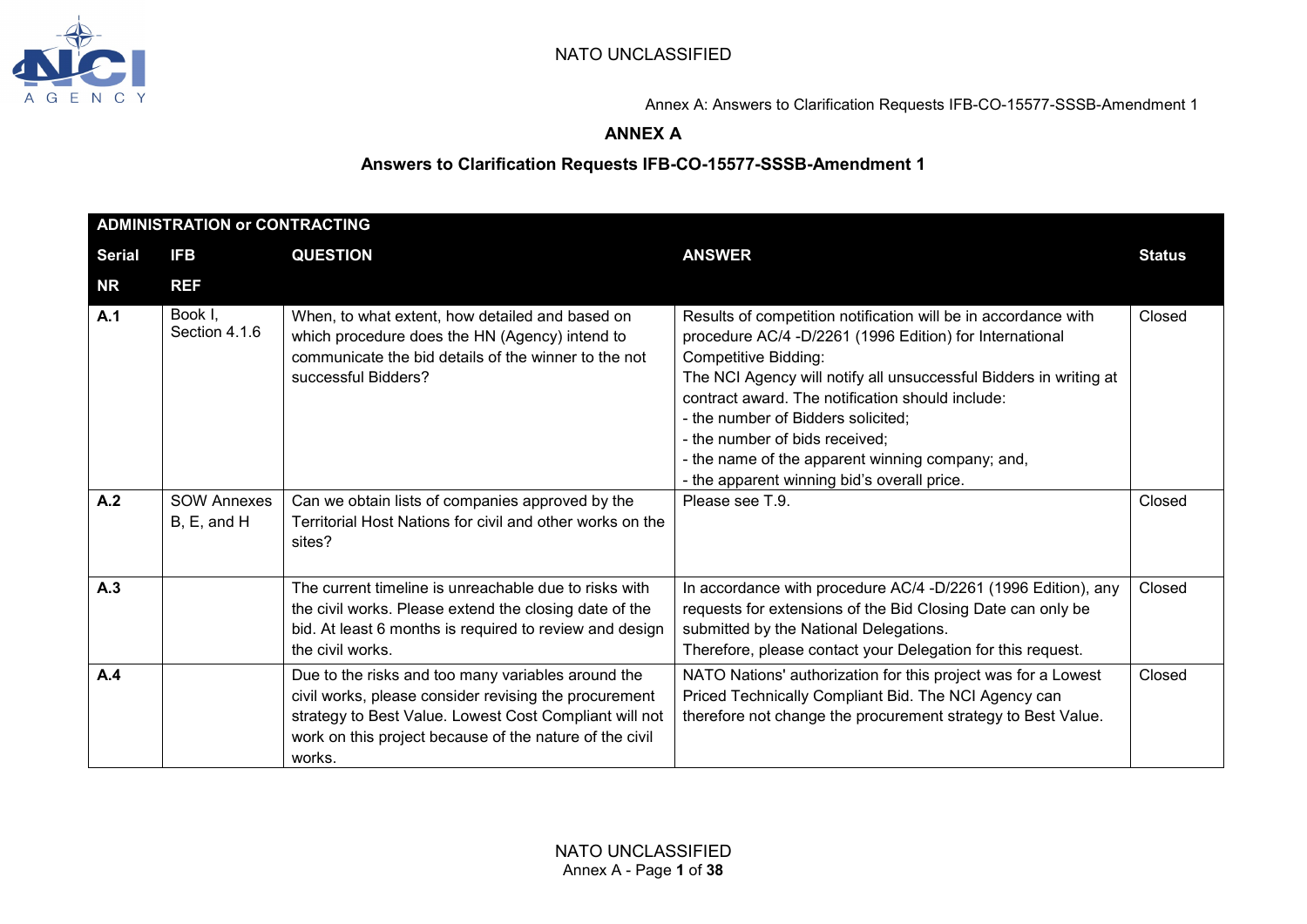

| <b>ADMINISTRATION or CONTRACTING</b> |                                                                                                                                                     |                                                                                                                                                                                                                                                                                                                                                                                                                                                                                                                |                                                                                                                                                                                                                                                                |                  |  |
|--------------------------------------|-----------------------------------------------------------------------------------------------------------------------------------------------------|----------------------------------------------------------------------------------------------------------------------------------------------------------------------------------------------------------------------------------------------------------------------------------------------------------------------------------------------------------------------------------------------------------------------------------------------------------------------------------------------------------------|----------------------------------------------------------------------------------------------------------------------------------------------------------------------------------------------------------------------------------------------------------------|------------------|--|
| <b>Serial</b>                        | <b>IFB</b>                                                                                                                                          | <b>QUESTION</b>                                                                                                                                                                                                                                                                                                                                                                                                                                                                                                | <b>ANSWER</b>                                                                                                                                                                                                                                                  | <b>Status</b>    |  |
| <b>NR</b>                            | <b>REF</b>                                                                                                                                          |                                                                                                                                                                                                                                                                                                                                                                                                                                                                                                                |                                                                                                                                                                                                                                                                |                  |  |
| A.5                                  | FB-CO-15577-<br>SSSB-UK-GR-<br>NL, Book II,<br>Part II, Page<br>24, Paragraph<br>26.4.                                                              | Does "All Contractor and Sub-Contractor(s) personnel<br>working on this Contract shall have a security<br>clearance of "NATO SECRET" confirmed to the<br>Purchaser by the relevant National Security Authority"<br>statement also applicable for workers who will work<br>for cable laying and termination or cable trench<br>digging, etc? We would like to kindly ask to NCIA to<br>provide as much as possible and clear definition about<br>who should have the "NATO SECRET" level security<br>clearance. | Contractor personnel who are not entering a Class II area or<br>equivalent (meaning they have no access to classified systems<br>or information) do not require a security clearance.<br>Change will be reflected in Amendment 2.                              | Amd 2            |  |
| A.6                                  | IFB-CO-<br>15577-SSSB-<br>Book II-Part IV<br>- SOW, Page<br>161,<br>Paragraph<br>14.1.12                                                            | Does Security clearance of the installation team also<br>applicable for ordinary worker as stated in question<br>A.5?                                                                                                                                                                                                                                                                                                                                                                                          | Contractor personnel who are not entering a Class II area or<br>equivalent (meaning they have no access to classified systems<br>or information) do not require a security clearance.<br>Change will be reflected in Amendment 2.                              | Amd <sub>2</sub> |  |
| A.7                                  | IFB-CO-<br>15577-SSSB-<br>Book II-Part II<br>and $III -$<br>Prospective<br>Contract,<br>Annex D,<br>Page 1,<br>Schedule of<br>Payment<br>Milestones | In IFB documents most of the timelines refer to<br>months rather than weeks.<br>We would like to kindly ask you to modify Major<br>Performance Milestones based on months rather than<br>weeks.                                                                                                                                                                                                                                                                                                                | Major Performance Milestones are expressed in EDC + weeks.<br>Once EDC is known at contract award, actual dates will replace<br>the 'EDC + weeks' in the Major Performance Milestones. If<br>inconsistency in dates, the hierarchy of documents shall prevail. | Closed           |  |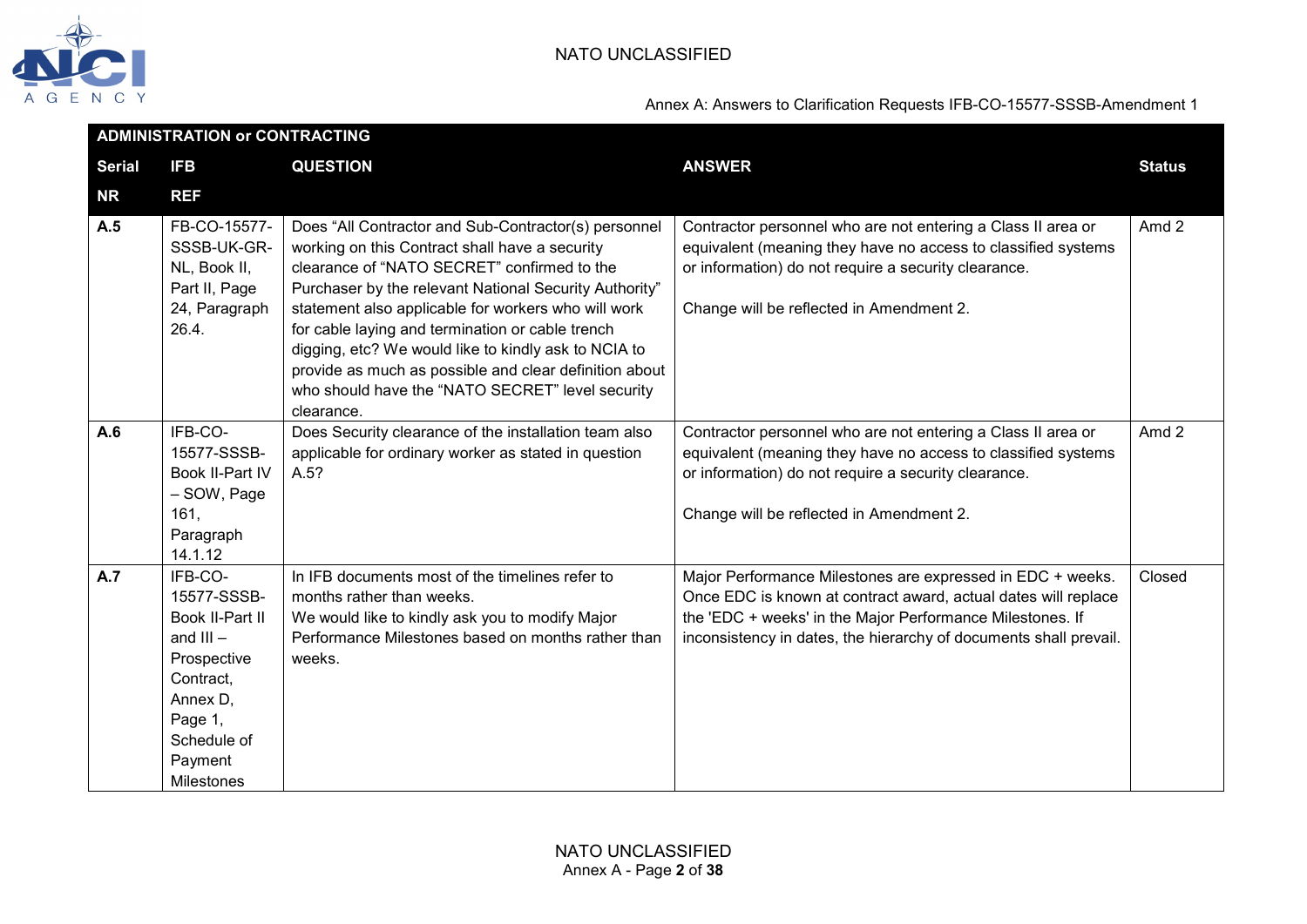

|               | <b>ADMINISTRATION or CONTRACTING</b>                                                                                                                |                                                                                                                                                                                                                                                                                                                                                                                                                                                                                                                                                                                                                   |                                                                                                                                                                                                                                                                                                                                                                                                                                                                            |               |  |
|---------------|-----------------------------------------------------------------------------------------------------------------------------------------------------|-------------------------------------------------------------------------------------------------------------------------------------------------------------------------------------------------------------------------------------------------------------------------------------------------------------------------------------------------------------------------------------------------------------------------------------------------------------------------------------------------------------------------------------------------------------------------------------------------------------------|----------------------------------------------------------------------------------------------------------------------------------------------------------------------------------------------------------------------------------------------------------------------------------------------------------------------------------------------------------------------------------------------------------------------------------------------------------------------------|---------------|--|
| <b>Serial</b> | <b>IFB</b>                                                                                                                                          | <b>QUESTION</b>                                                                                                                                                                                                                                                                                                                                                                                                                                                                                                                                                                                                   | <b>ANSWER</b>                                                                                                                                                                                                                                                                                                                                                                                                                                                              | <b>Status</b> |  |
| <b>NR</b>     | <b>REF</b>                                                                                                                                          |                                                                                                                                                                                                                                                                                                                                                                                                                                                                                                                                                                                                                   |                                                                                                                                                                                                                                                                                                                                                                                                                                                                            |               |  |
| A.8           | IFB-CO-<br>15577-SSSB-<br>Book II-Part II<br>and $III -$<br>Prospective<br>Contract,<br>Annex D.<br>Page 1,<br>Schedule of<br>Payment<br>Milestones | We would like NCIA to review and make some<br>changes on Project Time Plan and Major Milestones<br>including payment terms.                                                                                                                                                                                                                                                                                                                                                                                                                                                                                       |                                                                                                                                                                                                                                                                                                                                                                                                                                                                            | Open          |  |
| A.9           | IFB-CO-<br>15577-SSSB-<br>Book II-Part IV<br>– SOW, Annex<br>A, Paragraph<br>4.10.1. e.                                                             | In the event that historical artefacts are found during<br>the excavation of the foundation, will the suspension<br>of the work be considered within the scope of force<br>majeure?                                                                                                                                                                                                                                                                                                                                                                                                                               | NCI Agency confirms any findings of any historical/<br>archaeological artefacts and associated time and efforts<br>required to address them according to respective THN laws and<br>regulations shall be considered as 'force majeure'.                                                                                                                                                                                                                                    | Closed        |  |
| A.10          | IFB-CO-<br>15577-SSSB-<br>Book I - Part I,<br>Sec 1.5 and<br>Sec. 1.6                                                                               | In order to share with local companies in UK,<br>Netherlands and Greece the Restricted information<br>present in the Bidders Library documents and<br>mandatory for the evaluation of the local civil works,<br>we understand that the previous approval of NCIA is<br>needed. Furthermore the acquisition of the proper<br>clearance by local companies can be a long process<br>that could significantly delay project. We therefore ask<br>NCIA to provide a list of local civil companies in each<br>Country having already the necessary clearance to<br>work in NATO sites and the NCIA approval to receive | For the distribution of the Bidders Library to subcontractors,<br>please send to the Purchaser's Point of Contact (in Book I, Part<br>I, Bidding Instructions, Paragraph 2.6) the Non-Disclosure<br>Undertaking (in Book I, Part I, Bidding Instructions, Annex D)<br>signed by the subcontractor and wait for NCI Agency<br>confirmation before releasing the Bidders Library documents to<br>them.<br>The Contractor is required to follow NATO Security<br>Regulations. | Closed        |  |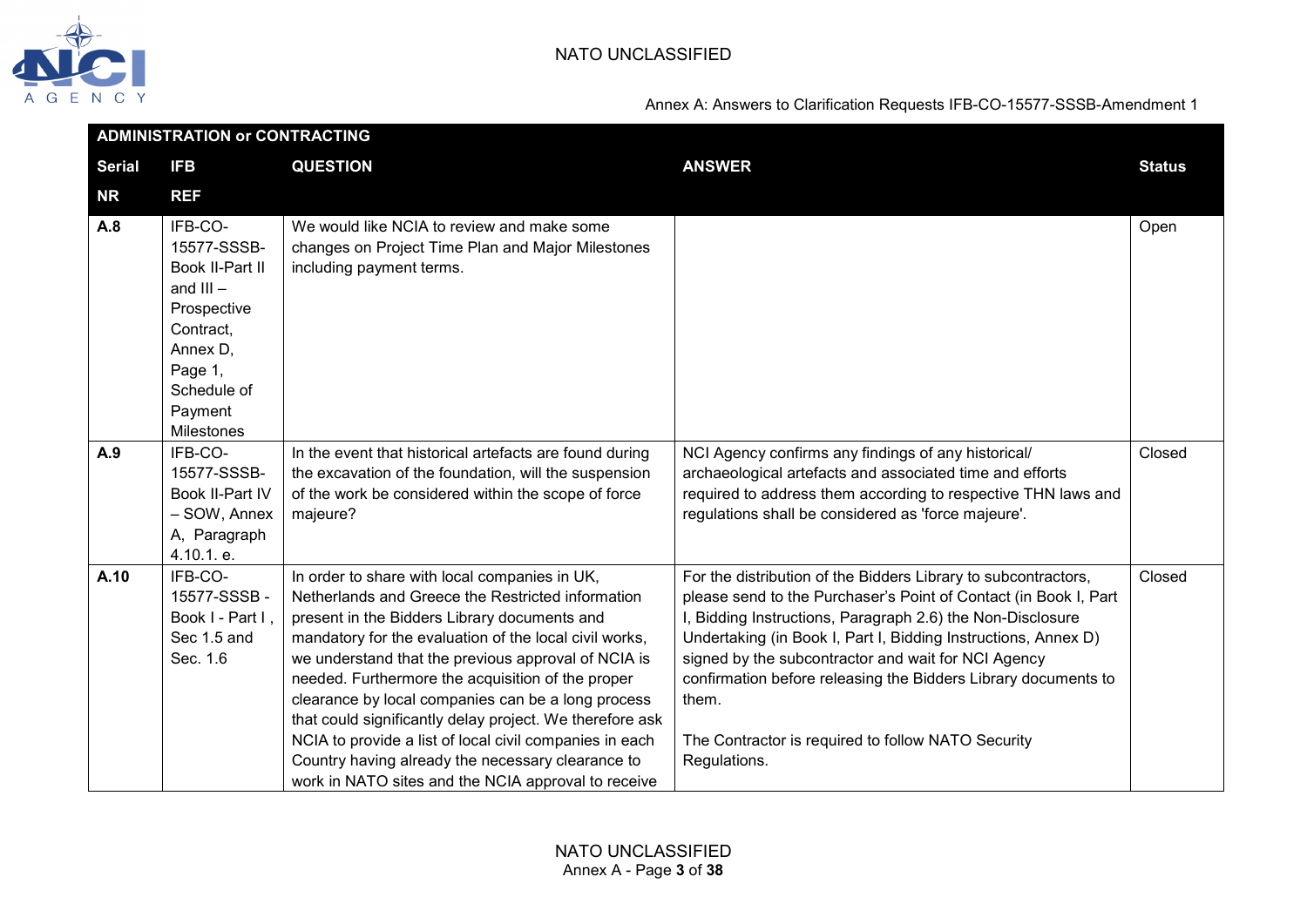

|        | <b>ADMINISTRATION or CONTRACTING</b>                  |                                                                                                                                                                                                |                                                                                                                                                                                                                                                                                                                                                                                        |               |  |
|--------|-------------------------------------------------------|------------------------------------------------------------------------------------------------------------------------------------------------------------------------------------------------|----------------------------------------------------------------------------------------------------------------------------------------------------------------------------------------------------------------------------------------------------------------------------------------------------------------------------------------------------------------------------------------|---------------|--|
| Serial | <b>IFB</b>                                            | <b>QUESTION</b>                                                                                                                                                                                | <b>ANSWER</b>                                                                                                                                                                                                                                                                                                                                                                          | <b>Status</b> |  |
| NR     | <b>REF</b>                                            |                                                                                                                                                                                                |                                                                                                                                                                                                                                                                                                                                                                                        |               |  |
|        |                                                       | through the proper channels and procedures such<br><b>Restricted documents</b>                                                                                                                 | NCI Agency cannot provide "a list of local civil companies in<br>each Country having already the necessary clearance to work<br>in NATO sites and the NCIA approval to receive through the<br>proper channels and procedures such Restricted documents".<br>Please note that the list of companies identified in T.9 may or<br>may not have the necessary NATO Clearances as required. |               |  |
| A.11   | IFB-CO-<br>15577-SSSB-<br>UK-GR-NL,<br>Part II, Annex | As mentioned in the schedule of payment milestones,<br>we would like to ask whether it is possible to invoice<br>the milestones for each of the Territorial Host Nations<br>(THNs) separately. |                                                                                                                                                                                                                                                                                                                                                                                        | Open          |  |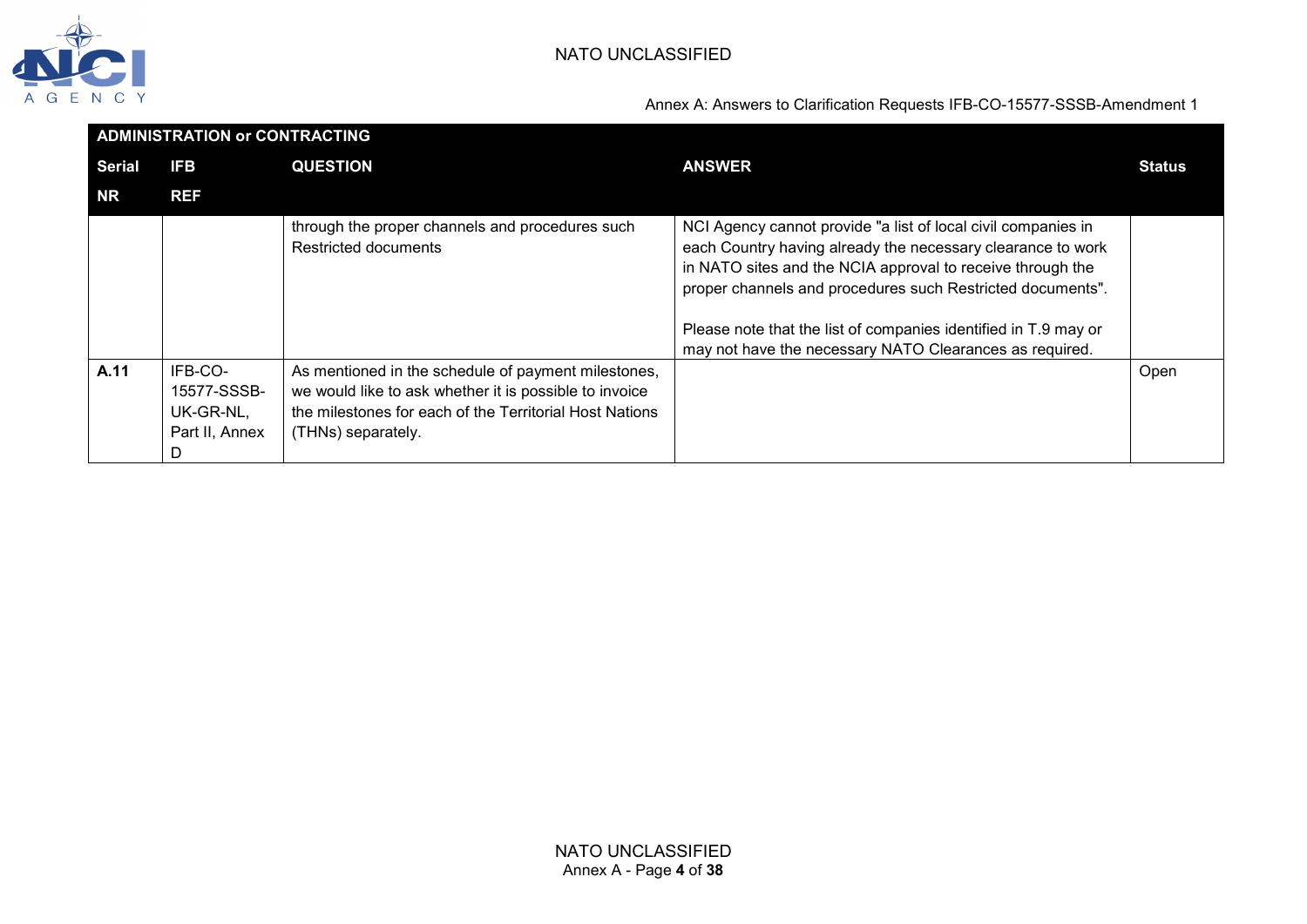

| <b>PRICE</b>  |            |                                                                                                                                                                |                                                                                                                                                                                                                                                                           |               |
|---------------|------------|----------------------------------------------------------------------------------------------------------------------------------------------------------------|---------------------------------------------------------------------------------------------------------------------------------------------------------------------------------------------------------------------------------------------------------------------------|---------------|
| <b>Serial</b> | <b>IFB</b> | <b>QUESTION</b>                                                                                                                                                | <b>ANSWER</b>                                                                                                                                                                                                                                                             | <b>Status</b> |
| NR            | <b>REF</b> |                                                                                                                                                                |                                                                                                                                                                                                                                                                           |               |
| P.1           |            | The contract notice issued on 21 Oct 2020 contained<br>an estimated value of EUR 30.8M. Has this been<br>updated since and if so to what?                      | NOI Amendment 1 published on 11 Nov 2021 supersedes the<br>NOI of 21 Oct 2020. The estimated budget had not been<br>changed.                                                                                                                                              | Closed        |
| P.2           |            | Can you provide a breakdown of the estimated<br>budget between work package 1 and 2 (CW + CIS)?                                                                | A further breakdown of the budget is not available.                                                                                                                                                                                                                       | Closed        |
| P.3           |            | The estimate of the cost to do this project is out of<br>date. Due to worldwide inflation and shortage of raw<br>materials please update the budget estimates. | The budget was authorized by NATO Nations. In case the Bid<br>of the apparent winner exceeds the estimated budget, NCI<br>Agency will request extra funding to the NATO Nations and<br>the award of the contract will be conditional to this request<br>being authorized. | Closed        |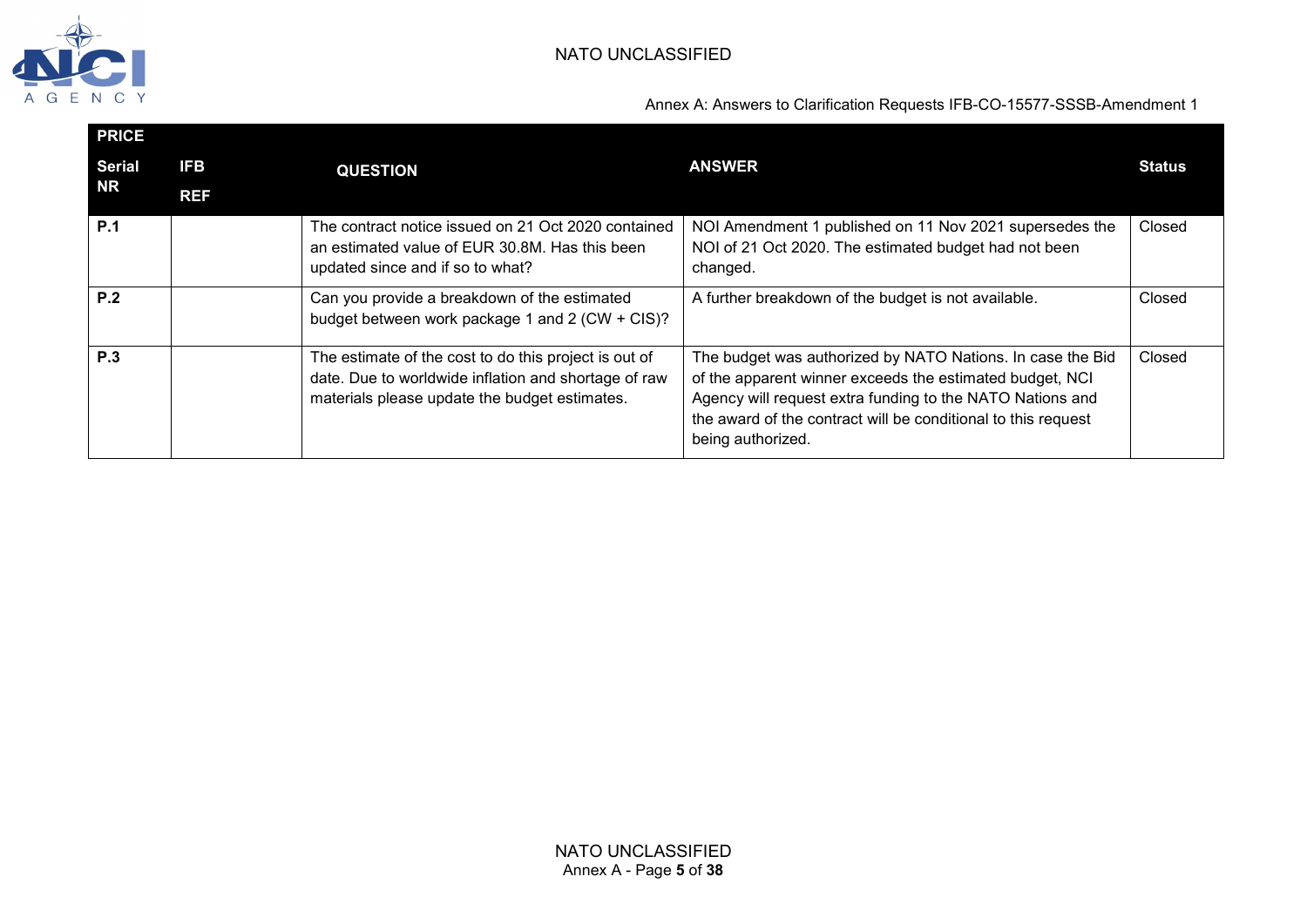

|               | <b>TECHNICAL</b>                                                            |                                                                                                                                                                                                                                                                                                                                                                                                                                                                                                                                                                                                                                              |                                                                                                                                                                                                                                                                                                                                                     |               |  |  |
|---------------|-----------------------------------------------------------------------------|----------------------------------------------------------------------------------------------------------------------------------------------------------------------------------------------------------------------------------------------------------------------------------------------------------------------------------------------------------------------------------------------------------------------------------------------------------------------------------------------------------------------------------------------------------------------------------------------------------------------------------------------|-----------------------------------------------------------------------------------------------------------------------------------------------------------------------------------------------------------------------------------------------------------------------------------------------------------------------------------------------------|---------------|--|--|
| <b>Serial</b> | <b>IFB</b>                                                                  | <b>QUESTION</b>                                                                                                                                                                                                                                                                                                                                                                                                                                                                                                                                                                                                                              | <b>ANSWER</b>                                                                                                                                                                                                                                                                                                                                       | <b>Status</b> |  |  |
| <b>NR</b>     | <b>REF</b>                                                                  |                                                                                                                                                                                                                                                                                                                                                                                                                                                                                                                                                                                                                                              |                                                                                                                                                                                                                                                                                                                                                     |               |  |  |
| T.1           | Book II Part IV<br>SOW Annex D<br>Chapter 3.4<br>Transmitter<br>HF/SSB 5 Kw | Requirement 3.4.3 and 3.4.4 jj forced air circuit<br>cooling system for HF TX.<br>Nowadays highly reliable self-sufficient cooling<br>system transmitters are available on the market.<br>These modular designed and liquid cooling - state of<br>the art, 3rd generation technology provide highest<br>reliability and lowest operating costs.<br>These liquid cooled transmitters are completely<br>independent of the cooling system of the<br>infrastructure.<br>We assume that liquid cooled 5 kW transmitters,<br>compliant to the requirements as stated at chapter<br>3.4 Rack Transmitter HF/SSB - 5 kW, can be offered<br>as well. | NCI Agency confirms liquid cooled 5 kW transmitters, compliant<br>to the requirements as stated at chapter 3.4 Rack Transmitter<br>HF/SSB - 5 kW, are allowed and will be reflected in<br>Amendment 2.                                                                                                                                              | Amd 2         |  |  |
| T.2           | Book II, Part IV,<br>SOW Annex D,<br>Page 46,<br>v.i/ii/iii/iv              | Out-of-band noise<br>Reference STANAG 5511, ed 6, ch 7, 7.1.g (2)<br>Can you confirm out-of-band noise is measured on<br>Rx sites on the output of the transmitter?                                                                                                                                                                                                                                                                                                                                                                                                                                                                          | NCI Agency confirms out-of-band noise is measured on Rx<br>sites on the output of the transmitter.                                                                                                                                                                                                                                                  | Closed        |  |  |
| T.3           | SOW Annex D,<br>3.5                                                         | UHF Transceivers must be upgradeable to Saturn<br>a) Must radios be upgradeable internally or can be<br>upgradeable by adding additional (external)<br>hardware?<br>B) How the required fixed frequency UHF filters will<br>work with the Saturn upgrade?                                                                                                                                                                                                                                                                                                                                                                                    | a) SATURN Voice is required for GBR and GRC UHF<br>transceivers but not for NLD. The upgradability is related to the<br>Link 22 EPM function, which is based on SATURN.<br>The UHF radio shall be the same for all three Nations therefore<br>with the same solution.<br>b) The UHF filters and/or amplifiers shall operate also in<br>SATURN mode. | Closed        |  |  |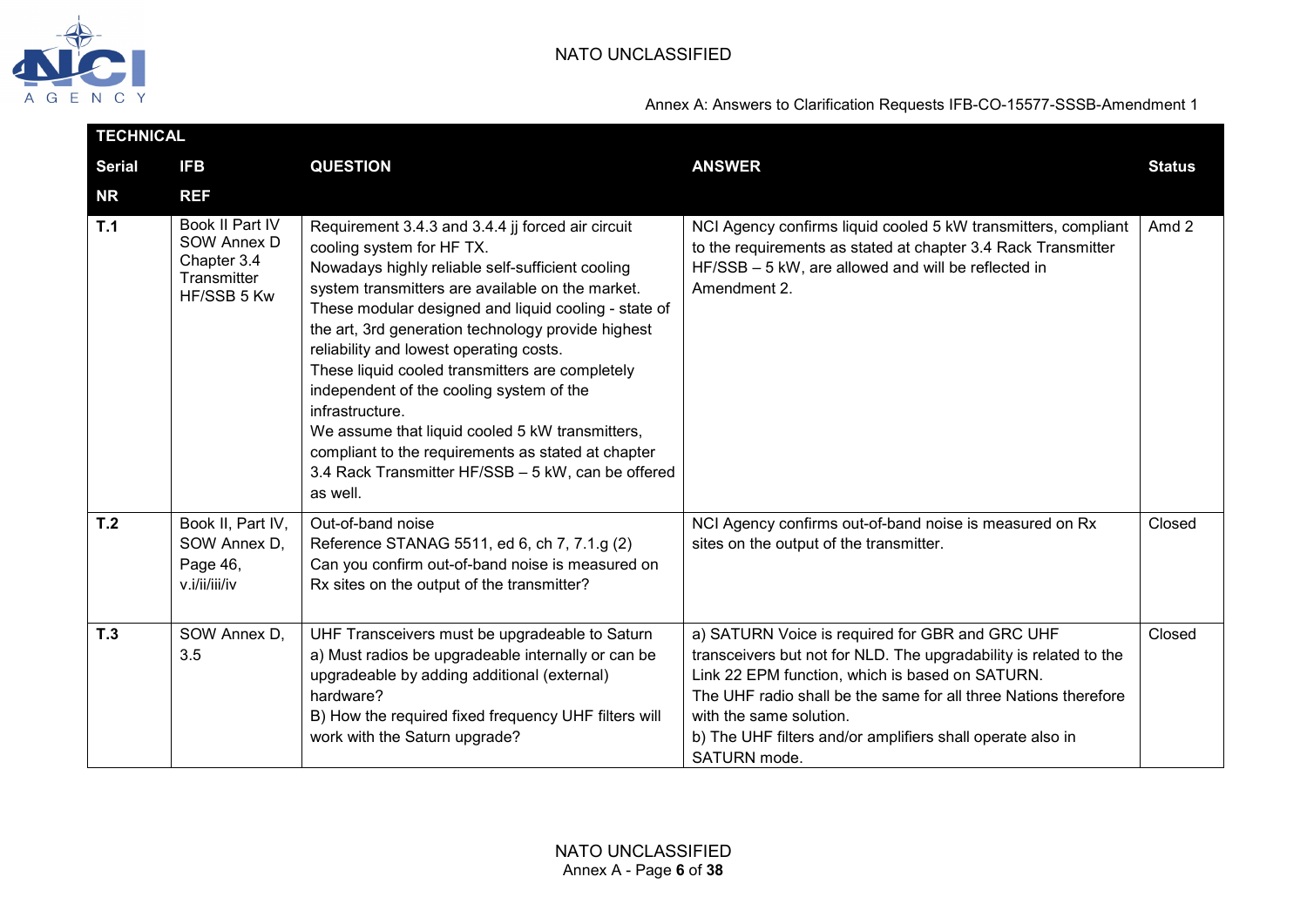

|               | <b>TECHNICAL</b> |                                                                                                                                                              |                                                                                                                                                                                                                                                                                                                                                                                                                                                                                                                                                                                                                                                                                                                                                                                           |               |  |  |
|---------------|------------------|--------------------------------------------------------------------------------------------------------------------------------------------------------------|-------------------------------------------------------------------------------------------------------------------------------------------------------------------------------------------------------------------------------------------------------------------------------------------------------------------------------------------------------------------------------------------------------------------------------------------------------------------------------------------------------------------------------------------------------------------------------------------------------------------------------------------------------------------------------------------------------------------------------------------------------------------------------------------|---------------|--|--|
| <b>Serial</b> | <b>IFB</b>       | <b>QUESTION</b>                                                                                                                                              | <b>ANSWER</b>                                                                                                                                                                                                                                                                                                                                                                                                                                                                                                                                                                                                                                                                                                                                                                             | <b>Status</b> |  |  |
| <b>NR</b>     | <b>REF</b>       |                                                                                                                                                              |                                                                                                                                                                                                                                                                                                                                                                                                                                                                                                                                                                                                                                                                                                                                                                                           |               |  |  |
|               |                  |                                                                                                                                                              | NOTE: depending on the technology and design of the radio the<br>filters/amplifiers may be external or internal modules.                                                                                                                                                                                                                                                                                                                                                                                                                                                                                                                                                                                                                                                                  |               |  |  |
| T.4           |                  | NCI Agency will provide the comms control system<br>to integrate with the Contractor's radios. Who owns<br>the risk of this interface not working correctly? | Risk is on NCI Agency SSSB Section Software integration,<br>provided that the radio ICDs and MIBs, delivered by the<br>Contractor for the radio(s), are identical with the remote control<br>interface firmware of the related radio(s).                                                                                                                                                                                                                                                                                                                                                                                                                                                                                                                                                  | Closed        |  |  |
| T.5           |                  | Is there a requirement for the existing SSSB<br>capability to remain operational during the upgrade<br>of each site?                                         | UK - RRH Saxa Vord UK - Shetland Islands Second - With<br>RRH Benbecula up THN UK may not need to keep the existing<br>site on line, especially if RRH Portreath still online.<br>UK - RRH Benbecula UK - Outer Hebrides Priority - Nil there.<br>UK - RRH Portreath UK - Mainland Third - with 2 other sites<br>complete, THN UK may not need to keep RRH Portreath<br>operational during upgrade.<br>GRC - There is no requirement for the existing SSSB capability<br>to remain operational during the upgrade of the GRC sites.<br>NLD -Confirmed that there is a requirement for the existing<br>SSSB capability to remain OPS during the upgrade as<br>mentioned by the staf officers below.<br>HF:<br>• TX 1 / 2 at Julianadorp operational together with RX 1 / 2 at<br>Noordwijk | Closed        |  |  |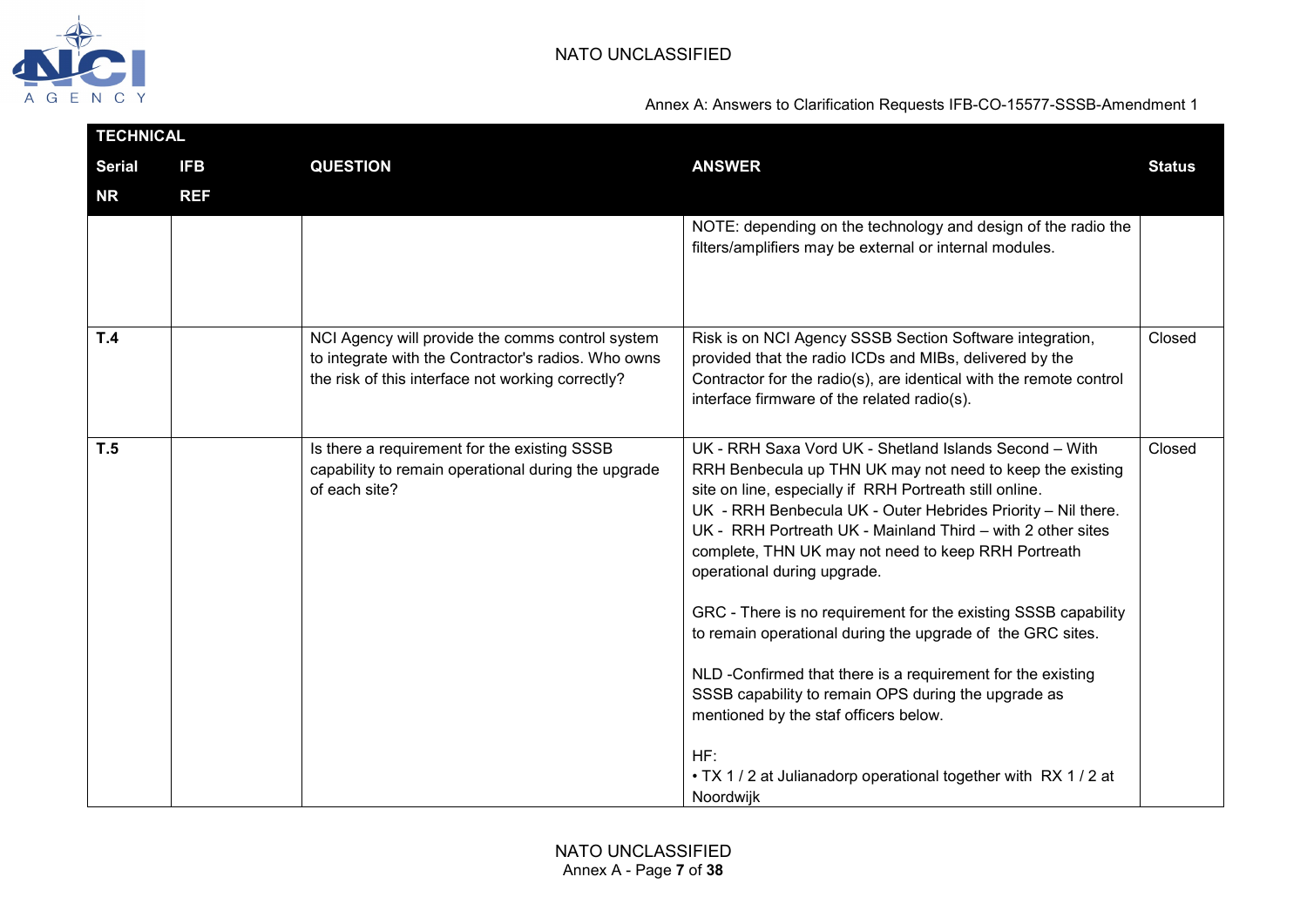

|               | <b>TECHNICAL</b> |                                                                              |                                                                                                                                                                                                                                                                                                                                                    |               |  |  |
|---------------|------------------|------------------------------------------------------------------------------|----------------------------------------------------------------------------------------------------------------------------------------------------------------------------------------------------------------------------------------------------------------------------------------------------------------------------------------------------|---------------|--|--|
| <b>Serial</b> | <b>IFB</b>       | <b>QUESTION</b>                                                              | <b>ANSWER</b>                                                                                                                                                                                                                                                                                                                                      | <b>Status</b> |  |  |
| <b>NR</b>     | <b>REF</b>       |                                                                              |                                                                                                                                                                                                                                                                                                                                                    |               |  |  |
|               |                  |                                                                              | • TX 3 / 4 at Zeewolde (at this moment Ouddorp) operational<br>together with RX 3 / 4 op Noordwijk.<br>• This means that activities cannot be performed per site, but<br>are transmitter/receiver dependent                                                                                                                                        |               |  |  |
|               |                  |                                                                              | UHF:<br>• There are 2 TRX at Den Helder (Albatros). Primairy one<br>should be operational for TDL-comms with the navy and E3.<br>UHF has a lower priority then HF, because UHF TDL primary is<br>used for Link 16.                                                                                                                                 |               |  |  |
|               |                  |                                                                              | All of the above depends when the sites are modified. If the<br>modification is conducted after 1-1-2025 all sites can be<br>modified at the same time (due to sunset date L11). Please<br>keep in mind that if we are able to successfully implement Link<br>22 before the upgrade of the sites we do need the radio sites as<br>mentioned above. |               |  |  |
| <b>T.6</b>    | civil works      | Please confirm that any RF cables supplied within<br>the facilities are GFE. | If the Contractor chooses to re-use existing RF cables, the<br>Contractor shall test/measure the existing RF cables for proper<br>functionality. The Contractor shall provide and install new RF<br>cables if proper functionality of existing RF cables does not<br>meet the functional requirements.                                             | Closed        |  |  |
|               |                  |                                                                              | The only sites where RF cabling is offered are the NL sites.                                                                                                                                                                                                                                                                                       |               |  |  |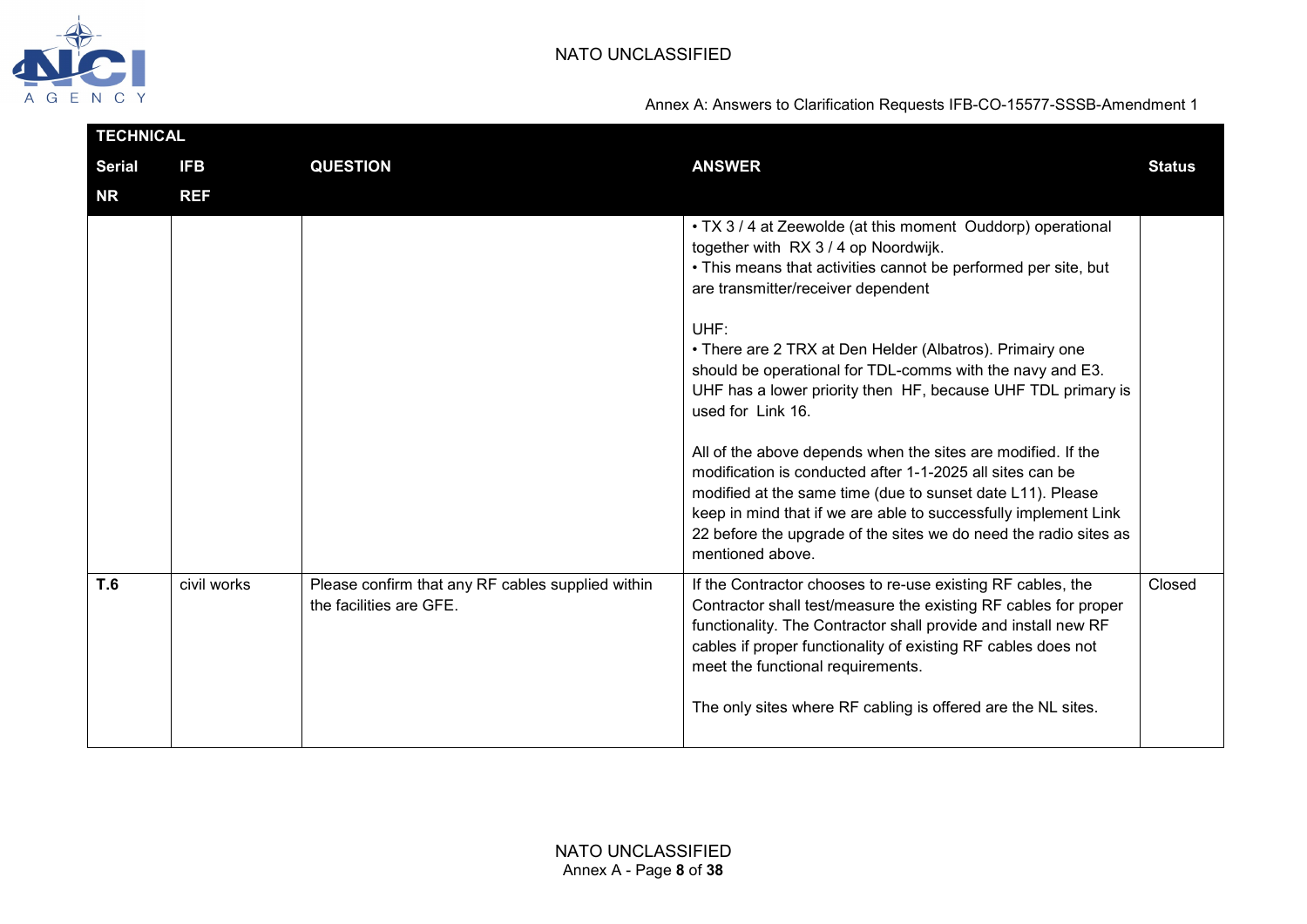

|               | <b>TECHNICAL</b>             |                                                                                                                           |                                                                                                                                                                                                                                                                                     |               |  |  |
|---------------|------------------------------|---------------------------------------------------------------------------------------------------------------------------|-------------------------------------------------------------------------------------------------------------------------------------------------------------------------------------------------------------------------------------------------------------------------------------|---------------|--|--|
| <b>Serial</b> | <b>IFB</b>                   | <b>QUESTION</b>                                                                                                           | <b>ANSWER</b>                                                                                                                                                                                                                                                                       | <b>Status</b> |  |  |
| <b>NR</b>     | <b>REF</b>                   |                                                                                                                           |                                                                                                                                                                                                                                                                                     |               |  |  |
| T.7           | civil works                  | Please confirm if the Contractor is required to carry<br>out RADHAZ predictions in accordance with ICNIRP<br>Regulations. | UK - In the UK, bidders need to carry out RADHAZ predictions.<br>Details can be found in ICNIRP Guidelines for Limiting<br>Exposure to EMF (100 KHZ TO 300 GHZ).<br>GRC-Please refer to para 2.6.3 of Section 2 (Description of the<br>Civil Works) of Annex I for further details. | Closed        |  |  |
|               |                              |                                                                                                                           | NLD - The RADHAZ predictions shall be calculated by SME's<br>within the Netherlands. These experts work for the royal Dutch<br>navy and are able to carry out these calculations once they<br>have the data sheets of the antenna                                                   |               |  |  |
| T.8           | civil works                  | Please confirm if the THN's are responsible for<br>obtaining any planning permissions for new<br>antennas.                |                                                                                                                                                                                                                                                                                     | Open          |  |  |
| T.9           | Book II, Part IV             | Sub-Contractors approved by each THN?                                                                                     |                                                                                                                                                                                                                                                                                     | Open          |  |  |
| T.10          | Book II, Part IV,<br>Annex D | How long is taken for permissions? Is schedule<br>affected?                                                               | Also refer to T8 Above.<br>UK - No need to obtain "the urbanistic certificate" from the<br>regional and/or local authorities according to the MINISTERIAL<br>DECISION 26229/1123/1987 (Government Gazette 749/D'                                                                    | Closed        |  |  |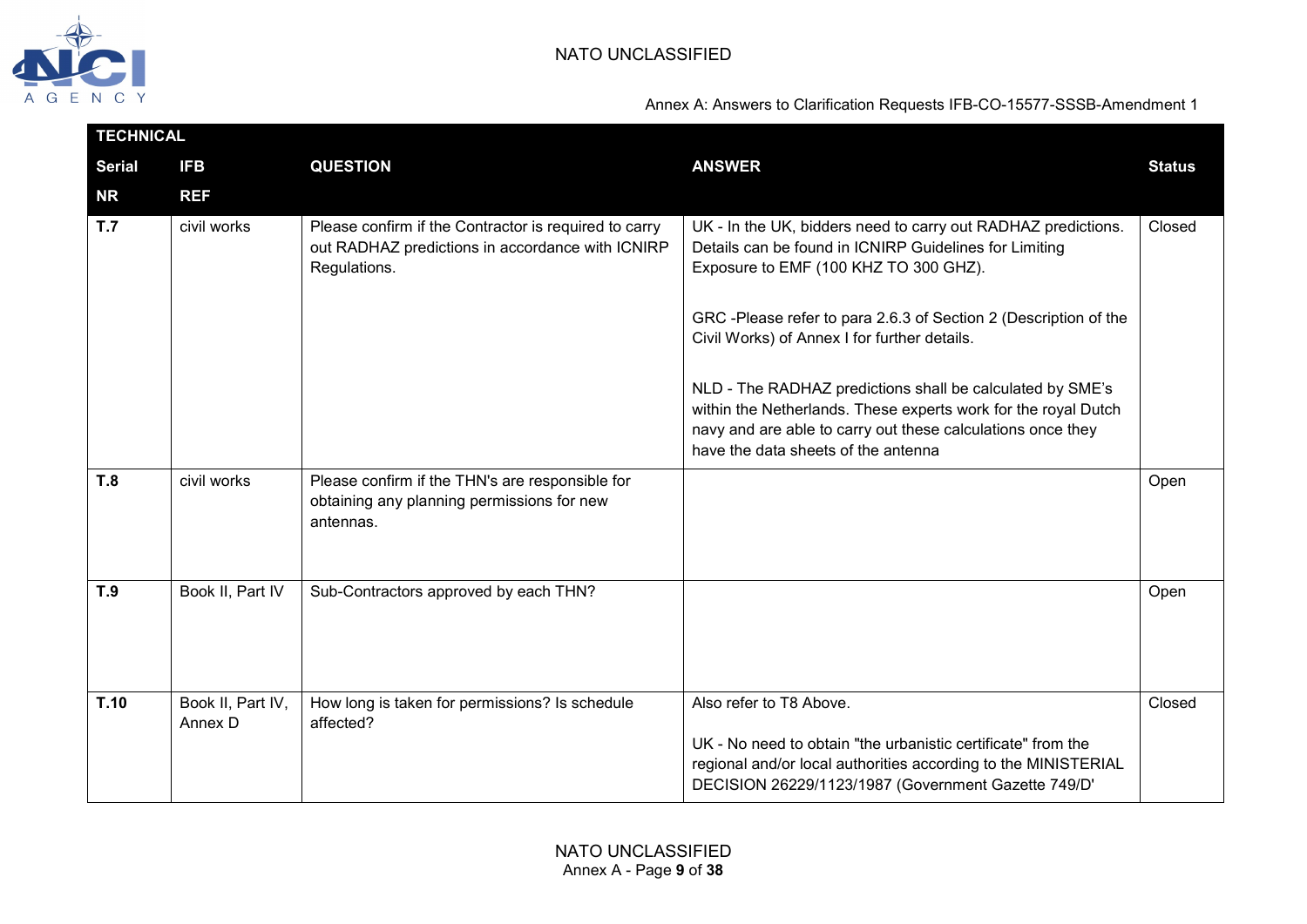

| TECHNICAL     |            |                 |                                                                                                                                                                                                                                                                                                                                                                                                                                                                                                                                                                                                                                                                                                                                                                                                                                                                                                                                                                                                                                            |               |
|---------------|------------|-----------------|--------------------------------------------------------------------------------------------------------------------------------------------------------------------------------------------------------------------------------------------------------------------------------------------------------------------------------------------------------------------------------------------------------------------------------------------------------------------------------------------------------------------------------------------------------------------------------------------------------------------------------------------------------------------------------------------------------------------------------------------------------------------------------------------------------------------------------------------------------------------------------------------------------------------------------------------------------------------------------------------------------------------------------------------|---------------|
| <b>Serial</b> | <b>IFB</b> | <b>QUESTION</b> | <b>ANSWER</b>                                                                                                                                                                                                                                                                                                                                                                                                                                                                                                                                                                                                                                                                                                                                                                                                                                                                                                                                                                                                                              | <b>Status</b> |
| <b>NR</b>     | <b>REF</b> |                 |                                                                                                                                                                                                                                                                                                                                                                                                                                                                                                                                                                                                                                                                                                                                                                                                                                                                                                                                                                                                                                            |               |
|               |            |                 | 10.8.1987) "Terms and procedure for issuing building permits<br>for the execution of military projects" NATIONAL DEFENSE<br>AND ENVIRONMENT, SPATIAL PLANNING & PUBLIC<br>WORKS:"1) The studies for the issuance of these licenses are<br>prepared by the techniques services of the Ministry of Defense<br>and must be in accordance with applicable laws relevant<br>provisions.2) The architectural studies for projects or<br>installations that are performed inside approved road plans or<br>within settlement boundaries are approved by locally<br>responsible urban planning services. Such approval is not<br>required for projects or installations carried out in or outside<br>camps are within approved road plans or settlement boundaries<br>or and outside of these as well as in areas outside of approved<br>road plans or settlement boundaries.3) The above building<br>permits must be in accordance with urban planning provisions<br>that apply each time and the terms and building restrictions of<br>the area. |               |
|               |            |                 | GRC - No need to obtain "the urbanistic certificate" from the<br>regional and/or local authorities according to the MINISTERIAL<br>DECISION 26229/1123/1987 (Government Gazette 749/D'<br>10.8.1987) "Terms and procedure for issuing building permits<br>for the execution of military projects" NATIONAL DEFENSE<br>AND ENVIRONMENT, SPATIAL PLANNING & PUBLIC<br>WORKS:"1) The studies for the issuance of these licenses are<br>prepared by the techniques services of the Ministry of Defense<br>and must be in accordance with applicable laws relevant<br>provisions.2) The architectural studies for projects or<br>installations that are performed inside approved road plans or                                                                                                                                                                                                                                                                                                                                                 |               |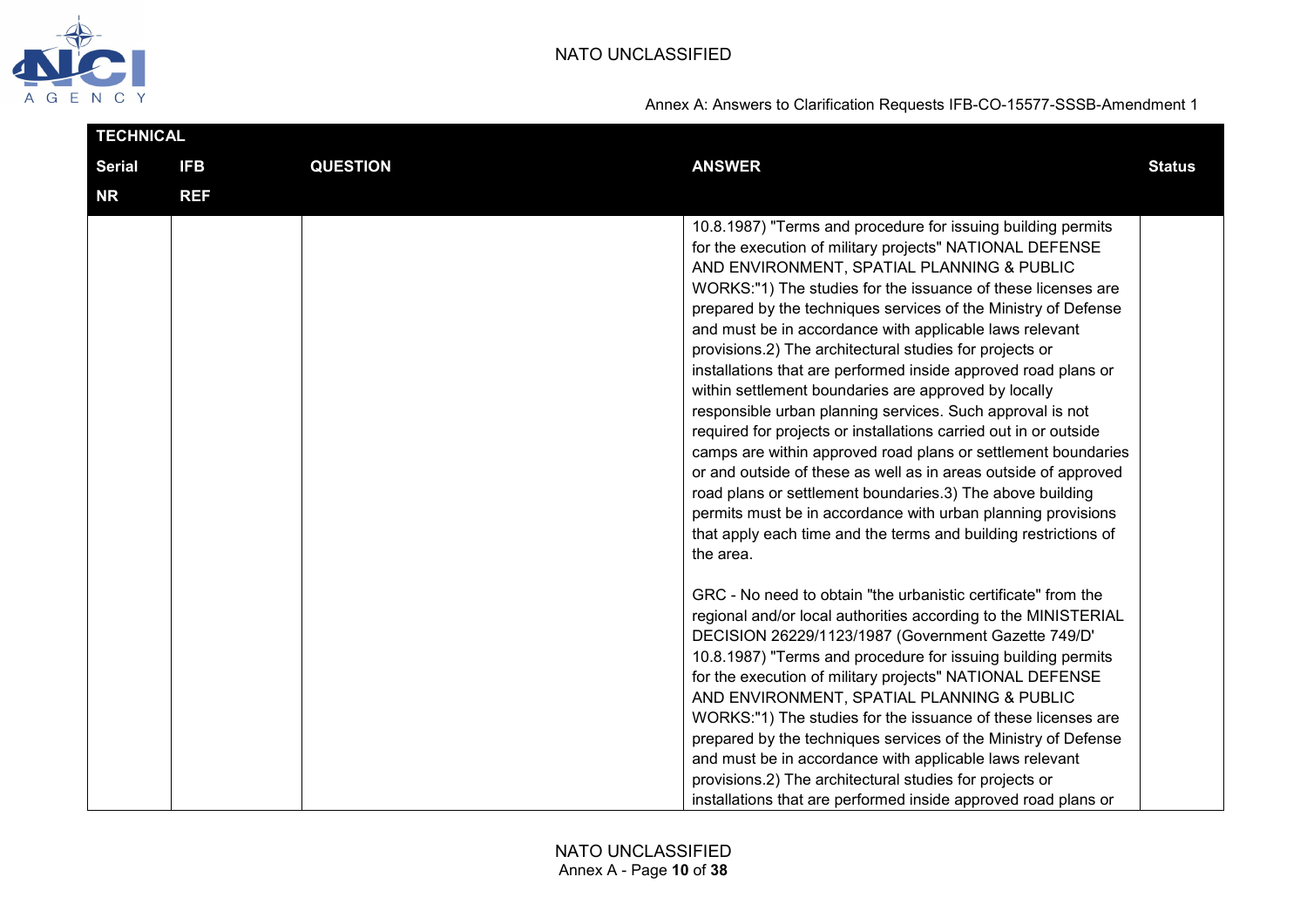

| <b>TECHNICAL</b> |                                |                                                                                                                                                                                                                                                                                                                                                                            |                                                                                                                                                                                                                                                                                                                                                                                                                                                                                                                                                                                                                                                                                                                    |               |  |
|------------------|--------------------------------|----------------------------------------------------------------------------------------------------------------------------------------------------------------------------------------------------------------------------------------------------------------------------------------------------------------------------------------------------------------------------|--------------------------------------------------------------------------------------------------------------------------------------------------------------------------------------------------------------------------------------------------------------------------------------------------------------------------------------------------------------------------------------------------------------------------------------------------------------------------------------------------------------------------------------------------------------------------------------------------------------------------------------------------------------------------------------------------------------------|---------------|--|
| <b>Serial</b>    | <b>IFB</b>                     | <b>QUESTION</b>                                                                                                                                                                                                                                                                                                                                                            | <b>ANSWER</b>                                                                                                                                                                                                                                                                                                                                                                                                                                                                                                                                                                                                                                                                                                      | <b>Status</b> |  |
| <b>NR</b>        | <b>REF</b>                     |                                                                                                                                                                                                                                                                                                                                                                            |                                                                                                                                                                                                                                                                                                                                                                                                                                                                                                                                                                                                                                                                                                                    |               |  |
|                  |                                |                                                                                                                                                                                                                                                                                                                                                                            | within settlement boundaries are approved by locally<br>responsible urban planning services. Such approval is not<br>required for projects or installations carried out in or outside<br>camps are within approved road plans or settlement boundaries<br>or and outside of these as well as in areas outside of approved<br>road plans or settlement boundaries.3) The above building<br>permits must be in accordance with urban planning provisions<br>that apply each time and the terms and building restrictions of<br>the area.<br>NLD - Estimated permit processing time in weeks:1 Noordwijk -<br>70 weeks (worst case)2 Julianadorp - 15 weeks 3 Zeewolde -<br>15 weeks 4 Den Helder Albatros - 15 weeks |               |  |
| T.11             | Book II Part IV<br>SOW Annex D | Usually at areas like special protections (NATURA<br>2000), only allowance are provided in case is<br>required to guarantee National Security. In these<br>cases, the authorizations process is performed<br>between the National Administration authorities<br>(MoD with national/regional or local authorities).<br>Please confirm who will be the responsible for that. | NATURA 2000 area refers to only one site in NLD. NLD MoD<br>will do all coordination, administrative effort etc. to assure that<br>the Contractor can work in NATURA 2000 area.<br>Permits as shown in the table at T.10 above, include<br>environmental permits within the NATURA 2000 area of<br>Noordwijk. Costs are included in the cost estimate. THN NLD<br>shall provide the latest report of the exciting coax cables for<br>Noordwijk. The government real estate then is able to calculate<br>the exact cost for the permits and placement of the antenna +<br>foundation at a later date.                                                                                                               | Closed        |  |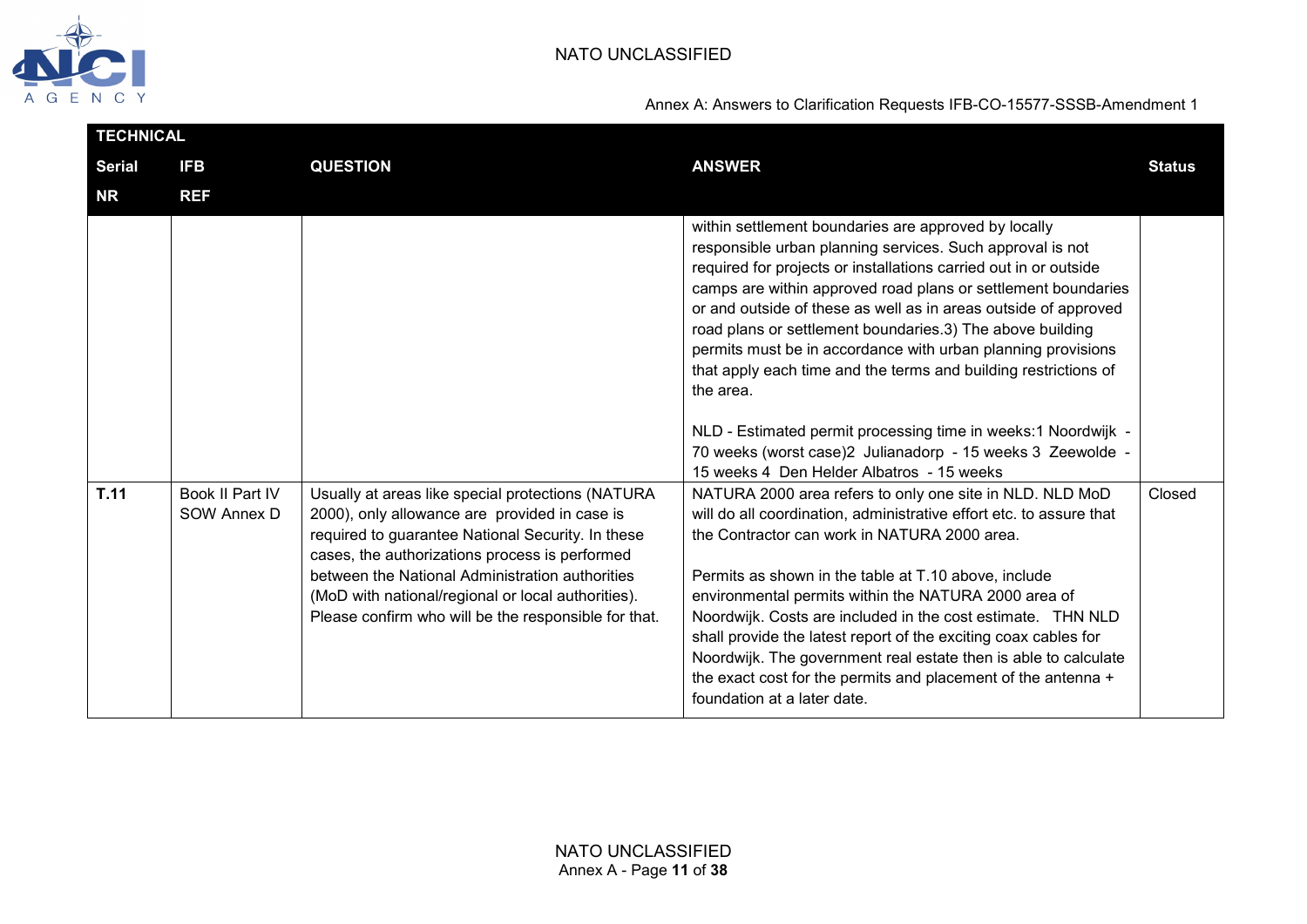

|               | <b>TECHNICAL</b>                     |                                                                                                                                                                                                                |                                                                                                                                                                                                                                                                                                                                                                                                                                                                                                                                                                                                                                                                                                                           |               |  |  |  |
|---------------|--------------------------------------|----------------------------------------------------------------------------------------------------------------------------------------------------------------------------------------------------------------|---------------------------------------------------------------------------------------------------------------------------------------------------------------------------------------------------------------------------------------------------------------------------------------------------------------------------------------------------------------------------------------------------------------------------------------------------------------------------------------------------------------------------------------------------------------------------------------------------------------------------------------------------------------------------------------------------------------------------|---------------|--|--|--|
| <b>Serial</b> | <b>IFB</b>                           | <b>QUESTION</b>                                                                                                                                                                                                | <b>ANSWER</b>                                                                                                                                                                                                                                                                                                                                                                                                                                                                                                                                                                                                                                                                                                             | <b>Status</b> |  |  |  |
| <b>NR</b>     | <b>REF</b>                           |                                                                                                                                                                                                                |                                                                                                                                                                                                                                                                                                                                                                                                                                                                                                                                                                                                                                                                                                                           |               |  |  |  |
| T.12          | Book II Part IV<br>SOW Annex D       | If Contractor is finally the responsible of the<br>authorization process, some delays can be<br>expected. Who will take the responsibility of this<br>delay? How does the contract protect the<br>Contractors? | THN law and regulations define timelines within which THN<br>authorities shall authorize/ issue respective permits. In its Bid<br>schedule the Contractor shall include an estimated duration<br>based upon stipulated law and regulations for given<br>authorization / permit. If THN authorities exceed these timelines<br>the Contractor will not be held responsible for associated<br>delays. However, if the Contractor fails to provide all required<br>documentation (correct, complete, formatted as required and<br>compliant with THN respective law and regulations) to obtain<br>given authorization / permit, and by this creates delays, the<br>responsibility of such delays remains with the Contractor. | Closed        |  |  |  |
| T.13          | Book II, Part IV,<br>Annex A, 2.1.6. | Please confirm this requirement is also valid for the 2<br>other THNs.                                                                                                                                         |                                                                                                                                                                                                                                                                                                                                                                                                                                                                                                                                                                                                                                                                                                                           | Open          |  |  |  |
| T.14          |                                      | Do you confirm UHF radio shall be EPM (HQ II and<br>SATURN) compliant?                                                                                                                                         | NCI Agency confirms that UHF radio shall be EPM (HQ II and<br>SATURN) compliant.                                                                                                                                                                                                                                                                                                                                                                                                                                                                                                                                                                                                                                          | Closed        |  |  |  |
| T.15          |                                      | Do you confirm that the L22 EPM capability is only to<br>be upgrade option? What test shall be required to<br>demonstrate those L22 EPM capability?                                                            | The Link 22 EPM is an Upgrade Capability.<br>The upgrade shall be performed via SW upgrade (HW interface<br>already present).<br>The L22 EPM SW upgrade shall EXIST latest at time of the                                                                                                                                                                                                                                                                                                                                                                                                                                                                                                                                 | Amd 2         |  |  |  |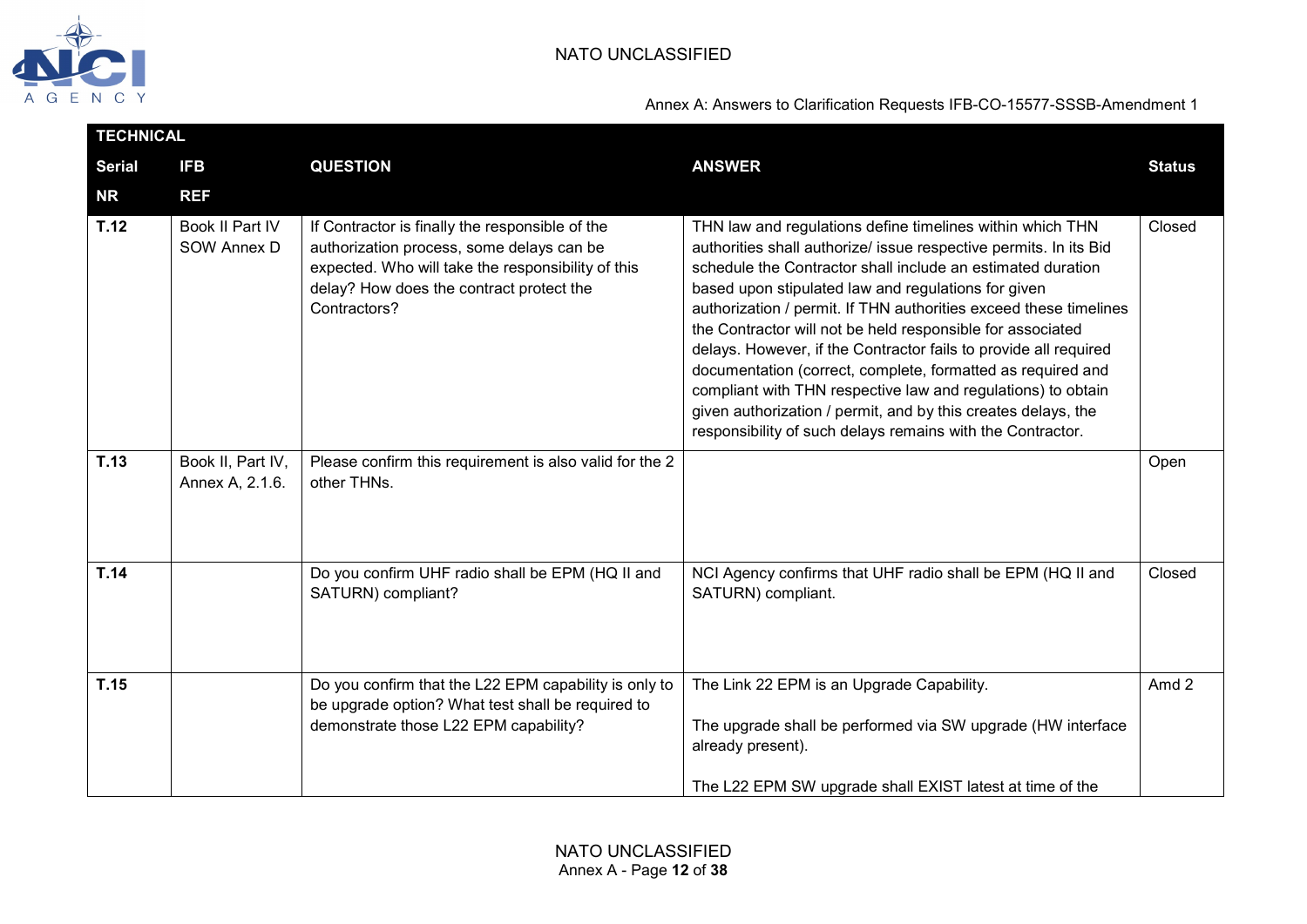

| <b>TECHNICAL</b> |            |                 |                                                                                                                                                                                                                         |               |
|------------------|------------|-----------------|-------------------------------------------------------------------------------------------------------------------------------------------------------------------------------------------------------------------------|---------------|
| <b>Serial</b>    | <b>IFB</b> | <b>QUESTION</b> | <b>ANSWER</b>                                                                                                                                                                                                           | <b>Status</b> |
| <b>NR</b>        | <b>REF</b> |                 |                                                                                                                                                                                                                         |               |
|                  |            |                 | COMMS Radio Site Acceptance Test (RSAT) - meaning:<br>The UHF Radio Manufacturer shall provide a written statement<br>containing                                                                                        |               |
|                  |            |                 | - The L22 EPM SW Upgrade Part Number<br>- L22 EPM NSN<br>- A statement about how the upgrade is integrated                                                                                                              |               |
|                  |            |                 | Capability demonstration shall be at either:                                                                                                                                                                            |               |
|                  |            |                 | A. Can be performed at COMMS site by Software<br>upgrade by HN COMMS experts:                                                                                                                                           |               |
|                  |            |                 | - Delivery lead time (arrival at the Purchaser) not<br>exceeding four (4) weeks after a L22 EPM purchase request<br>submitted by the Purchaser to the equipment manufacturer - for<br>the radios under this contract.   |               |
|                  |            |                 | B. Must be performed at Manufactures Premises:                                                                                                                                                                          |               |
|                  |            |                 | - Shipment of L22 EPM upgraded equipment from the<br>manufacturer premises to the Purchaser not later than four (4)<br>weeks after equipment delivery at manufacturer premises - for<br>the radios under this contract. |               |
|                  |            |                 | Change will be reflected in Amendment 2.                                                                                                                                                                                |               |
|                  |            |                 | Qty x 100 W UHF radio transceivers upgradable to support Link<br>22 EPM. The UHF radios shall be upgradeable latest at Radio                                                                                            |               |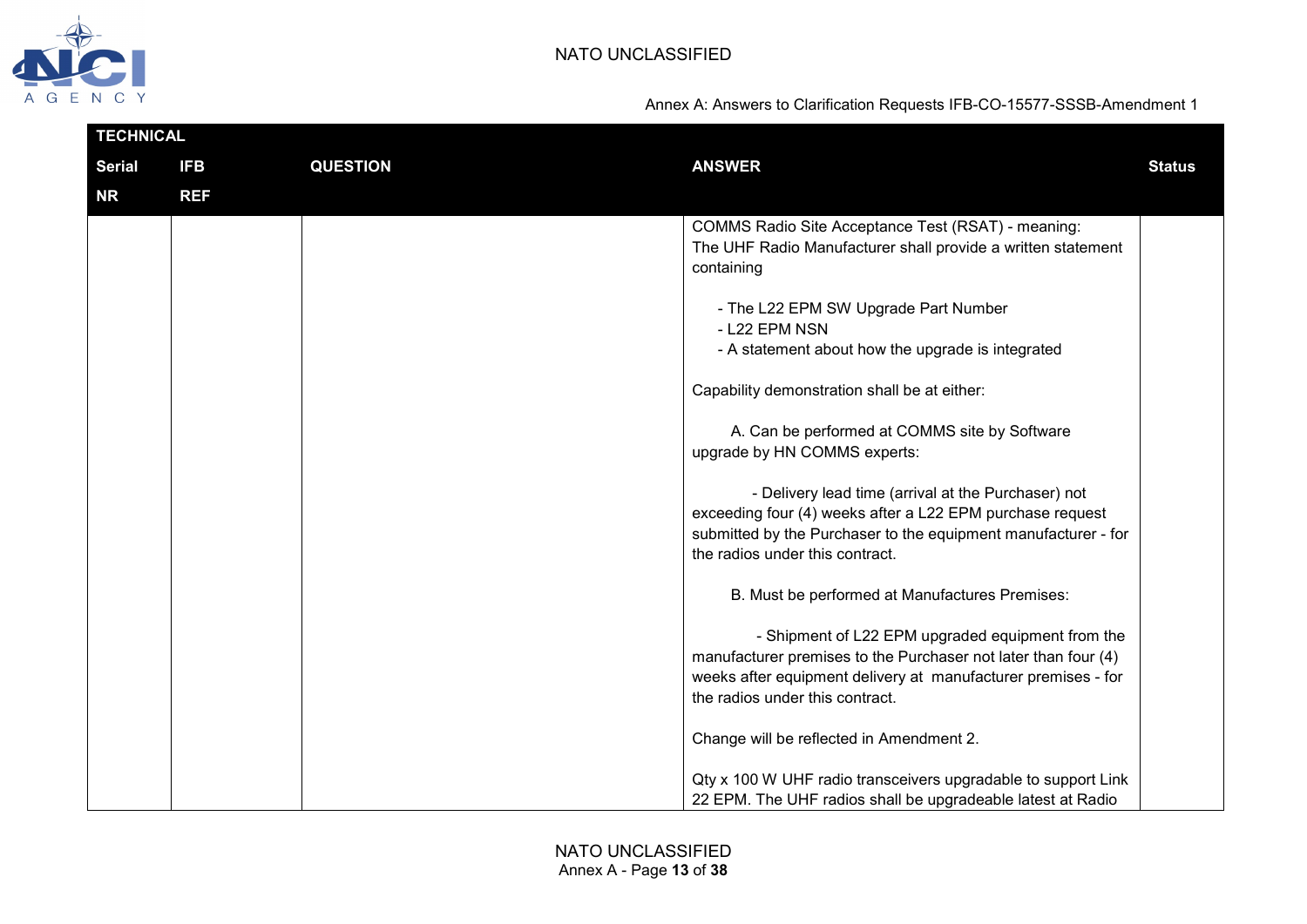

| <b>TECHNICAL</b> |                                                                                                                                                                            |                                                                                                                                                                                                                                                                                                                                                                                                                                                                                                                                                                                                                                                                 |                                                                                                                                                                                                                                                                                                                                                                                                                                                                                 |               |
|------------------|----------------------------------------------------------------------------------------------------------------------------------------------------------------------------|-----------------------------------------------------------------------------------------------------------------------------------------------------------------------------------------------------------------------------------------------------------------------------------------------------------------------------------------------------------------------------------------------------------------------------------------------------------------------------------------------------------------------------------------------------------------------------------------------------------------------------------------------------------------|---------------------------------------------------------------------------------------------------------------------------------------------------------------------------------------------------------------------------------------------------------------------------------------------------------------------------------------------------------------------------------------------------------------------------------------------------------------------------------|---------------|
| <b>Serial</b>    | <b>IFB</b>                                                                                                                                                                 | <b>QUESTION</b>                                                                                                                                                                                                                                                                                                                                                                                                                                                                                                                                                                                                                                                 | <b>ANSWER</b>                                                                                                                                                                                                                                                                                                                                                                                                                                                                   | <b>Status</b> |
| <b>NR</b>        | <b>REF</b>                                                                                                                                                                 |                                                                                                                                                                                                                                                                                                                                                                                                                                                                                                                                                                                                                                                                 |                                                                                                                                                                                                                                                                                                                                                                                                                                                                                 |               |
|                  |                                                                                                                                                                            |                                                                                                                                                                                                                                                                                                                                                                                                                                                                                                                                                                                                                                                                 | Site Acceptance Test (RSAT).                                                                                                                                                                                                                                                                                                                                                                                                                                                    |               |
|                  |                                                                                                                                                                            |                                                                                                                                                                                                                                                                                                                                                                                                                                                                                                                                                                                                                                                                 | The information above will be reflected in a future Amendment.                                                                                                                                                                                                                                                                                                                                                                                                                  |               |
| T.16             | Book I                                                                                                                                                                     | Requirement 1.2.3.1                                                                                                                                                                                                                                                                                                                                                                                                                                                                                                                                                                                                                                             | Please see T.3:                                                                                                                                                                                                                                                                                                                                                                                                                                                                 | Closed        |
|                  | Instructions To<br><b>Bidders</b><br>chapter 1.2<br>Book II Part IV<br>SOW Annex D<br>Chapter 2.10.3<br><b>UHF</b><br>Components<br>and Chapter<br>3.5 UHF TRx<br>Assembly | Replacement of UHF amplifiers with new equipment<br>supporting the SATURN standard.<br>Requirement [A] b i<br>The UHF radios shall be upgradeable latest at Site<br>Acceptance Test (RSAT)<br>Requirement 3.5.1<br>UHF TRX have to be upgradeable for Link 22 EPM,<br>voice<br>HQII and SATURN capability.<br>Can NCI Agency explain the meaning of supporting<br>the<br>SATURN standard and have to be upgradeable for<br>SATURN. According to our interpretation supporting<br>is<br>not the same as upgradeable.<br>For clear understanding and avoidance of doubt,<br>must<br>upgrade of SATURN be part of the scope and<br>implemented latest during RSAT? | a) SATURN Voice is required for GBR and GRC UHF<br>transceivers but not for NLD. The upgradability is related to the<br>Link 22 EPM function, which is based on SATURN.<br>The UHF radio shall be the same for all three Nations therefore<br>with the same solution.<br>b) The UHF filters and/or amplifiers shall operate also in<br>SATURN mode.<br>NOTE: depending on the technology and design of the radio the<br>filters/amplifiers may be external or internal modules. |               |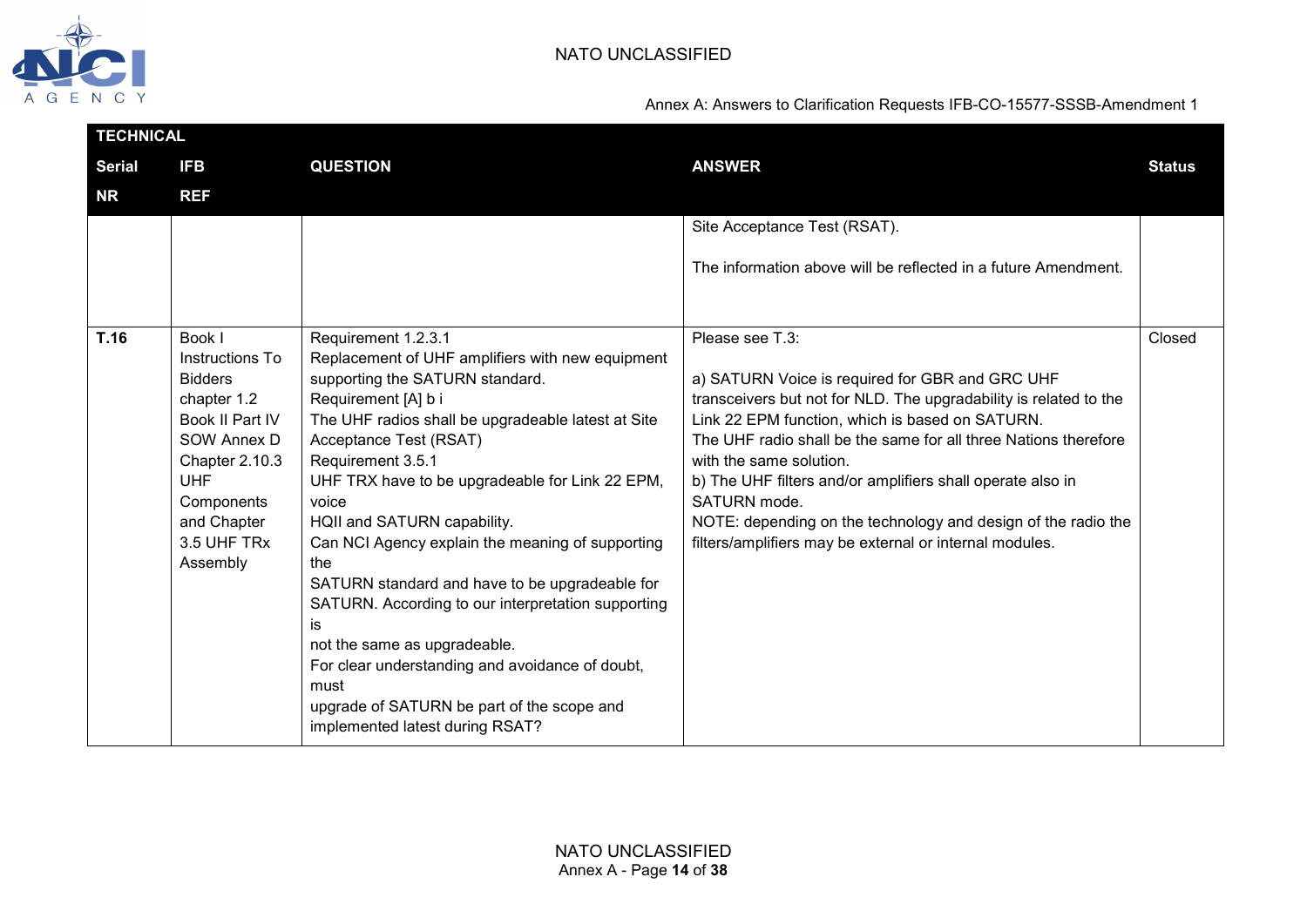

| <b>TECHNICAL</b> |                                                                                                        |                                                                                                                                                                                                                                                                                                                                                                                                                                                                        |                                                                                                                                                                                                                                                                                    |               |  |
|------------------|--------------------------------------------------------------------------------------------------------|------------------------------------------------------------------------------------------------------------------------------------------------------------------------------------------------------------------------------------------------------------------------------------------------------------------------------------------------------------------------------------------------------------------------------------------------------------------------|------------------------------------------------------------------------------------------------------------------------------------------------------------------------------------------------------------------------------------------------------------------------------------|---------------|--|
| <b>Serial</b>    | <b>IFB</b>                                                                                             | <b>QUESTION</b>                                                                                                                                                                                                                                                                                                                                                                                                                                                        | <b>ANSWER</b>                                                                                                                                                                                                                                                                      | <b>Status</b> |  |
| <b>NR</b>        | <b>REF</b>                                                                                             |                                                                                                                                                                                                                                                                                                                                                                                                                                                                        |                                                                                                                                                                                                                                                                                    |               |  |
| <b>T.17</b>      | Book II Part IV<br>SOW Annex D<br>Chapter<br>3.5. UHF TRx<br>Assembly                                  | Requirement 3.5.4<br>Tunable RF filter to improve the selectivity<br>performances of the UHF Link 11 transceiver<br>assembly.<br>Only UHF Link 11 is listed here. Nothing is<br>mentioned<br>here about L22 EPM, HQII and SATURN. Tunable<br>RF<br>filter have to be upgradeable for L22 EPM, HQII and<br>SATURN?<br>For clear understanding and avoidance of doubt,<br>must<br>upgrade of hopping filters be part of the scope and<br>implemented latest during RSAT? | Please see T.3.<br>FULL functionality of the SSSB system is required which<br>includes the upgrade of the hopping filters as needed.<br>Further information will be reflected in Amendment 2.                                                                                      | Amd 2         |  |
| T.18             | IFB-CO-15577-<br>SSSB-Book II-<br>Part IV, SOW,<br>Annex A,<br>Paragraph<br>1.4.4, Radio<br>Management | Will NCIA develop the new drivers for OSCC for<br>equipment will be provided by the Contractor?<br>If yes what sort of information will be required from<br>Contractor by NCIA?                                                                                                                                                                                                                                                                                        | The NCI Agency SSSB Section will develop new drivers for<br>COMMS equipment, needed for COMMS control.<br>To implement the remote control of COMMS equipment, the<br>Contractor shall provide the related ICDs to NCI Agency.<br>Further information will be added in Amendment 2. | Amd 2         |  |
| T.19             | IFB-CO-15577-<br>SSSB-Book II-<br>Part IV - SOW<br>- Annex A,<br>Paragraph 2.2<br>Connectivity         | It was stated that there are main and fallback<br>(backup) connections will be provided by UK MOD<br>as part of their National Defence Network.<br>Please confirm whether that exchange between main                                                                                                                                                                                                                                                                   | The Contractor is responsible for the automatic switching from<br>Major to Backup NDN connection as part of the scope of this<br>contract.<br>The NDN itself does not fall under the scope of this contract, as<br>it is provided by the THN.                                      | Closed        |  |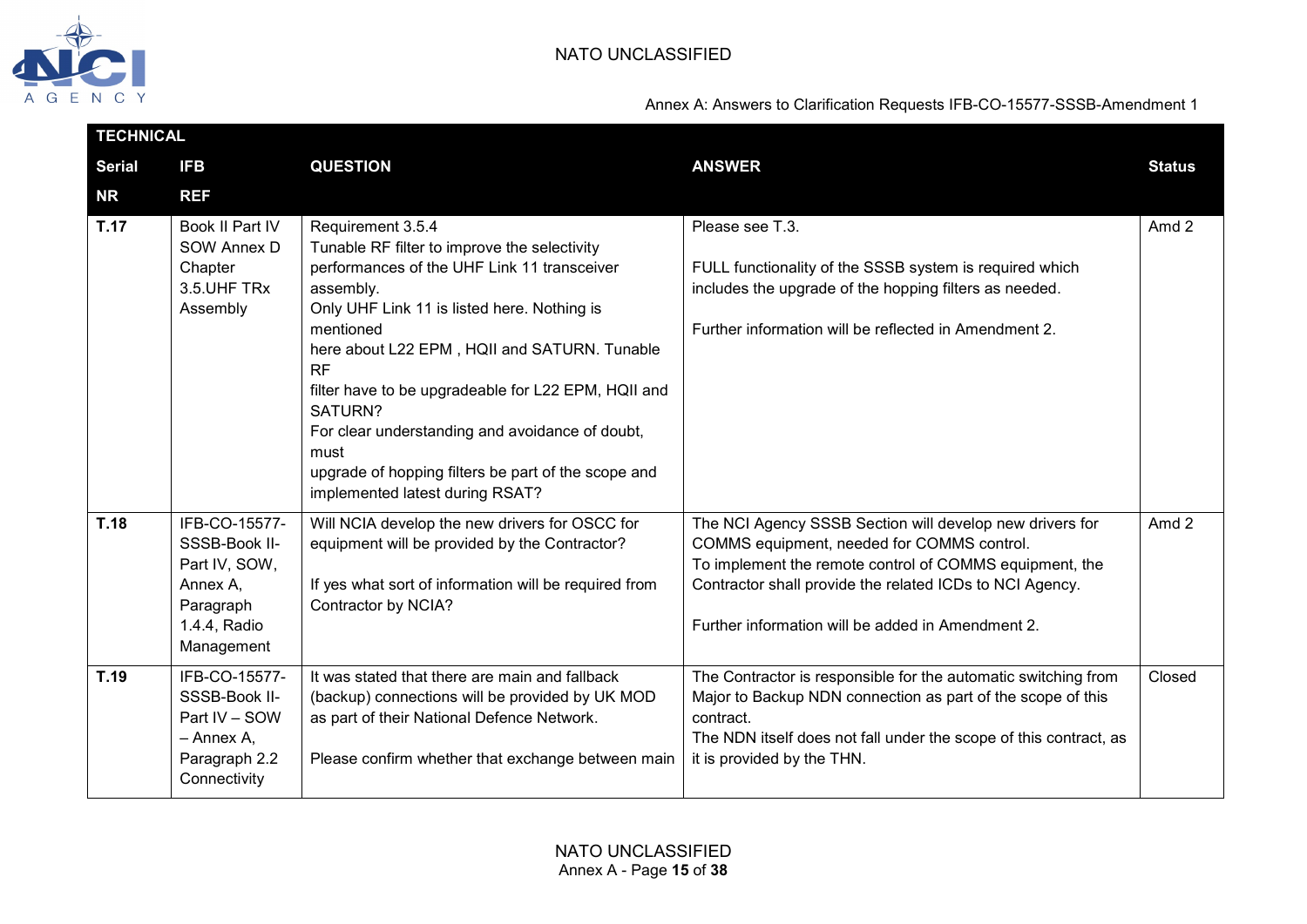

| <b>TECHNICAL</b> |                                                                                                                         |                                                                                                                                                                                                       |                                                                                                                                                                                                                                                                                                                                                                                                                                                                                                                                                                                   |               |
|------------------|-------------------------------------------------------------------------------------------------------------------------|-------------------------------------------------------------------------------------------------------------------------------------------------------------------------------------------------------|-----------------------------------------------------------------------------------------------------------------------------------------------------------------------------------------------------------------------------------------------------------------------------------------------------------------------------------------------------------------------------------------------------------------------------------------------------------------------------------------------------------------------------------------------------------------------------------|---------------|
| <b>Serial</b>    | <b>IFB</b>                                                                                                              | <b>QUESTION</b>                                                                                                                                                                                       | <b>ANSWER</b>                                                                                                                                                                                                                                                                                                                                                                                                                                                                                                                                                                     | <b>Status</b> |
| <b>NR</b>        | <b>REF</b>                                                                                                              |                                                                                                                                                                                                       |                                                                                                                                                                                                                                                                                                                                                                                                                                                                                                                                                                                   |               |
|                  |                                                                                                                         | and backup networks will not be under the scope of<br>Contractor or not.                                                                                                                              |                                                                                                                                                                                                                                                                                                                                                                                                                                                                                                                                                                                   |               |
| T.20             | IFB-CO-15577-<br>SSSB-Book II-<br>Part IV, SOW,<br>Annex A,<br>Paragraph<br>2.14.2.e,<br>Summary of<br>Responsibilities | Please confirm that whether implementation of<br>DLOS microwave inter-site communication links, is<br>alternative to the backup NDN which is already exist<br>or it is actually backup system itself. | The DLOS microwave inter-site communication link is not an<br>alternative to the NDN.                                                                                                                                                                                                                                                                                                                                                                                                                                                                                             | Closed        |
| T.21             | IFB-CO-15577-<br>SSSB-Book II-<br>Part IV, SOW,<br>Annex A,<br>Paragraph 2.4.4                                          | Please clarify that whether technical support shall be<br>provided by the Contractor to Purchaser includes<br>and software development engineering activities or<br>not?                              | Technical support for PFE does not include software<br>development activities (meaning within OSCC).<br>Includes engineering support providing the technical<br>documentation and support to the Purchaser in the<br>configuration and customisation of the sub-system in relation to<br>the communication equipment.<br>(LC) The eventual PFE configuration modification shall be<br>documented, in the frame of standard thechnical process, as<br>following:<br>1. Configuration documentation<br>2. Technical Manuals,<br>3. Technical documentation<br>4. Training materials | Closed        |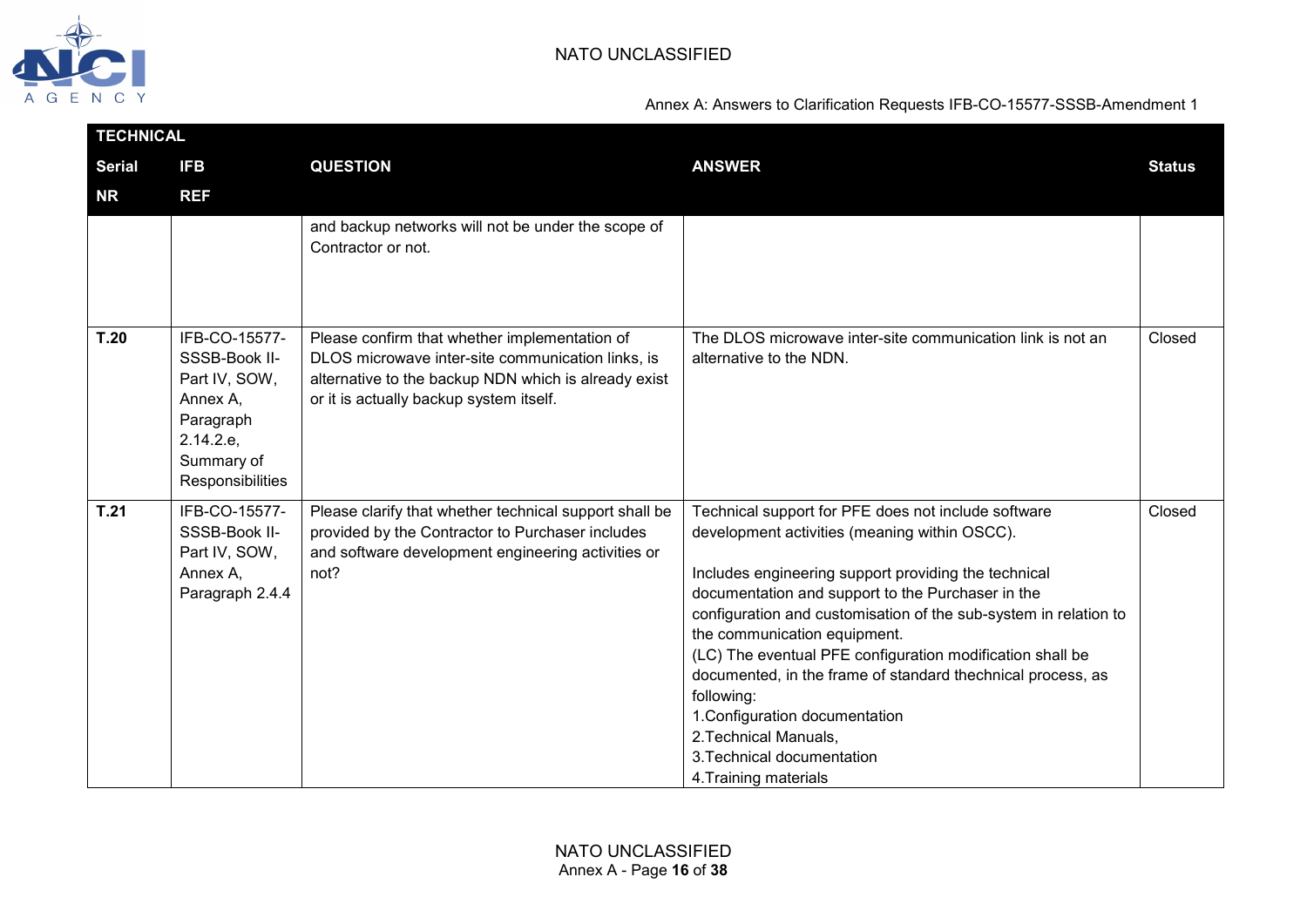

| <b>TECHNICAL</b> |                                                                                |                                                                                                                                                                                                                                                                                                                                                                                                                                                                                                                                                            |                                                                                                                                                                                                                                                                                                                                                  |               |
|------------------|--------------------------------------------------------------------------------|------------------------------------------------------------------------------------------------------------------------------------------------------------------------------------------------------------------------------------------------------------------------------------------------------------------------------------------------------------------------------------------------------------------------------------------------------------------------------------------------------------------------------------------------------------|--------------------------------------------------------------------------------------------------------------------------------------------------------------------------------------------------------------------------------------------------------------------------------------------------------------------------------------------------|---------------|
| <b>Serial</b>    | <b>IFB</b>                                                                     | <b>QUESTION</b>                                                                                                                                                                                                                                                                                                                                                                                                                                                                                                                                            | <b>ANSWER</b>                                                                                                                                                                                                                                                                                                                                    | <b>Status</b> |
| <b>NR</b>        | <b>REF</b>                                                                     |                                                                                                                                                                                                                                                                                                                                                                                                                                                                                                                                                            |                                                                                                                                                                                                                                                                                                                                                  |               |
|                  |                                                                                |                                                                                                                                                                                                                                                                                                                                                                                                                                                                                                                                                            | to be delivered in the frame of contract and shall be subject of<br>the training                                                                                                                                                                                                                                                                 |               |
| T.22             | IFB-CO-15577-<br>SSSB-Book II-<br>Part IV, SOW,<br>Annex A,<br>Paragraph 2.4.6 | Does "all fully equipped and fully integrated racks for<br>the RRH sites (including PFE, radio and COMMS<br>equipment and full applied wiring) statement means<br>all the 5KW Transmitters (qty 2), HF Receivers (qty<br>2), UHF Radios (qty 2), Tx Antenna Matrix, Dummy<br>Load, Rx Multi-coupler, AIS, Audio Matrix, DTS, SPC<br>Serial Device Server, Router, Switch as well as the<br><b>PFE</b><br>Items or a common system set up by using Exciter of<br>5KW Tx (qty 1), Receiver (Qty1), UHF (qty 1) with<br>remaining system items including PFE? | NCI Agency confirms that a "fully integrated rack" contains all<br>items to include PFE as installed in the final configuration at the<br>COMMS site.                                                                                                                                                                                            | Closed        |
| T.23             | IFB-CO-15577-<br>SSSB-Book II-<br>Part IV, SOW,<br>Annex A,<br>Figures 8 to 13 | 1. Please confirm that labels market as POL in<br>figures 8 to 13 are actually be GBR.<br>2. Please confirm that whether items stated as<br>Power Control in figures 8 to 13 are actually be SMS<br>or part of SMS?                                                                                                                                                                                                                                                                                                                                        | 1. Confirming figures 8 to 13 relate to GBR not POL (Blue box<br>to be read as GBR).<br>2. The power control is a power (multi) socket based unit with<br>IP connection, allowing the individual Power-Down/Power-UP<br>for a connected device. Falls under the responsibility of the<br>Contractor.<br>Change will be reflected in Amendment 2. | Amd 2         |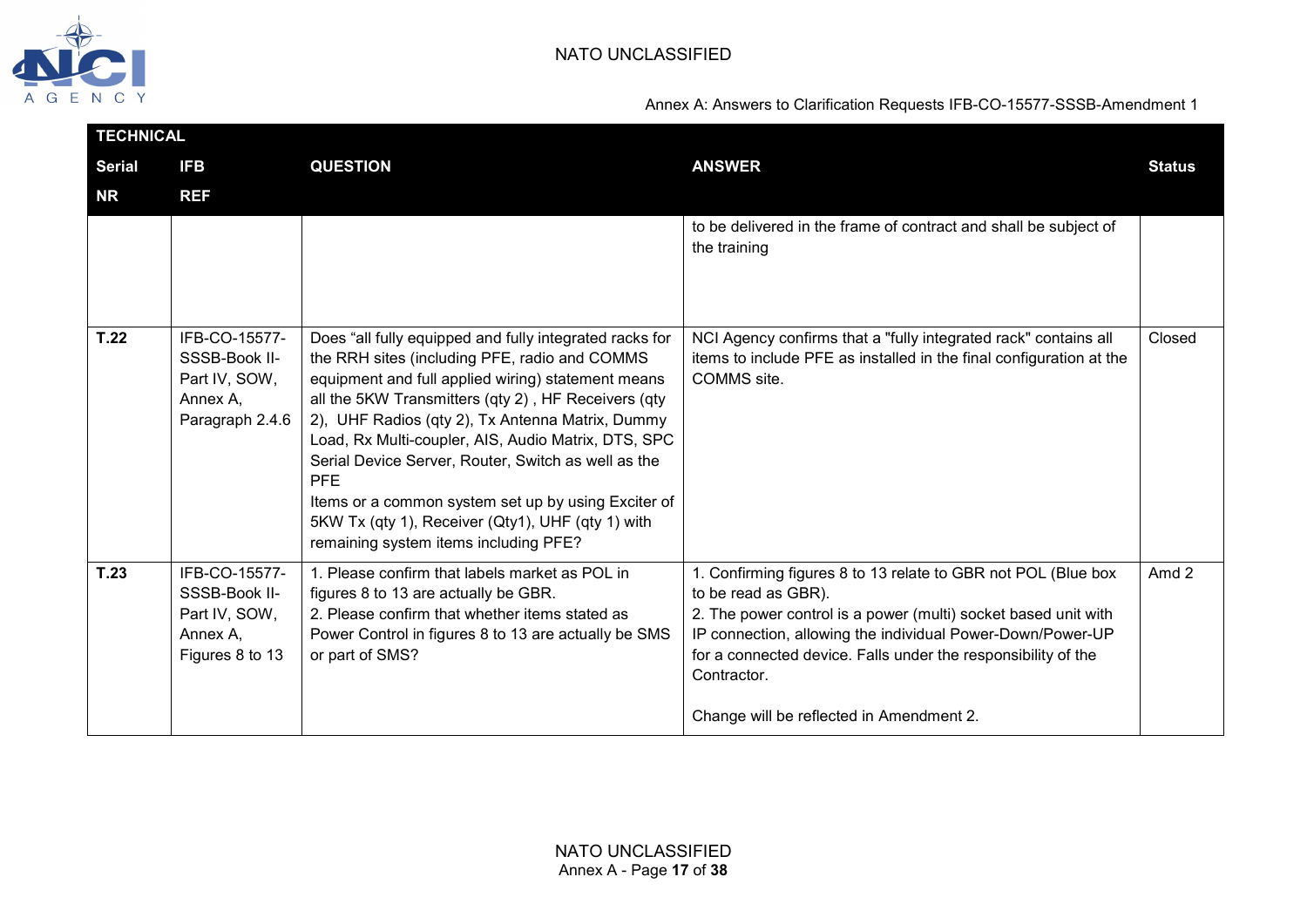

| <b>TECHNICAL</b> |                                                                                                         |                                                                                                                                                                                                                                                                                                                                                                                                   |                                                                                                                                                                                                                                                                                                                                                                                                                                                                                                                                                         |               |
|------------------|---------------------------------------------------------------------------------------------------------|---------------------------------------------------------------------------------------------------------------------------------------------------------------------------------------------------------------------------------------------------------------------------------------------------------------------------------------------------------------------------------------------------|---------------------------------------------------------------------------------------------------------------------------------------------------------------------------------------------------------------------------------------------------------------------------------------------------------------------------------------------------------------------------------------------------------------------------------------------------------------------------------------------------------------------------------------------------------|---------------|
| <b>Serial</b>    | <b>IFB</b>                                                                                              | <b>QUESTION</b>                                                                                                                                                                                                                                                                                                                                                                                   | <b>ANSWER</b>                                                                                                                                                                                                                                                                                                                                                                                                                                                                                                                                           | <b>Status</b> |
| <b>NR</b>        | <b>REF</b>                                                                                              |                                                                                                                                                                                                                                                                                                                                                                                                   |                                                                                                                                                                                                                                                                                                                                                                                                                                                                                                                                                         |               |
| T.24             | IFB-CO-15577-<br>SSSB-Book II-<br>Part IV - SOW,<br>Annex A,<br>Paragraph 3.3,<br>and Paragraph<br>4.14 | Technical requirements for Site Monitoring System -<br>SMS are described under two paragraphs which 3.3<br>and 4.14. Please clarify which one will be applicable<br>or prevail to another?                                                                                                                                                                                                        | Both chapters are valid as they are complementary to each<br>other.                                                                                                                                                                                                                                                                                                                                                                                                                                                                                     | Closed        |
| T.25             | IFB-CO-15577-<br>SSSB-Book II-<br>Part IV - SOW<br>- Annex A,<br>Paragraph 3.3                          | Please evaluated that data transfer should be two<br>direction and SSSB OSCC HLC/LLC shall also<br>convey data to SMS such as alarms related with<br>Radio Receivers, HF and UHF Transmitter<br>parameters in order to have reliable and concurrent<br>system.                                                                                                                                    | 1. SMS shall interface with the OSCC and SMS has full<br>functionality responsibility.<br>2. The SMS will be responsible to distribute the information also<br>to the other COMMS sites SMSs.<br>3. For the detailed approach of the Contractor, Technical<br>Interchange Meetings shall be performed amongst the THN,<br>NCIA and the Contractor. At the TIM the THN will describe the<br>currently existing/installed site monitoring system.<br>4. Bi-Directional data exchange between the OSCC and the<br>SMS is needed for acknowledgements, etc. | Closed        |
| T.26             | IFB-CO-15577-<br>SSSB-Book II-<br>Part IV - SOW<br>- Annex A,<br>Paragraph<br>4.14.1,                   | It has been requested that SMS will be provided by<br>the Contractor shall be compatible with any<br>monitoring system already installed by the THN.<br>In above statement;<br>1. What will be the required level of compatibility?<br>2. Is there any information about the already installed<br>and planned to be installed monitoring systems?<br>3. Does technical information including ICDs | After contract award, Technical Interchange Meetings (TIM)<br>shall be performed amongst the THN, NCI Agency and the<br>Contractor. At the TIM, the THN will describe the currently<br>existing/installed site monitoring system and provide<br>documentation as appropriate for Contractor design<br>considerations.                                                                                                                                                                                                                                   | Closed        |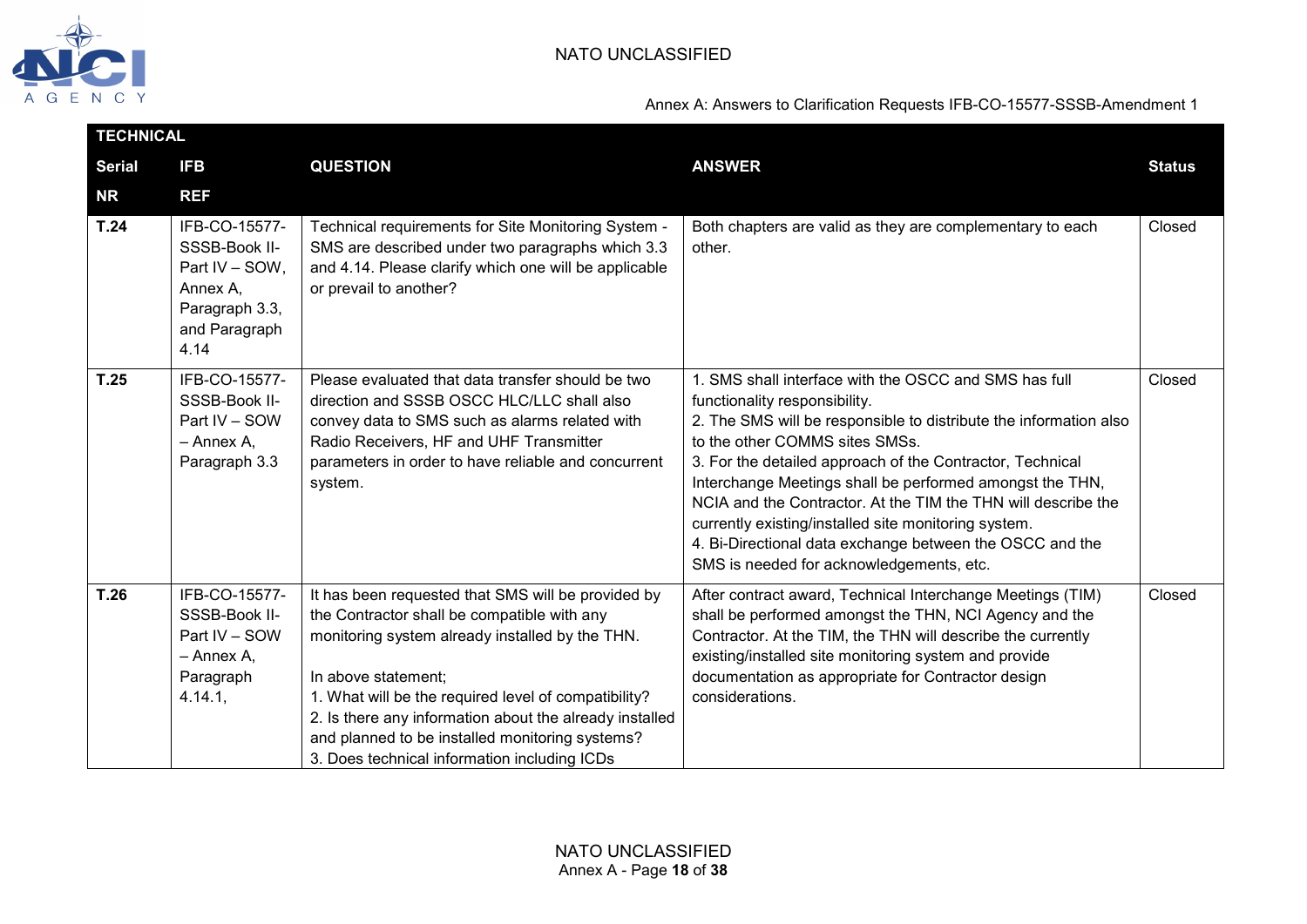

|               | <b>TECHNICAL</b>                                                                                              |                                                                                                                                                                                                                                                                                                                                                                                                                                                                                                                                                                                                                                                                                               |                                                                                                                                                                                                                                                                                                                                                                                                                                                                                                                                                                                                                                                                                                                                                                                                                |               |  |  |
|---------------|---------------------------------------------------------------------------------------------------------------|-----------------------------------------------------------------------------------------------------------------------------------------------------------------------------------------------------------------------------------------------------------------------------------------------------------------------------------------------------------------------------------------------------------------------------------------------------------------------------------------------------------------------------------------------------------------------------------------------------------------------------------------------------------------------------------------------|----------------------------------------------------------------------------------------------------------------------------------------------------------------------------------------------------------------------------------------------------------------------------------------------------------------------------------------------------------------------------------------------------------------------------------------------------------------------------------------------------------------------------------------------------------------------------------------------------------------------------------------------------------------------------------------------------------------------------------------------------------------------------------------------------------------|---------------|--|--|
| <b>Serial</b> | <b>IFB</b>                                                                                                    | <b>QUESTION</b>                                                                                                                                                                                                                                                                                                                                                                                                                                                                                                                                                                                                                                                                               | <b>ANSWER</b>                                                                                                                                                                                                                                                                                                                                                                                                                                                                                                                                                                                                                                                                                                                                                                                                  | <b>Status</b> |  |  |
| <b>NR</b>     | <b>REF</b>                                                                                                    |                                                                                                                                                                                                                                                                                                                                                                                                                                                                                                                                                                                                                                                                                               |                                                                                                                                                                                                                                                                                                                                                                                                                                                                                                                                                                                                                                                                                                                                                                                                                |               |  |  |
|               |                                                                                                               | (hardware and software) will be provided to<br>Contractor by the HN?                                                                                                                                                                                                                                                                                                                                                                                                                                                                                                                                                                                                                          |                                                                                                                                                                                                                                                                                                                                                                                                                                                                                                                                                                                                                                                                                                                                                                                                                |               |  |  |
| T.27          | IFB-CO-15577-<br>SSSB-Book II-<br>Part IV, SOW,<br>Annex A,<br>Paragraph 3.11,<br>Receiver HF /<br><b>SSB</b> | Dimensions of the Receivers stated as rack<br>mountable with size (max) defined as 19" x 580 mm<br>x 3U (W x D x H) weight (max) defined as 20 kg.<br>Although, we consider that since the equipment will<br>be installed to the radio stations there are enough<br>space/room to install and there is no limitation or<br>critical situation in terms dimension and weight, if a<br>receivers would be proposed with height of 4U and<br>weight of 24 kg, would it be considered as non-<br>compliancy, while it meets all other requirements<br>with a project life cycle cost advantage or not?<br>We kindly ask NCIA to review dimension and weight<br>requirements on the grounds above. | The size and weight requirements are based on the Human<br>Engineering standard MIL-STD-1472G with respect to remove<br>and replace for maintenance actions. If the maximum size and<br>weight requirements are exceeded then Standard or Special<br>Tools will be required to lift and transport the items while still<br>maintaining the MTTR requirements. Therefore, if Contractors<br>propose items that exceed the maximum size and weight<br>requirements for any item, then the solution must also include<br>the necessary Standard or Special Tools to support the<br>necessary maintenance actions while ensuring all MTTR<br>requirements are met.<br>Technical solution must be compliant with Human Engineering<br>Standard, MIL-STD-1472G.<br>Change/addition will be reflected in Amendment 2. | Amd 2         |  |  |
| T.28          | IFB-CO-15577-<br>SSSB-Book II-<br>Part IV, SOW,<br>Annex A,<br>Paragraph<br>3.6.7,                            | What is the minimum input (and output) capacity<br>required?                                                                                                                                                                                                                                                                                                                                                                                                                                                                                                                                                                                                                                  | Contractor is responsible for determining the minimum input<br>and output capacity as part of the technical design and solution.<br>This shall be considered for all Audio/Data lines for all SSSB<br>services (VOICE/L11/L22 and all related signals).                                                                                                                                                                                                                                                                                                                                                                                                                                                                                                                                                        | Closed        |  |  |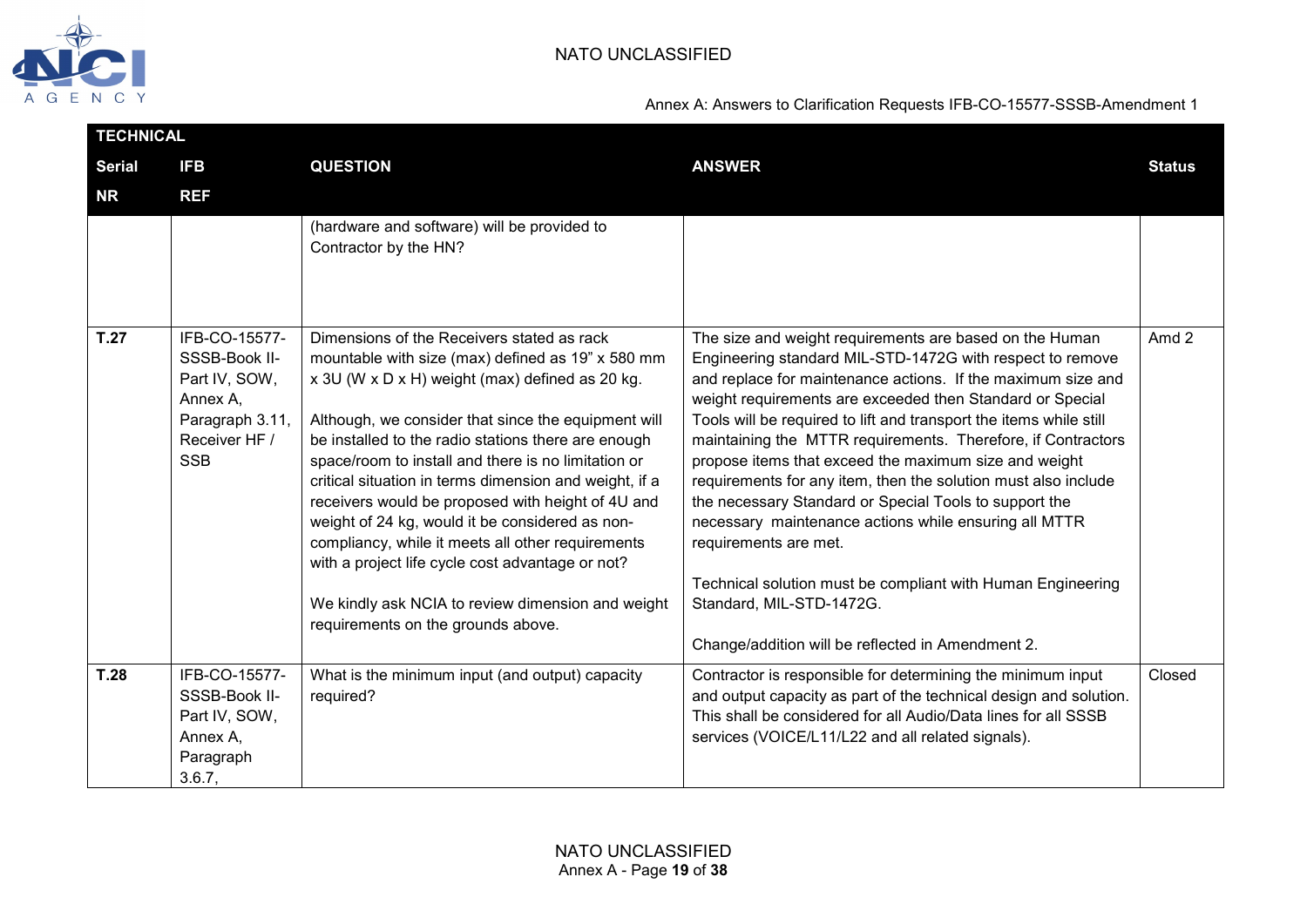

| <b>TECHNICAL</b> |                                                                                                             |                                                                                                                                                                                                                                                                    |                                                                                                                                                                                  |               |  |  |
|------------------|-------------------------------------------------------------------------------------------------------------|--------------------------------------------------------------------------------------------------------------------------------------------------------------------------------------------------------------------------------------------------------------------|----------------------------------------------------------------------------------------------------------------------------------------------------------------------------------|---------------|--|--|
| <b>Serial</b>    | <b>IFB</b>                                                                                                  | <b>QUESTION</b>                                                                                                                                                                                                                                                    | <b>ANSWER</b>                                                                                                                                                                    | <b>Status</b> |  |  |
| <b>NR</b>        | <b>REF</b>                                                                                                  |                                                                                                                                                                                                                                                                    |                                                                                                                                                                                  |               |  |  |
|                  | Audio/Data<br>Matrix                                                                                        |                                                                                                                                                                                                                                                                    | Final decision on in/out "channel" capacity is to be<br>recommended by the Contractor.                                                                                           |               |  |  |
| T.29             |                                                                                                             | A pre-selector might not improve the system<br>performance. Is a pre-selector needed if the<br>requirements are fulfilled without.                                                                                                                                 | NCI Agency confirms that a pre-selector is required.                                                                                                                             | Closed        |  |  |
| T.30             |                                                                                                             | Can the function of the pre-selector (3.12 HF-RX<br>Pre-Selector) be implemented in the receiver (3.11<br>SSSB HF Receiver)?                                                                                                                                       | Please see T.29.<br>In addition: Does not need to b e a separate unit. Contractor is<br>responsible for the technical design to satisfy all functional<br>requirements.          | Closed        |  |  |
| T.31             |                                                                                                             | A pre-selector might not improve the system<br>performance. Is a pre-selector needed if the<br>requirements are fulfilled without.                                                                                                                                 | Duplication of T.29.                                                                                                                                                             | Closed        |  |  |
| T.32             | IFB-CO-15577-<br>SSSB-Book II-<br>Part IV - SOW,<br>Annex A,<br>Paragraph<br>2.4.10, Design<br>Requirements | What will be the level of support which will be<br>provided by THN and Purchaser (NCIA) during the<br>integration of PFE equipment? Will it be<br>documentation level or on call service or direct<br>engineering support at site and/or Contractor<br>facilities? | THN and NCI Agency support will be provided in the form of<br>documentation, as well as coordinated direct engineering<br>support via remote support and at Contractor premises. | Closed        |  |  |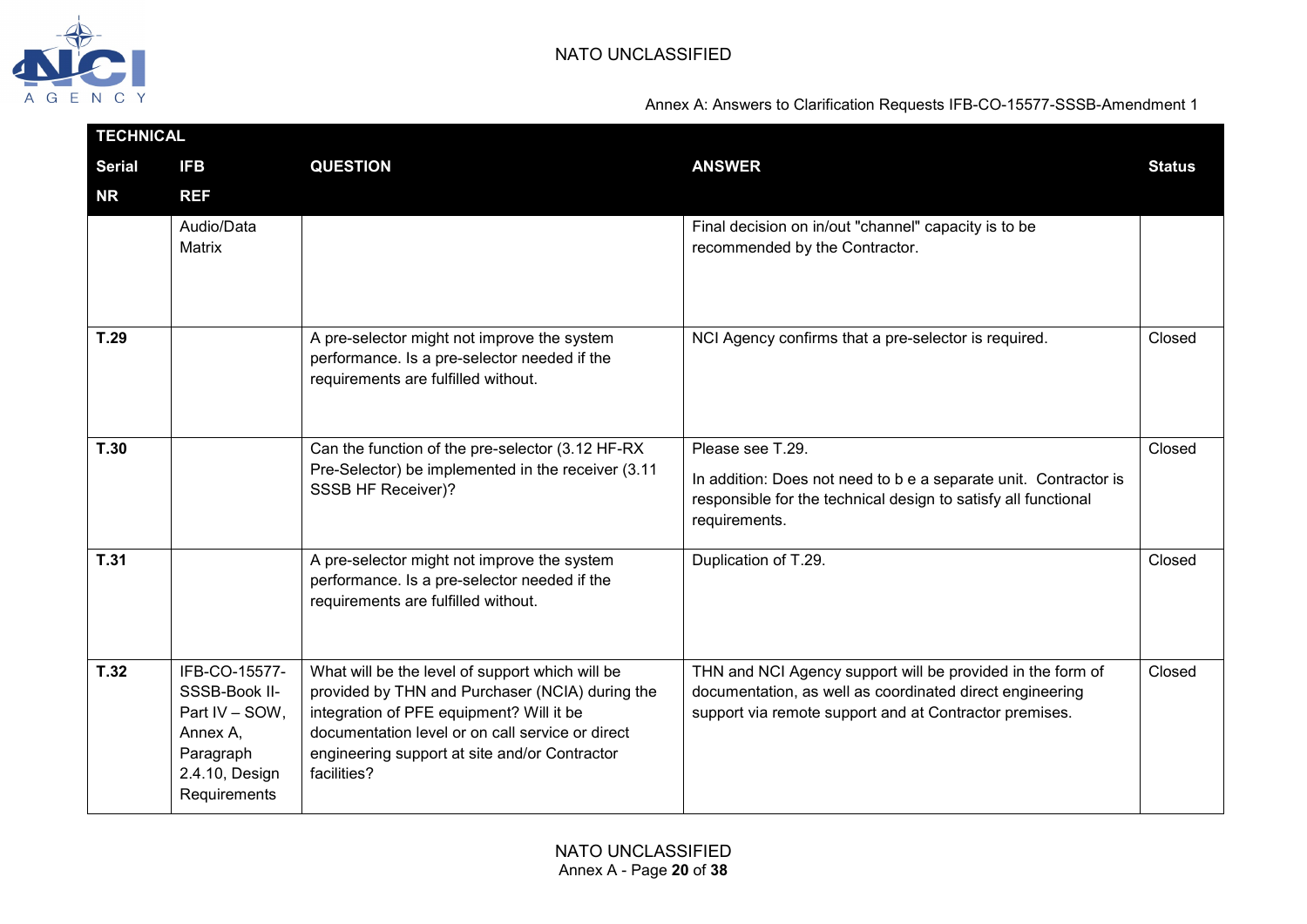

|               | <b>TECHNICAL</b>                                                                                    |                                                                                                                                                                                                                                                                                                                                                              |                                                                                                                                                                 |               |  |
|---------------|-----------------------------------------------------------------------------------------------------|--------------------------------------------------------------------------------------------------------------------------------------------------------------------------------------------------------------------------------------------------------------------------------------------------------------------------------------------------------------|-----------------------------------------------------------------------------------------------------------------------------------------------------------------|---------------|--|
| <b>Serial</b> | <b>IFB</b>                                                                                          | <b>QUESTION</b>                                                                                                                                                                                                                                                                                                                                              | <b>ANSWER</b>                                                                                                                                                   | <b>Status</b> |  |
| <b>NR</b>     | <b>REF</b>                                                                                          |                                                                                                                                                                                                                                                                                                                                                              |                                                                                                                                                                 |               |  |
| T.33          | IFB-CO-15577-<br>SSSB-Book II-<br>Part IV, SOW,<br>Annex A,<br>Paragraph<br>4.10.1.a.               | If the tree needs to be cut,<br>Q1. Will there be a permission?<br>Q2. Will the host country help get these<br>permissions?<br>Q3. Will there be any cost?                                                                                                                                                                                                   | None of the planned radio sites have any trees. Further<br>requirements information is also available in IFB-CO-15577-<br>SSSB-Book II-Part IV, SOW CW Annexes. | Closed        |  |
| T.34          | IFB-CO-15577-<br>SSSB-Book II-<br>Part IV - SOW,<br>Annex A,<br>Paragraph<br>2.2.3,<br>Connectivity | Q1. Will the use of explosives be allowed for the<br>construction foundation in rocky areas?<br>Q2. If permission will be given, will the explosive be<br>supplied by THN?<br>Q3. If it will be provided by the Contractor, will the<br>necessary permits be obtained by THN?<br>(It is a known issue that such permissions are very<br>difficult to obtain) |                                                                                                                                                                 | Open          |  |
| T.35          | IFB-CO-15577-<br>SSSB-Book II-<br>Part IV - SOW,<br>Annex A,<br>Paragraph<br>4.10.1. e.             | In the event that historical artefacts are found during<br>the excavation of the foundation, will the suspension<br>of the work be considered within the scope of force<br>majeure?                                                                                                                                                                          | Please see A.9.                                                                                                                                                 | Closed        |  |
| T.36          | PART IV SOW<br>ANNEX A,<br>ANNEX D,<br><b>ANNEX G</b><br>3.11.ff                                    | HF Receiver rack mountable max size was specified<br>as 19" x 580 mm x 3U (W x D x H). Are receivers<br>with 4U size acceptable?                                                                                                                                                                                                                             | Please see T.27.<br>Technical solution must be compliant with Human Engineering<br>Standard, MIL-STD-1472G.                                                     | Amd 2         |  |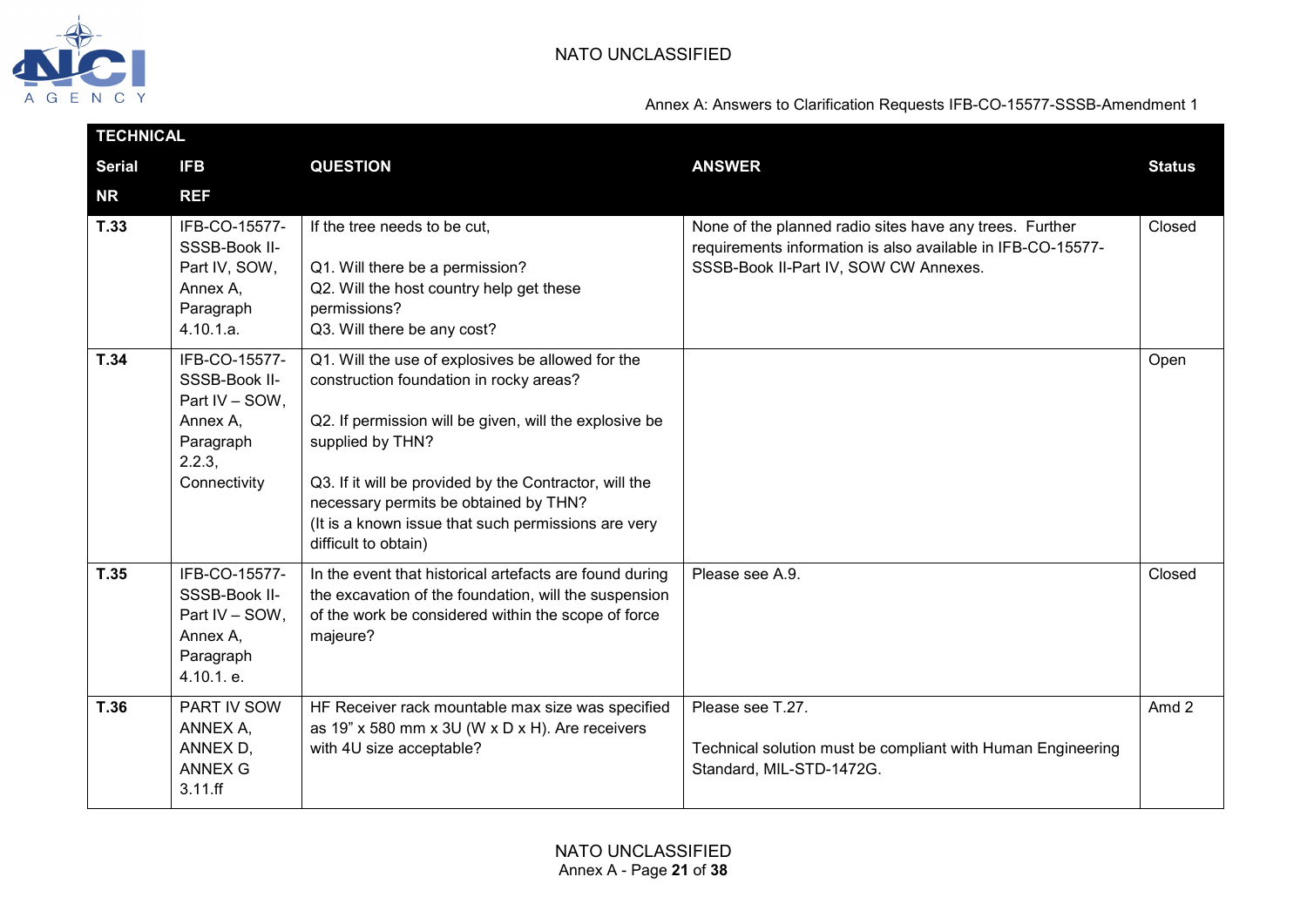

|               | <b>TECHNICAL</b>                                                    |                                                                                                                                                                                                                                                                                                                                                                                                                      |                                                                                                                                                                  |               |  |
|---------------|---------------------------------------------------------------------|----------------------------------------------------------------------------------------------------------------------------------------------------------------------------------------------------------------------------------------------------------------------------------------------------------------------------------------------------------------------------------------------------------------------|------------------------------------------------------------------------------------------------------------------------------------------------------------------|---------------|--|
| <b>Serial</b> | <b>IFB</b>                                                          | <b>QUESTION</b>                                                                                                                                                                                                                                                                                                                                                                                                      | <b>ANSWER</b>                                                                                                                                                    | <b>Status</b> |  |
| <b>NR</b>     | <b>REF</b>                                                          |                                                                                                                                                                                                                                                                                                                                                                                                                      |                                                                                                                                                                  |               |  |
|               |                                                                     |                                                                                                                                                                                                                                                                                                                                                                                                                      | Change/addition will be reflected in Amendment 2.                                                                                                                |               |  |
| <b>T.37</b>   | PART IV SOW<br>ANNEX A,<br>ANNEX D,<br><b>ANNEX G</b><br>$3.11$ .gg | HF receiver's max weight was specified as 20kg. Are<br>receivers up to 25kg acceptable?                                                                                                                                                                                                                                                                                                                              | Please see T.27.<br>Technical solution must be compliant with Human Engineering<br>Standard, MIL-STD-1472G.<br>Change/addition will be reflected in Amendment 2. | Amd 2         |  |
| <b>T.38</b>   | PART IV SOW<br>ANNEX A,<br>ANNEX D,<br><b>ANNEX G</b><br>3.4.4.9    | Out of band Noise i, ii, iii, iv: is it possible to specify<br>the related NATO STANAG regarding to those<br>specifications                                                                                                                                                                                                                                                                                          | MIL-STD 188-203 1A.                                                                                                                                              | Closed        |  |
| T.39          | PART IV SOW<br><b>ANNEX D</b><br>Figure 12                          | Zeewolde HF-TX Site schematic shows direct<br>connection between transmitters and antennas.<br>There is also a dummy load in the system. Without<br>using an antenna matrix, it might be very difficult and<br>risky to switch a transmitter between antenna and<br>dummy load using large (1 5/8") coax cables with<br>EIA connectors. It is recommended to add an<br>antenna matrix for that site. Please clarify! | As laid down in SOW Annex D figure 12.<br>Contractor is responsible for the technical design solution to be<br>reviewed and approved at PDR.                     | Closed        |  |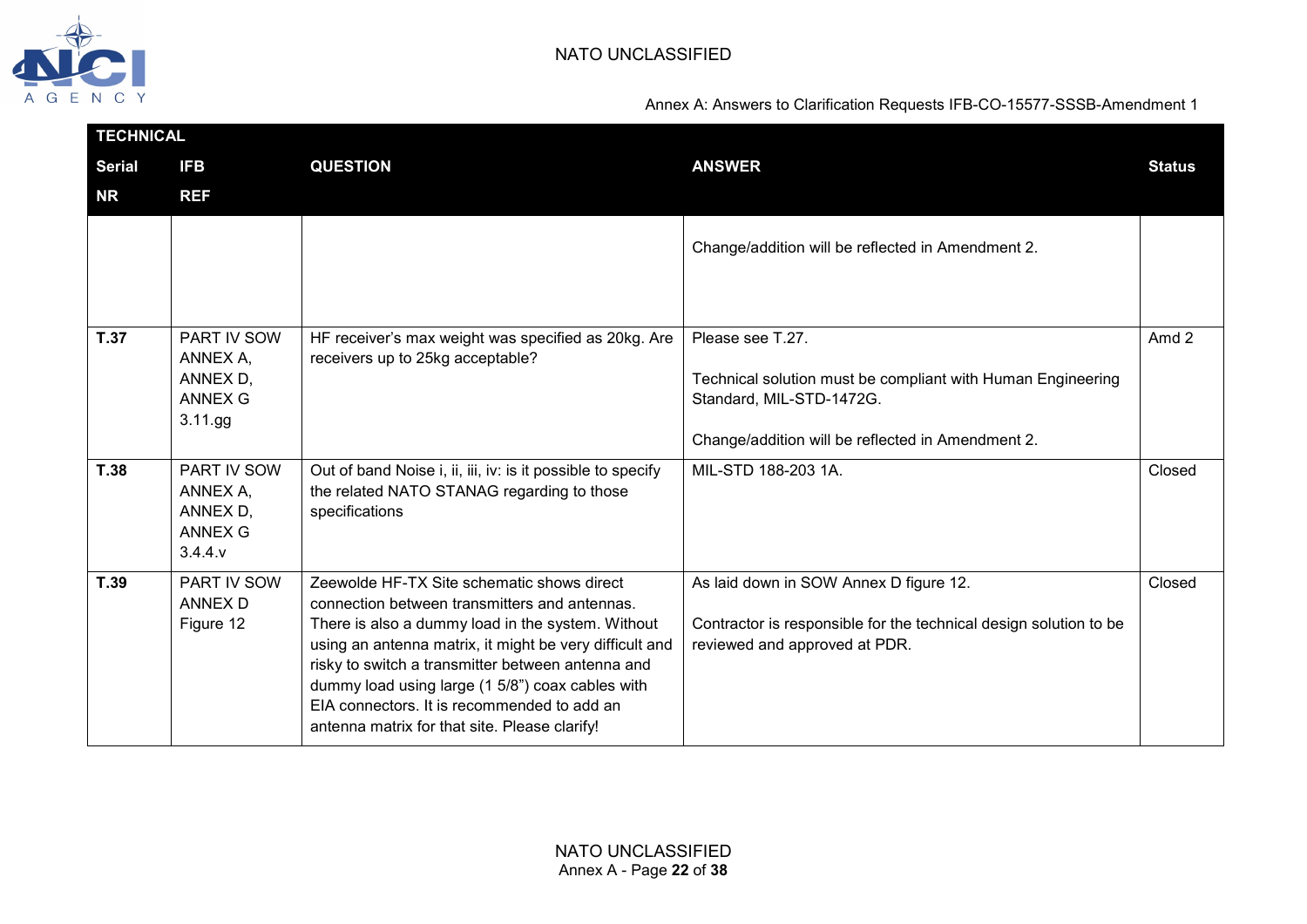

| <b>TECHNICAL</b> |                                            |                                                                                                                                                                                                                                                                                                                                                                                                                                                                                                                                                                                                                                                                                                                                                                  |                                                                                                                                                                                                                                                      |               |
|------------------|--------------------------------------------|------------------------------------------------------------------------------------------------------------------------------------------------------------------------------------------------------------------------------------------------------------------------------------------------------------------------------------------------------------------------------------------------------------------------------------------------------------------------------------------------------------------------------------------------------------------------------------------------------------------------------------------------------------------------------------------------------------------------------------------------------------------|------------------------------------------------------------------------------------------------------------------------------------------------------------------------------------------------------------------------------------------------------|---------------|
| <b>Serial</b>    | <b>IFB</b>                                 | <b>QUESTION</b>                                                                                                                                                                                                                                                                                                                                                                                                                                                                                                                                                                                                                                                                                                                                                  | <b>ANSWER</b>                                                                                                                                                                                                                                        | <b>Status</b> |
| <b>NR</b>        | <b>REF</b>                                 |                                                                                                                                                                                                                                                                                                                                                                                                                                                                                                                                                                                                                                                                                                                                                                  |                                                                                                                                                                                                                                                      |               |
| T.40             | PART IV SOW<br><b>ANNEX G</b><br>Figure 17 | HF-RX/TX/UHF Kythira site schematic shows RX<br>(via multicoupler) and TX equipment connected to<br>same antenna matrix. Based on that design drawing,<br>there might be an intention to use TX antennas for<br>receive purposes which is not recommended and<br>might not be possible during operation. High power<br>transmissions, although antenna matrix might<br>provide sufficient isolation, because of the small<br>distance between TX antennas would cause<br>overloading of receivers even if they operate at<br>different frequencies. The voltage level at the<br>receiver input might burn the circuits or engage the<br>protection to disable reception. We recommend<br>separate matrices for transmit and receive purposes.<br>Please clarify! | Drawing failure in Figure 17:<br>1. The Antenna Matrix is only used for the HF TX Radios.<br>2. The two HF RX Radios are connected to the Multi Coupler<br>and from there to the HF RX Antenna.<br>Changed drawing will be reflected in Amendment 2. | Amd 2         |
| <b>T.41</b>      | PART IV SOW<br><b>ANNEX G</b><br>Figure 17 | HF-RX/TX/UHF Kythira site schematic shows RX<br>and TX antennas separated few hundreds of meters.<br>Normally, between transmit and receive antennas for<br>high power operation, the separation should be<br>couple of kilometers. The design in the sketch is<br>possible when transmitter operates with the condition<br>that receiver is muted. If both transmit and receive<br>operations are needed in parallel simultaneously,<br>than either transmit or receive antennas should be<br>installed elsewhere to provide the isolation.<br>Otherwise, The voltage level at the receiver input<br>might burn the circuits or engage the protection to<br>disable reception. Please clarify!                                                                  | At this location there is only one area available, for which the<br>Contractor shall find the best architectural/functional design.<br>Contractor is responsible for the technical design solution to be<br>reviewed and approved at PDR.            | Closed        |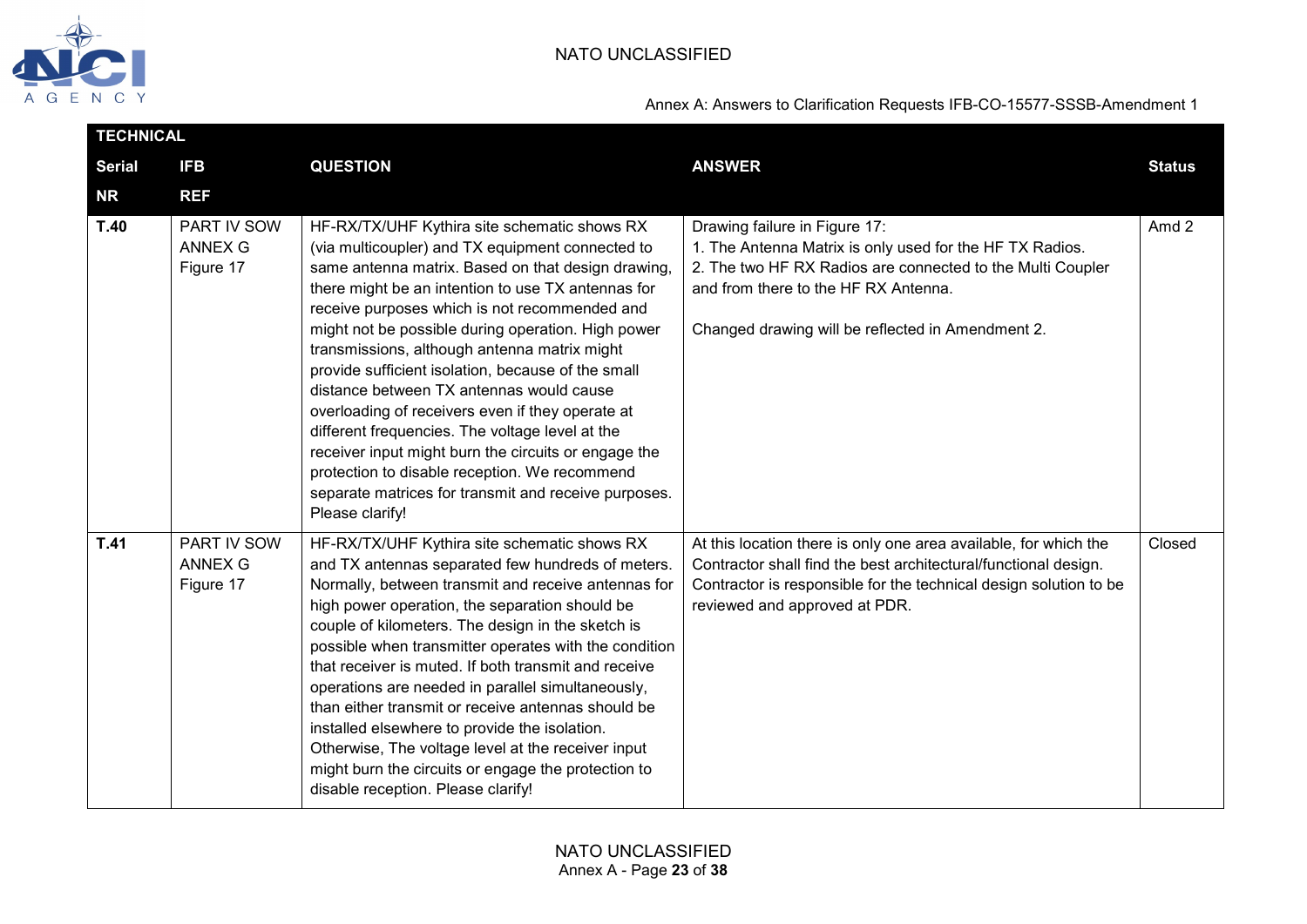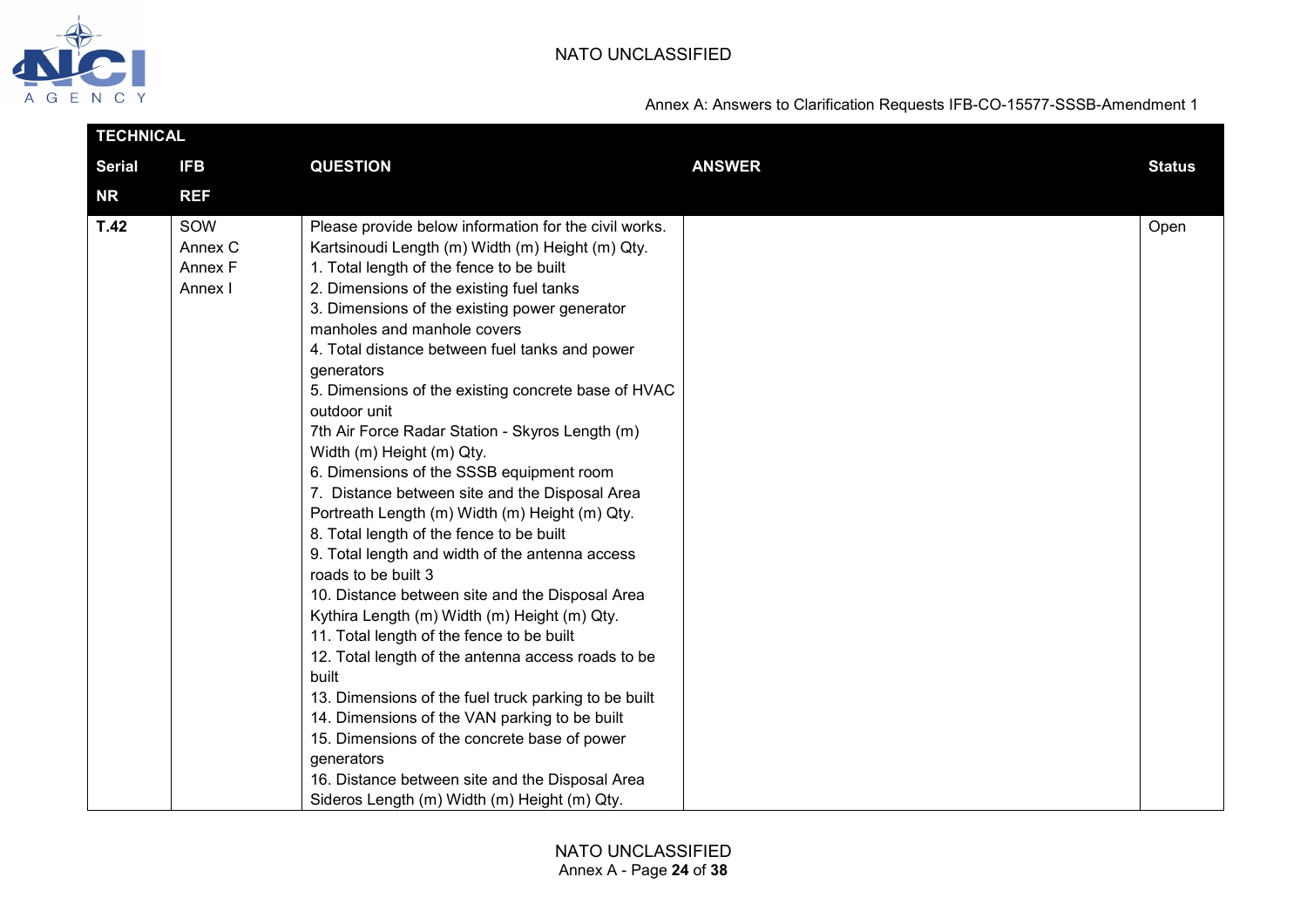

| <b>TECHNICAL</b> |            |                                                                                                                                                                                                                                                                                                                                                                                                                                                                                                                                                                                                                                                                                                                                                                                                                                                                                                                                                                                                                                                                                                                                                                                                                   |               |               |
|------------------|------------|-------------------------------------------------------------------------------------------------------------------------------------------------------------------------------------------------------------------------------------------------------------------------------------------------------------------------------------------------------------------------------------------------------------------------------------------------------------------------------------------------------------------------------------------------------------------------------------------------------------------------------------------------------------------------------------------------------------------------------------------------------------------------------------------------------------------------------------------------------------------------------------------------------------------------------------------------------------------------------------------------------------------------------------------------------------------------------------------------------------------------------------------------------------------------------------------------------------------|---------------|---------------|
| <b>Serial</b>    | <b>IFB</b> | <b>QUESTION</b>                                                                                                                                                                                                                                                                                                                                                                                                                                                                                                                                                                                                                                                                                                                                                                                                                                                                                                                                                                                                                                                                                                                                                                                                   | <b>ANSWER</b> | <b>Status</b> |
| <b>NR</b>        | <b>REF</b> |                                                                                                                                                                                                                                                                                                                                                                                                                                                                                                                                                                                                                                                                                                                                                                                                                                                                                                                                                                                                                                                                                                                                                                                                                   |               |               |
|                  |            | 17. Dimensions of the existing fuel tanks<br>18. Dimensions of the existing power generator<br>manholes and manhole covers<br>19. Total distance between fuel tanks and power<br>generators<br>20. Dimensions of the existing concrete base of<br><b>HVAC outdoor unit</b><br>21. Dimensions of the COMMS building<br>22. Dimensions of the SSSB equipment room<br>23. Dimensions of the COMMS building front facade<br>24. Dimensions of the building main entrance door<br>25. Dimensions of the RF cabling manholes and<br>manhole covers<br>26. Distance between site and the Disposal Area<br>Fiber Optic -<br>Crete Length (m) Width (m) Height (m) Qty.<br>27. Total length of the trench to be excavated 0.1 0.5<br>28. Dimesions of the new manholes and manhole<br>covers<br>29. Distance between site and the Disposal Area<br>Mavros Length (m) Width (m) Height (m) Qty.<br>30. Total length of the fence to be built<br>31. Dimensions of the existing fuel tanks<br>32. Dimensions of the existing power generator<br>manholes and manhole covers<br>33. Total distance between fuel tanks and power<br>generators<br>34. Quantity and dimensions of the RF cabling<br>manholes and manhole covers |               |               |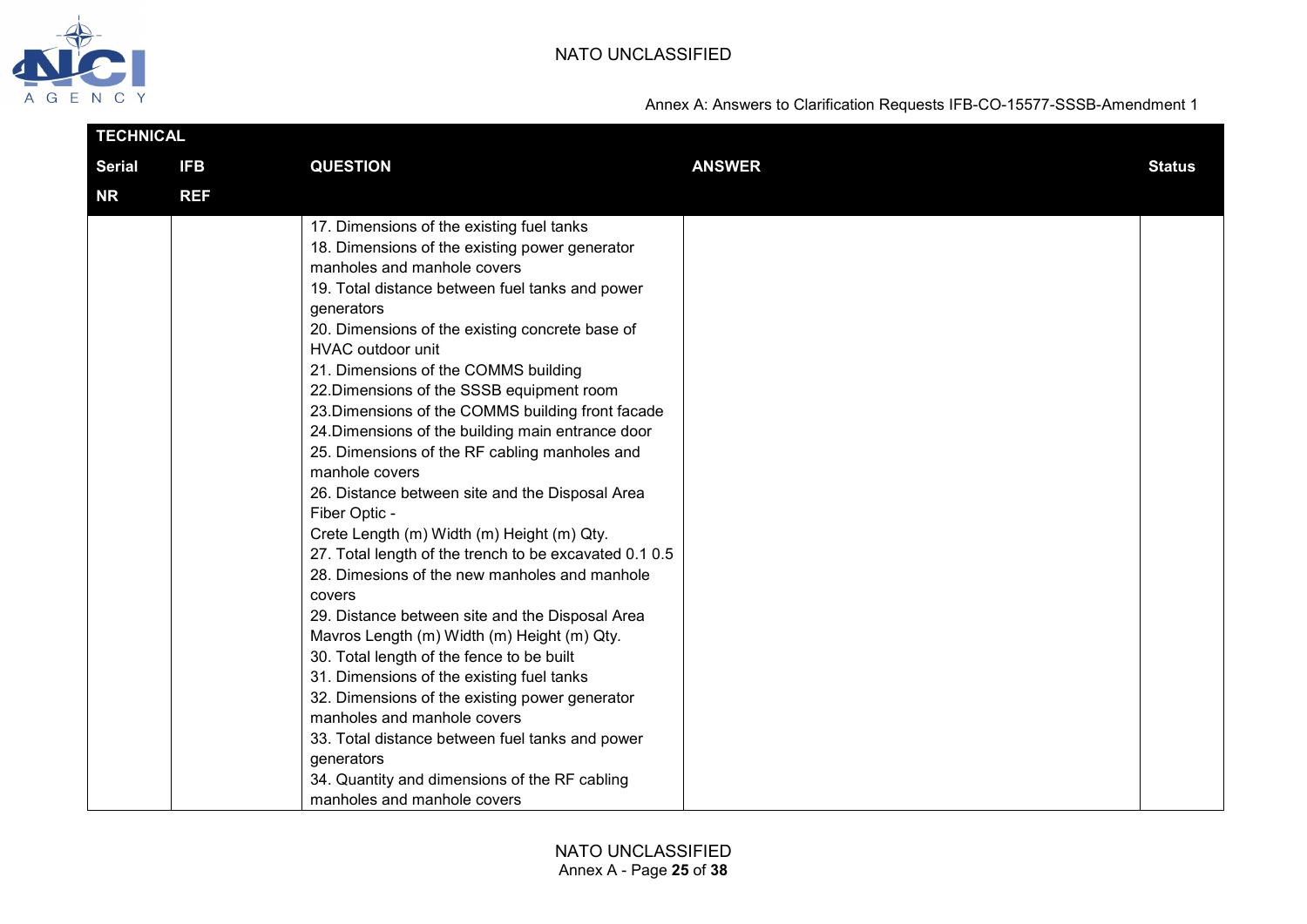

| <b>TECHNICAL</b> |            |                                                                                                                                                                                                                                                                                                                                                                                                                                                                                                                                                                                                                                                                                                                                                                                                                                                                                                                                                                                                                                                                                                                                                                                                                                  |               |               |
|------------------|------------|----------------------------------------------------------------------------------------------------------------------------------------------------------------------------------------------------------------------------------------------------------------------------------------------------------------------------------------------------------------------------------------------------------------------------------------------------------------------------------------------------------------------------------------------------------------------------------------------------------------------------------------------------------------------------------------------------------------------------------------------------------------------------------------------------------------------------------------------------------------------------------------------------------------------------------------------------------------------------------------------------------------------------------------------------------------------------------------------------------------------------------------------------------------------------------------------------------------------------------|---------------|---------------|
| <b>Serial</b>    | <b>IFB</b> | <b>QUESTION</b>                                                                                                                                                                                                                                                                                                                                                                                                                                                                                                                                                                                                                                                                                                                                                                                                                                                                                                                                                                                                                                                                                                                                                                                                                  | <b>ANSWER</b> | <b>Status</b> |
| NR               | <b>REF</b> |                                                                                                                                                                                                                                                                                                                                                                                                                                                                                                                                                                                                                                                                                                                                                                                                                                                                                                                                                                                                                                                                                                                                                                                                                                  |               |               |
|                  |            | 35. Dimensions of the existing concrete base of<br>HVAC outdoor unit<br>36. Distance between site and the Disposal Area<br>Limnonari Length (m) Width (m) Height (m) Qty.<br>37. Total length of the fence to be built<br>38. Dimensions of the existing fuel tanks<br>39. Dimensions of the existing power generator<br>manholes and manhole covers<br>40. Total distance between fuel tanks and power<br>generators<br>41. Dimensions of the RF cabling manholes and<br>manhole covers<br>42. Dimensions of the existing concrete base of<br>HVAC outdoor unit<br>43. Dimensions of the COMMS building roof<br>44. Dimensions of the SSSB equipment room<br>45. Dimensions of the COMMS building front facade<br>46. Dimensions of the concrete base of power<br>generators<br>47. Distance between site and the Disposal Area<br>48. Dimensions of the COMMS building<br>49. Dimensions of the SSSB equipment room<br>50. Dimensions of the COMMS building front facade<br>51. Dimensions of the building main entrance door<br>52. Quantity and dimensions of the RF cabling<br>manholes and manhole covers<br>53. Dimensions of the concrete base of power<br>generators<br>54. Distance between site and the Disposal Area |               |               |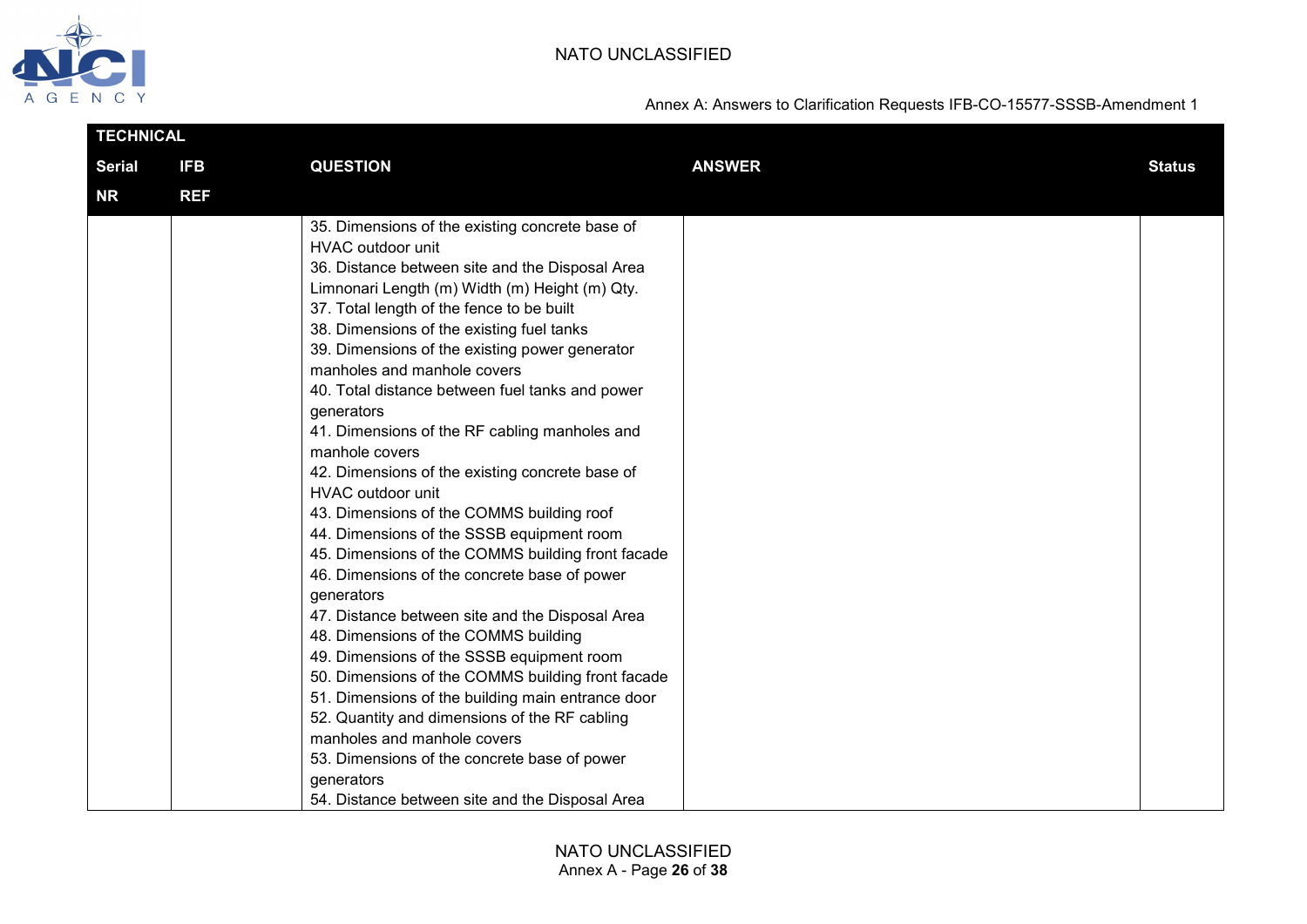

| <b>TECHNICAL</b> |            |                                                                                                                                                                                                                                                                                                                                                                                                                                                                                                                                                                                                                                                                                                                                                                                                                                                                                                                                                                                                                                                                                                                                                             |               |               |
|------------------|------------|-------------------------------------------------------------------------------------------------------------------------------------------------------------------------------------------------------------------------------------------------------------------------------------------------------------------------------------------------------------------------------------------------------------------------------------------------------------------------------------------------------------------------------------------------------------------------------------------------------------------------------------------------------------------------------------------------------------------------------------------------------------------------------------------------------------------------------------------------------------------------------------------------------------------------------------------------------------------------------------------------------------------------------------------------------------------------------------------------------------------------------------------------------------|---------------|---------------|
| <b>Serial</b>    | <b>IFB</b> | <b>QUESTION</b>                                                                                                                                                                                                                                                                                                                                                                                                                                                                                                                                                                                                                                                                                                                                                                                                                                                                                                                                                                                                                                                                                                                                             | <b>ANSWER</b> | <b>Status</b> |
| <b>NR</b>        | <b>REF</b> |                                                                                                                                                                                                                                                                                                                                                                                                                                                                                                                                                                                                                                                                                                                                                                                                                                                                                                                                                                                                                                                                                                                                                             |               |               |
|                  |            | 7. Air Force Radar Station - Skyros Length (m) Width<br>(m) Height (m) Qty.<br>55. Dimensions of the SSSB equipment room<br>56. Distance between site and the Disposal Area<br>Portreath Length (m) Width (m) Height (m) Qty.<br>57. Total length of the fence to be built<br>58. Total length and width of the antenna access<br>roads to be built 3<br>59. Distance between site and the Disposal Area<br>Benbecula Length (m) Width (m) Height (m) Qty.<br>60. Total length of the fence to be built<br>61. Total length and of the antenna access roads to<br>be built 3<br>62. Distance between site and the Disposal Area<br>Saxa Vord Length (m) Width (m) Height (m) Qty.<br>63. Total length of the fence to be built<br>64. Total length and of the antenna access roads to<br>be built 3<br>65. Distance between site and the Disposal Area<br>Zeewolde Length (m) Width (m) Height (m) Qty.<br>66. Total length of the fence to be built<br>67. Distance between site and the Disposal Area<br>Julianadorp Length (m) Width (m) Height (m) Qty.<br>68. Total length of the fence to be built<br>69. Distance between site and the Disposal Area |               |               |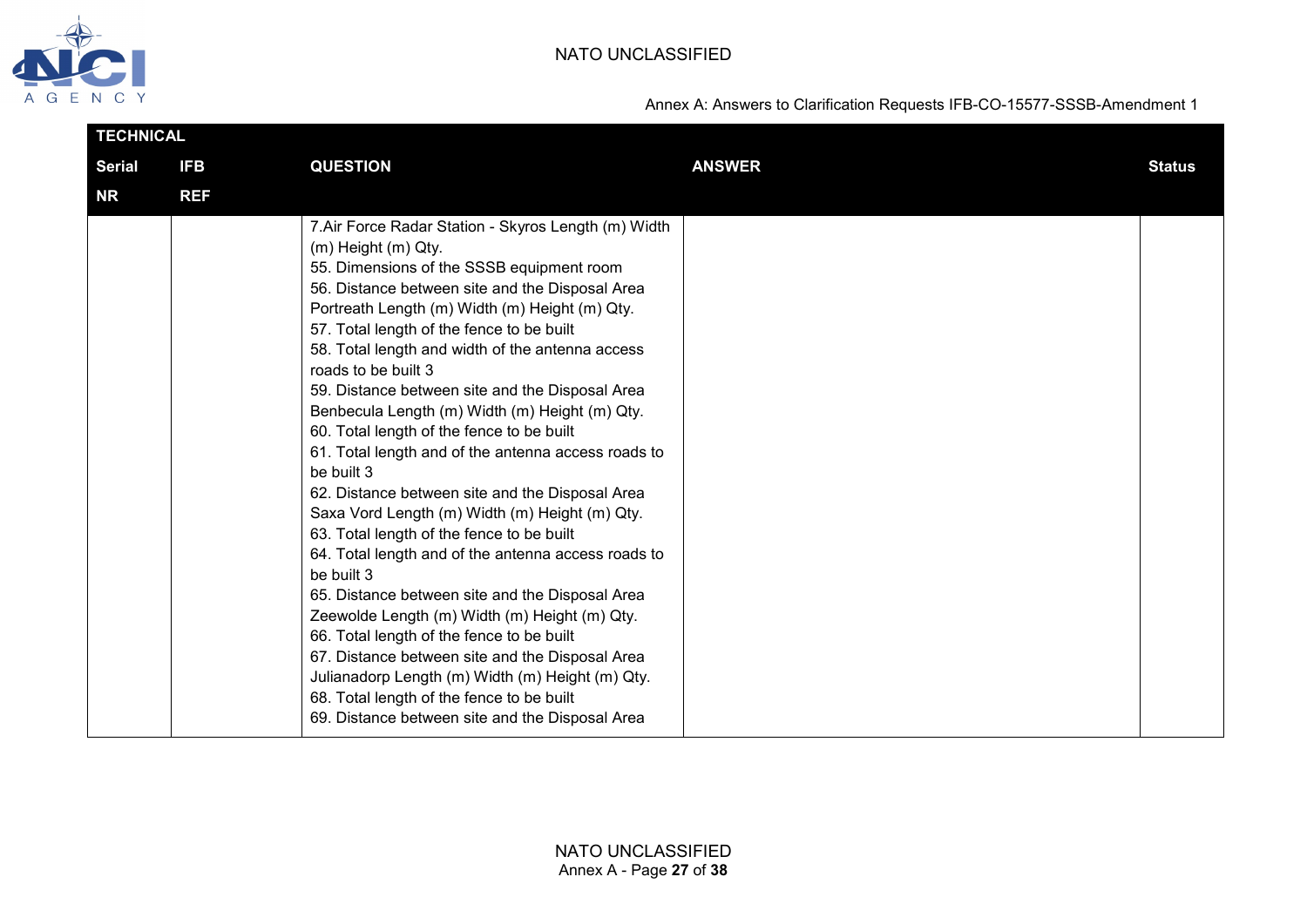

| <b>TECHNICAL</b> |                                      |                                                                                                                                                           |                                                                                                                                                                                                                                                                                                                                                                                                                                                                                                                                                                                                                                                                                                                                                                                                                                                                                                                                                                                                                                                                  |               |  |
|------------------|--------------------------------------|-----------------------------------------------------------------------------------------------------------------------------------------------------------|------------------------------------------------------------------------------------------------------------------------------------------------------------------------------------------------------------------------------------------------------------------------------------------------------------------------------------------------------------------------------------------------------------------------------------------------------------------------------------------------------------------------------------------------------------------------------------------------------------------------------------------------------------------------------------------------------------------------------------------------------------------------------------------------------------------------------------------------------------------------------------------------------------------------------------------------------------------------------------------------------------------------------------------------------------------|---------------|--|
| <b>Serial</b>    | <b>IFB</b>                           | <b>QUESTION</b>                                                                                                                                           | <b>ANSWER</b>                                                                                                                                                                                                                                                                                                                                                                                                                                                                                                                                                                                                                                                                                                                                                                                                                                                                                                                                                                                                                                                    | <b>Status</b> |  |
| <b>NR</b>        | <b>REF</b>                           |                                                                                                                                                           |                                                                                                                                                                                                                                                                                                                                                                                                                                                                                                                                                                                                                                                                                                                                                                                                                                                                                                                                                                                                                                                                  |               |  |
| T.43             | SOW<br>Annex C<br>Annex F<br>Annex I | Only Kythira and Portreath job sites required a new<br>SSSB building. All the rest are basically a<br>refurbishment of the existing ones. Please clarify. | NCI Agency confirms only Kythira and Portreath require new<br>SSSB building. However, a new block house built within the<br>existing building at RRH Saxa Vord is also required.                                                                                                                                                                                                                                                                                                                                                                                                                                                                                                                                                                                                                                                                                                                                                                                                                                                                                 | Closed        |  |
| <b>T.44</b>      | SOW<br>Annex C<br>Annex F<br>Annex I | Do we have to submit a detailed building design of<br>each job site at the tendering stage? Please clarify.                                               | The detailed building design is not required at the bidding<br>stage. The requirements for CW related design documentation<br>at the bidding phase are stipulated in IFB-CO-15577-SSSB,<br>BOOK I - INSTRUCTIONS TO BIDDERS, section 3.5.9. Civil<br>Works. This section lists numerous requirements formulated as<br>presented in cited below examples:<br>3.5.9.2. The Bidder shall submit preliminary analysis,<br>documents and drawings<br>3.5.9.3. The Bidder shall submit for each radio site, preliminary<br>and schematic<br>3.5.9.3.2. Application - general description where and why<br>major material and<br>equipment are used / proposed for installation, construction,<br>demolishing<br>and dismantling works<br>3.5.9.3.4. Identification and general description of method of<br>implementation for<br>key works<br>3.5.9.4.4. General description of building systems  with<br>supporting schematic and conceptual drawings.<br>3.5.9.5.5. Key dimensions of main infrastructure (for example<br>roads and parking<br>lots, antenna fields) | Closed        |  |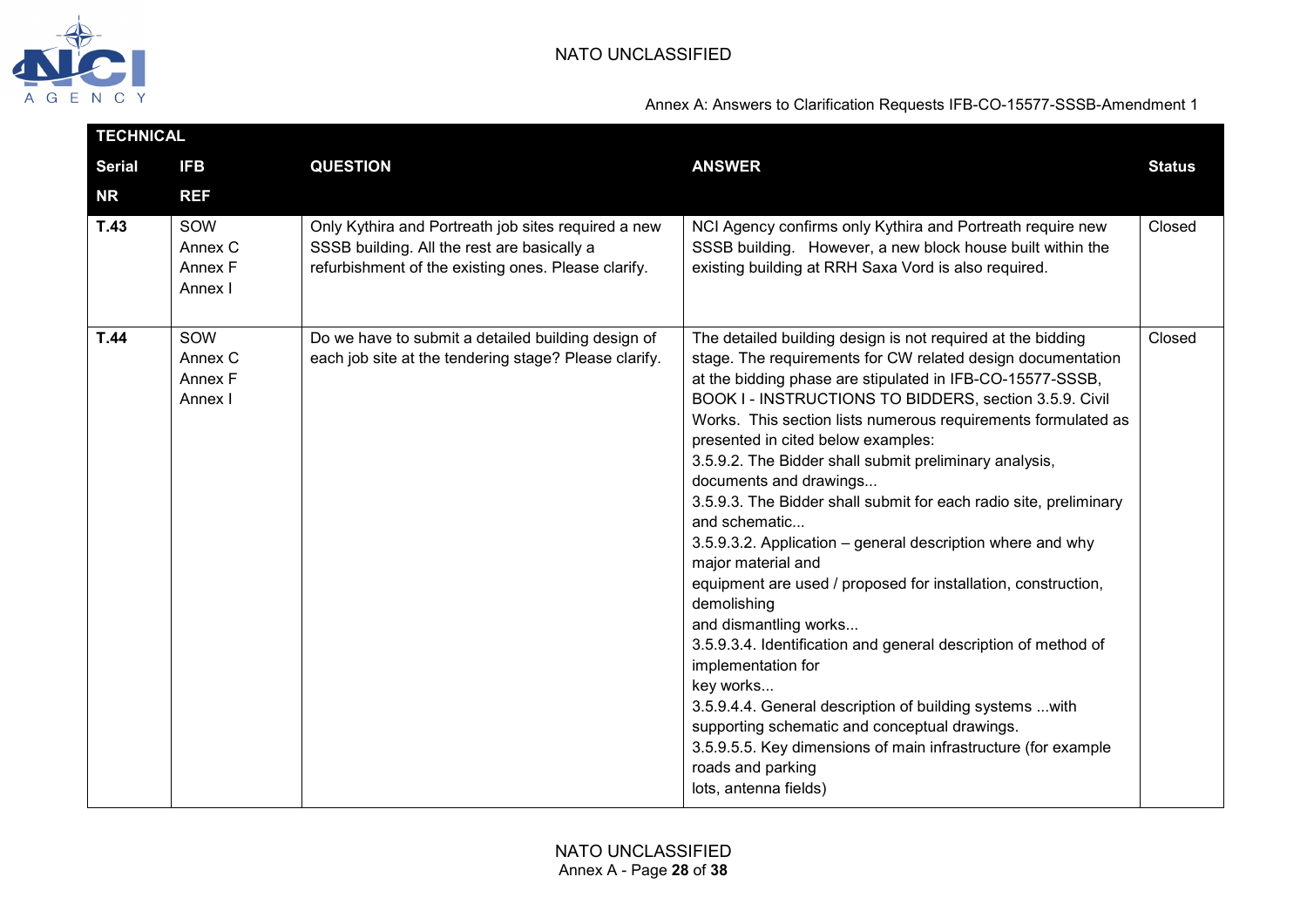

| <b>TECHNICAL</b> |                                      |                                                                                    |                                                                                                                                                                                                                                                                                                                                                                                                                       |               |  |
|------------------|--------------------------------------|------------------------------------------------------------------------------------|-----------------------------------------------------------------------------------------------------------------------------------------------------------------------------------------------------------------------------------------------------------------------------------------------------------------------------------------------------------------------------------------------------------------------|---------------|--|
| <b>Serial</b>    | <b>IFB</b>                           | <b>QUESTION</b>                                                                    | <b>ANSWER</b>                                                                                                                                                                                                                                                                                                                                                                                                         | <b>Status</b> |  |
| <b>NR</b>        | <b>REF</b>                           |                                                                                    |                                                                                                                                                                                                                                                                                                                                                                                                                       |               |  |
| T.45             | SOW<br>Annex C<br>Annex F<br>Annex I | Sound insulation of the block house only required in<br>Saxa Vord. Please clarify. | UK - Visual checks will be performed to ensure that fire<br>stopping products have been installed and that correct labels<br>affixed near to any penetration. Further information from UK<br>SME's will be available once received.                                                                                                                                                                                   | Closed        |  |
|                  |                                      |                                                                                    | GRC - No additional acoustic sound insulation required                                                                                                                                                                                                                                                                                                                                                                |               |  |
|                  |                                      |                                                                                    | NLD - No additional acoustic sound insulation required                                                                                                                                                                                                                                                                                                                                                                |               |  |
|                  |                                      |                                                                                    | NCIA Team Comment - There are numerous requirements<br>related to sound insulation and noise level limits at various sites<br>for different structures and equipment. It is not a requirement<br>related only to Saxa Vord. It is particularly important at the sites<br>where the Contractor is responsible for provision of completely<br>new buildings. Please see below some examples of the SOW<br>requirements: |               |  |
|                  |                                      |                                                                                    | SOW Annex I - GRC Radio Sites<br>26.15.1.<br>n. The PGS shall be installed in a sound attenuated,<br>weatherproof, rust resistant hard-wall enclosure.<br>o. The sound insulation shall be non-hydroscopic.                                                                                                                                                                                                           |               |  |
|                  |                                      |                                                                                    | 24.1.1. The HVAC system shall include at the minimum the<br>following main elements:<br>d. Acoustic noise dampers in air ducting system<br>24.4.1. The noise level generated on site when all equipment,                                                                                                                                                                                                              |               |  |
|                  |                                      |                                                                                    | that includes electronic equipment, transmitters, HVAC, power<br>generators, UPS etc. are operating simultaneously shall not<br>exceed Noise Rating NR55 (defined by ISO 1996) measured 10                                                                                                                                                                                                                            |               |  |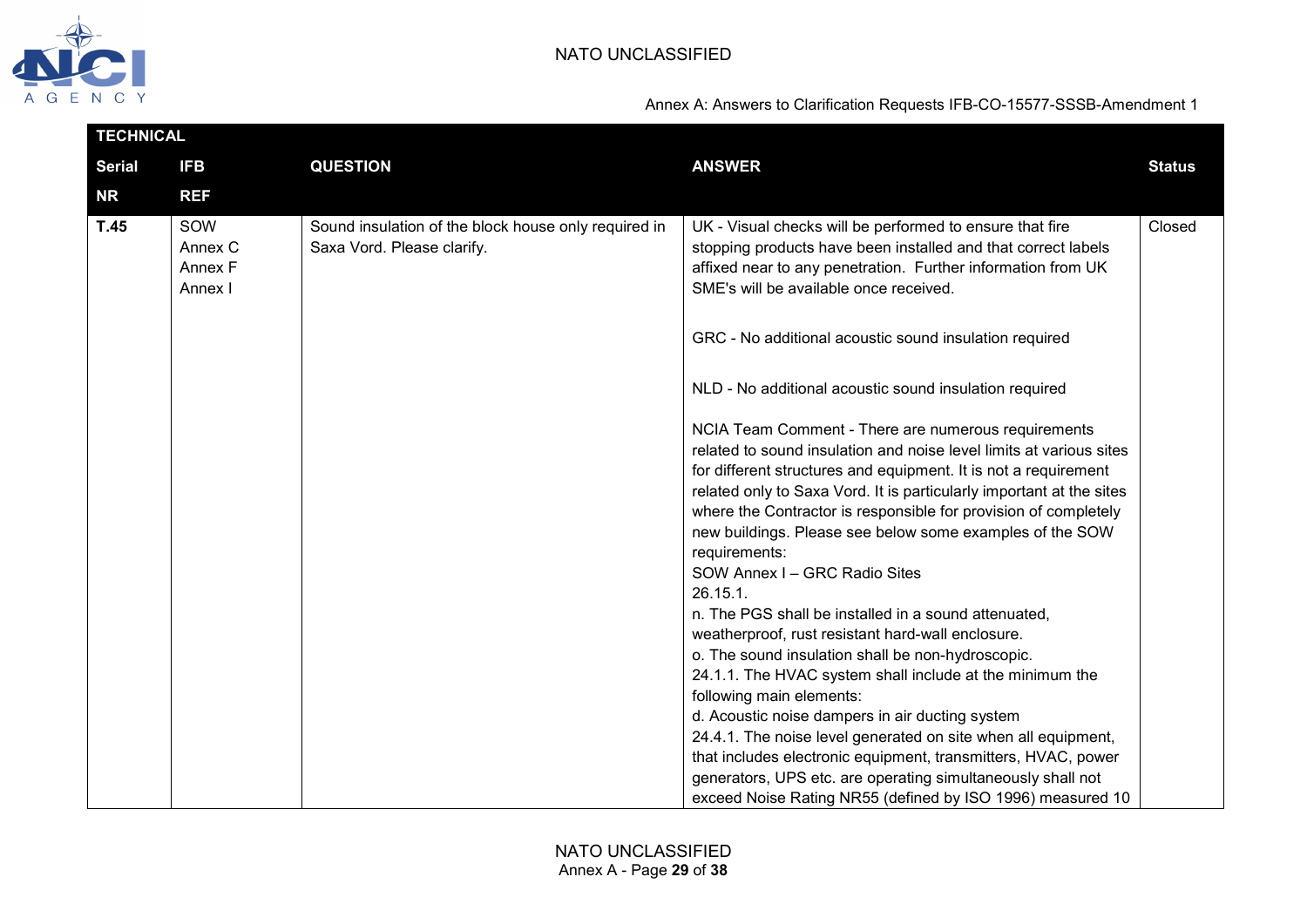

| <b>TECHNICAL</b> |            |                 |                                                                                                                                                                                                                                                                                                                                                                                                                                                                                                                                                                                                                                                                                                                                                                                                                                                                                                                                                                                                                                                                                                                                                                                                                                                                 |               |
|------------------|------------|-----------------|-----------------------------------------------------------------------------------------------------------------------------------------------------------------------------------------------------------------------------------------------------------------------------------------------------------------------------------------------------------------------------------------------------------------------------------------------------------------------------------------------------------------------------------------------------------------------------------------------------------------------------------------------------------------------------------------------------------------------------------------------------------------------------------------------------------------------------------------------------------------------------------------------------------------------------------------------------------------------------------------------------------------------------------------------------------------------------------------------------------------------------------------------------------------------------------------------------------------------------------------------------------------|---------------|
| <b>Serial</b>    | <b>IFB</b> | <b>QUESTION</b> | <b>ANSWER</b>                                                                                                                                                                                                                                                                                                                                                                                                                                                                                                                                                                                                                                                                                                                                                                                                                                                                                                                                                                                                                                                                                                                                                                                                                                                   | <b>Status</b> |
| <b>NR</b>        | <b>REF</b> |                 |                                                                                                                                                                                                                                                                                                                                                                                                                                                                                                                                                                                                                                                                                                                                                                                                                                                                                                                                                                                                                                                                                                                                                                                                                                                                 |               |
|                  |            |                 | m distant from the perimeter fence.<br>24.4.2. If one duct or one duct system includes air inlet or air<br>outlet grills for ventilation or air conditioning of different rooms,<br>the noise produced in any of these rooms and transmitted<br>through these ducts to any other of these rooms shall have from<br>room to room an attenuation minimum in dB at least equal to<br>the attenuation guaranteed by the partition separating these<br>rooms.<br>24.4.3. It is the Contractor's responsibility to determine and<br>foresee, in function of the materials used, all<br>precautions/method/measures to guaranty that the<br>specifications in this SOW are met. Some measures can be<br>amongst others, acoustic baffles, acoustic insulation materials<br>in some ducts, mechanic and elastic suspension of some<br>equipment groups etc.<br>24.4.4. The Noise Rating level shall not exceed following<br>values:<br>a. Supply Storage Room/Workshop and Test facilities for<br>electronic equipment - NR60<br>b. SSSB Equipment room (if no HVAC inside-NR50)<br>c. Corridor and vestibule-NR45<br>d. Power Generator room - NR75<br>e. Main Power switchgear room - NR70<br>f. UPS/Battery room - NR70<br>g. Environment Control room (HVAC) - NR75 |               |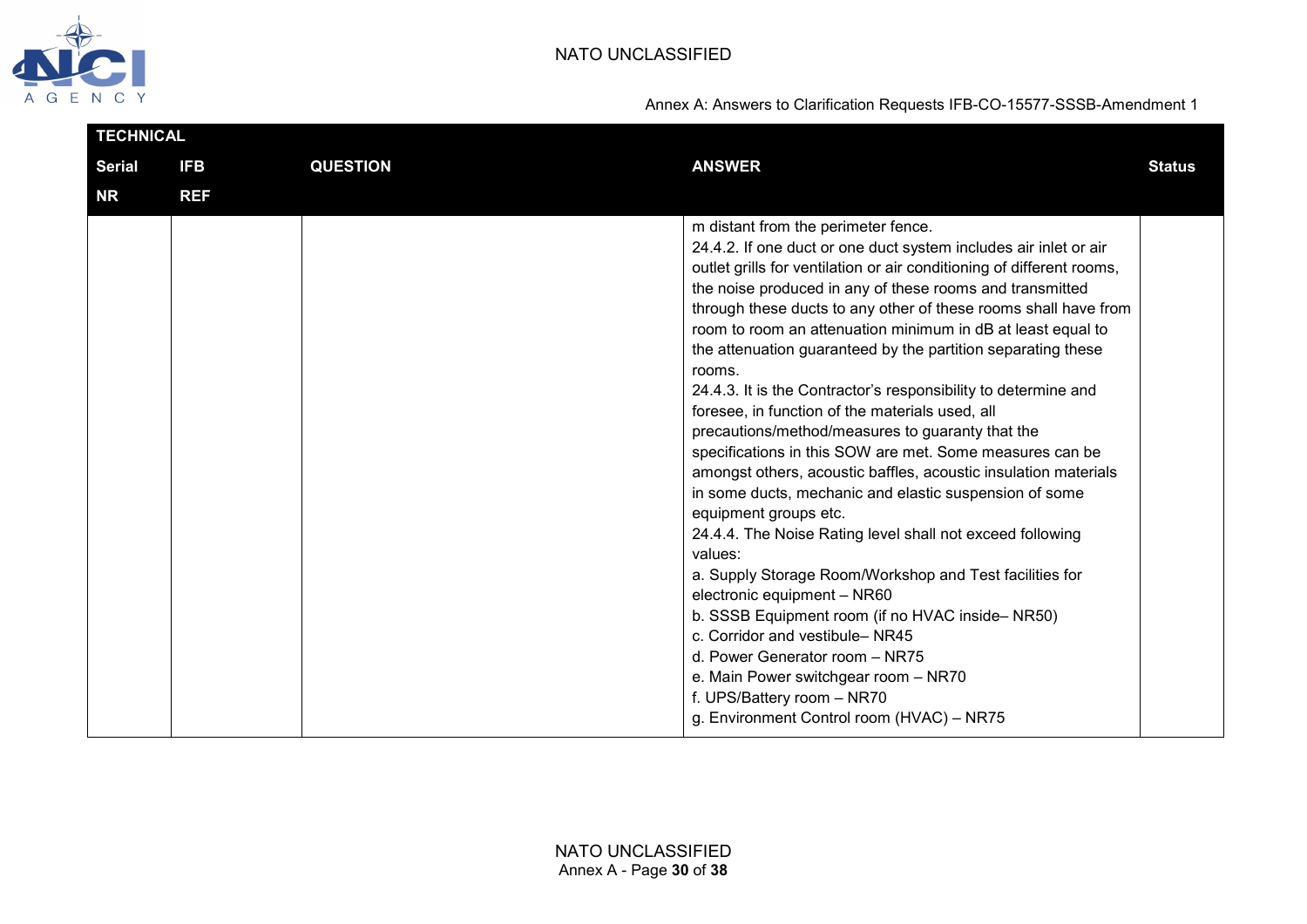

|               | <b>TECHNICAL</b>                                                                                                                                                             |                                                                                                                                                                                                          |                                                                                                                                                                                                                                                                                                                                                 |               |  |  |
|---------------|------------------------------------------------------------------------------------------------------------------------------------------------------------------------------|----------------------------------------------------------------------------------------------------------------------------------------------------------------------------------------------------------|-------------------------------------------------------------------------------------------------------------------------------------------------------------------------------------------------------------------------------------------------------------------------------------------------------------------------------------------------|---------------|--|--|
| <b>Serial</b> | <b>IFB</b>                                                                                                                                                                   | <b>QUESTION</b>                                                                                                                                                                                          | <b>ANSWER</b>                                                                                                                                                                                                                                                                                                                                   | <b>Status</b> |  |  |
| <b>NR</b>     | <b>REF</b>                                                                                                                                                                   |                                                                                                                                                                                                          |                                                                                                                                                                                                                                                                                                                                                 |               |  |  |
| T.46          |                                                                                                                                                                              | Hoarding around the job site mentioned at UK Sites<br>in the documents. Is there any similar requirements<br>at NL & GRE job sites? Please clarify.                                                      | The requirement for fencing, signs and marking at the<br>construction sites is valid at each location in each nation. It shall<br>be provided, installed and maintained by the Contractor in<br>compliance with respective THN regulations in force. An<br>example of such requirement for THN GRC is stipulated in<br>SOW Annex I, SECTION 21. | Closed        |  |  |
| T.47          | IFB-CO-15577-<br>SSSB - Book II -<br>Part IV, Annex<br>A, Par. 3.12.1 -<br>bullet d.<br>IFB-CO-15577-<br>SSSB - Book II -<br>Part IV, Annex<br>G. Par. 3.12.1 -<br>bullet d. | The requirement referred to is "d. Gain: 0 ±3 dB".<br>Receiving HF pre-selectors typically have a gain of -<br>$6dB \pm 2dB$ .<br>Can you please clarify if a Gain of -6dB ±2dB is<br>acceptable?        |                                                                                                                                                                                                                                                                                                                                                 | Open          |  |  |
| T.48          | <b>Bidders Library</b><br>- Site<br>Information<br>Data Packages<br>for UK,<br><b>Netherlands</b><br>and Greece                                                              | Most of the drawings and diagrams included in the<br>Data Packages are in low resolution and cannot be<br>properly read. Please provide the same documents<br>in a better quality and higher resolution. | NCI Agency did not identify low resolution drawings and/or<br>diagrams. Please refer to the Bidders Library for original<br>documents in higher resolution.                                                                                                                                                                                     | Closed        |  |  |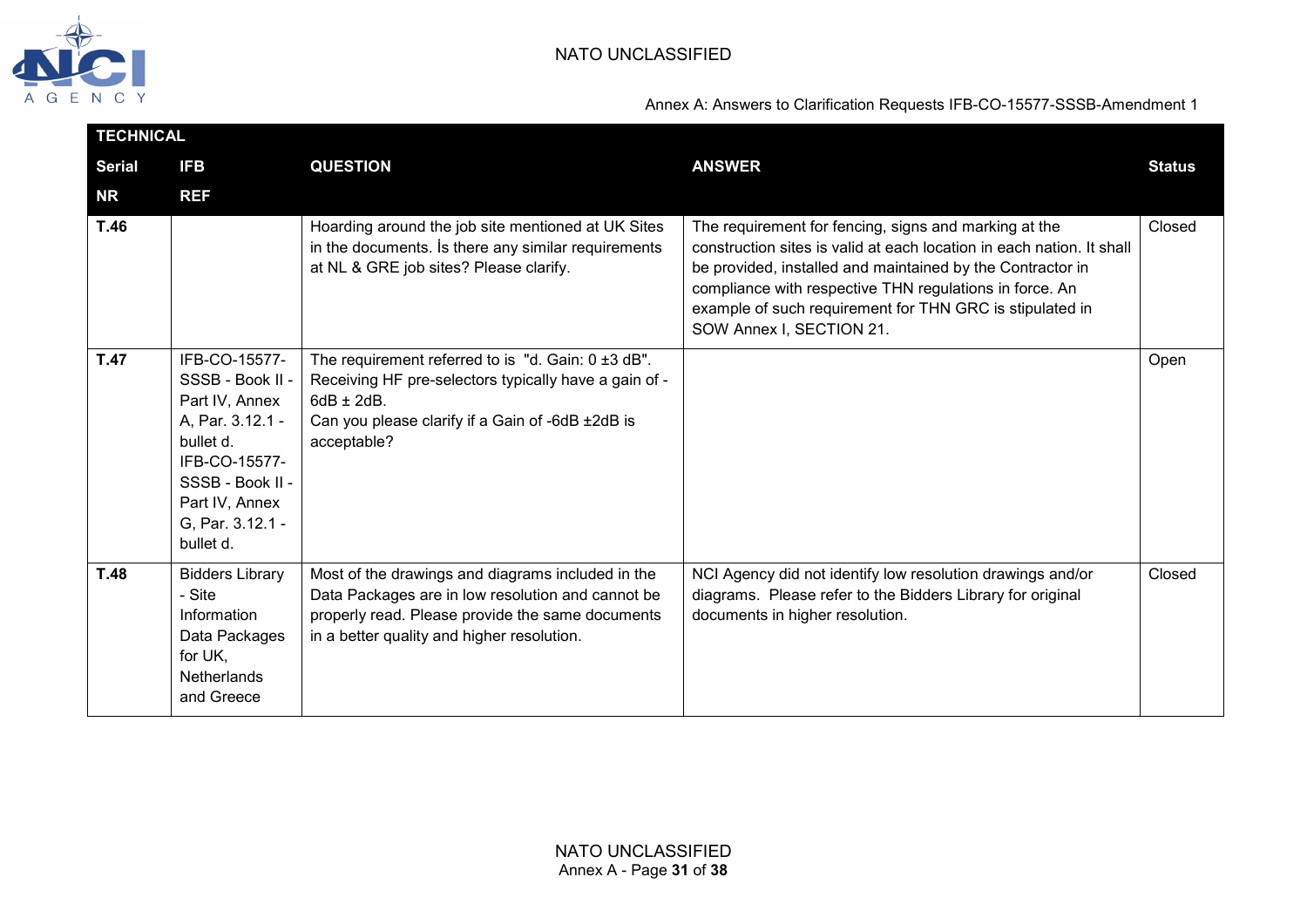

| <b>TECHNICAL</b> |                                                                           |                                                                                                                                                                                                                                                                                                                                                                                                                                                                                                                                                                                                                                                                                              |                 |               |  |
|------------------|---------------------------------------------------------------------------|----------------------------------------------------------------------------------------------------------------------------------------------------------------------------------------------------------------------------------------------------------------------------------------------------------------------------------------------------------------------------------------------------------------------------------------------------------------------------------------------------------------------------------------------------------------------------------------------------------------------------------------------------------------------------------------------|-----------------|---------------|--|
| <b>Serial</b>    | <b>IFB</b>                                                                | <b>QUESTION</b>                                                                                                                                                                                                                                                                                                                                                                                                                                                                                                                                                                                                                                                                              | <b>ANSWER</b>   | <b>Status</b> |  |
| <b>NR</b>        | <b>REF</b>                                                                |                                                                                                                                                                                                                                                                                                                                                                                                                                                                                                                                                                                                                                                                                              |                 |               |  |
| T.49             | IFB-CO-15577-<br>SSSB - Book I -<br>Part I, Sec 1.5<br>and Sec. 1.6       | In order to share with local companies in UK,<br>Netherlands and Greece the Restricted information<br>present in the Bidders Library documents and<br>mandatory for the evaluation of the local civil works,<br>we understand that the previous approval of NCIA is<br>needed. Furthermore the acquisition of the proper<br>clearance by local companies can be a long process<br>that could significantly delay project. We therefore<br>ask NCIA to provide a list of local civil companies in<br>each Country having already the necessary<br>clearance to work in NATO sites and the NCIA<br>approval to receive through the proper channels and<br>procedures such Restricted documents | Please see A.10 | Closed        |  |
| T.50             | IFB-CO-15577-<br>SSSB - Book II -<br>Part IV SOW,<br>Annex G.<br>Sec.4.14 | For Greece is stated that "the Contractor shall<br>integrate nine (9) DLOS Inter-site connections". We<br>understand that existing DLOS equipment shall not<br>be replaced and that only the procurement and the<br>deployment of new cabling and antennas is in the<br>Contractor scope. Please provide details of the<br>existing equipment and explain the responsibilities of<br>Contractor in relation to the all DLOS connections.<br>Furthermore please indicate the requirements that<br>the Contract shall consider for the selection of proper<br>cabling and antennas.                                                                                                            |                 | Open          |  |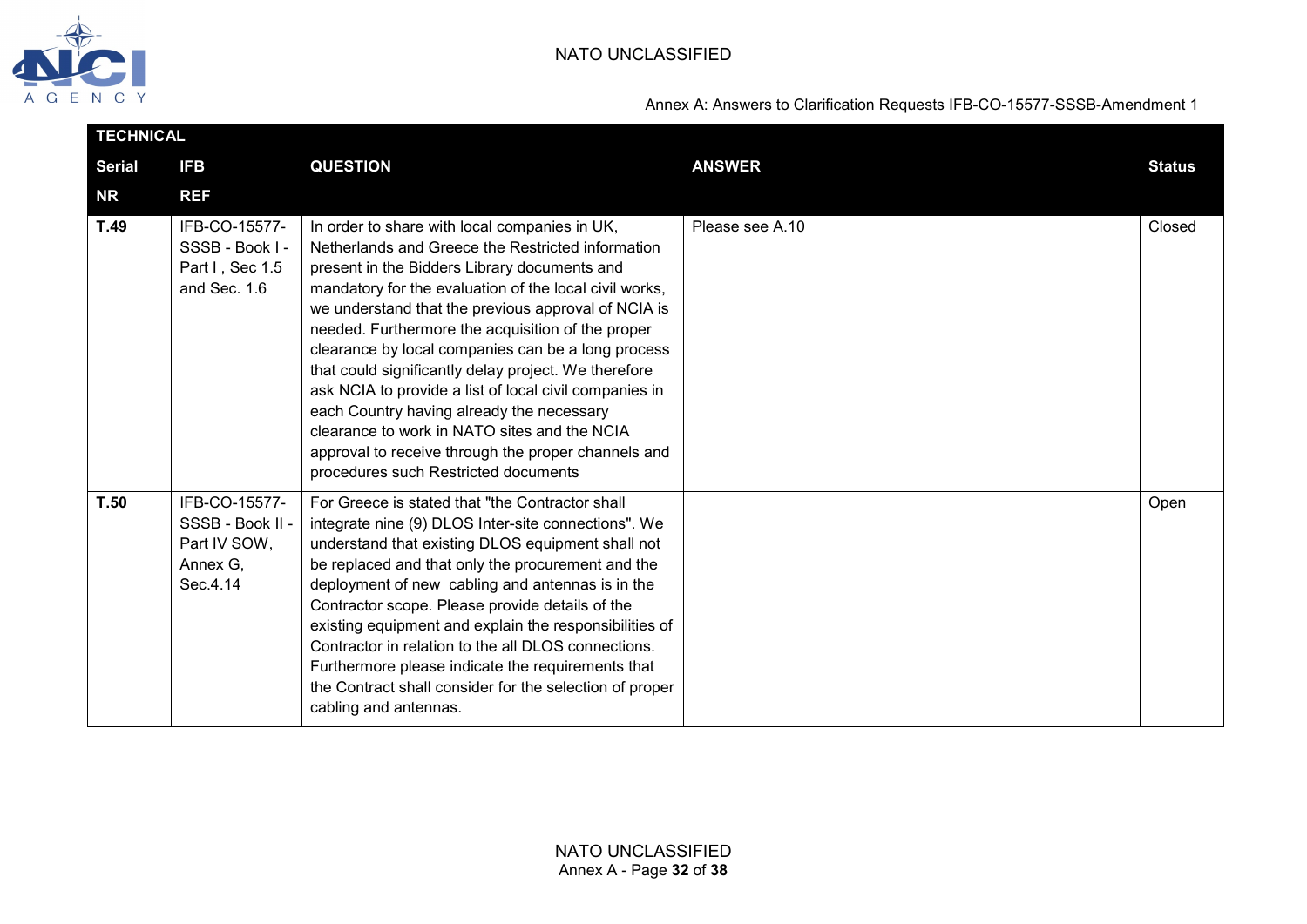

|               | <b>TECHNICAL</b>                                                                                                                                                     |                                                                                                                                                                                                                                                                                             |                                                                                                                                                                                                                                                                                                                                                                         |               |  |
|---------------|----------------------------------------------------------------------------------------------------------------------------------------------------------------------|---------------------------------------------------------------------------------------------------------------------------------------------------------------------------------------------------------------------------------------------------------------------------------------------|-------------------------------------------------------------------------------------------------------------------------------------------------------------------------------------------------------------------------------------------------------------------------------------------------------------------------------------------------------------------------|---------------|--|
| <b>Serial</b> | <b>IFB</b>                                                                                                                                                           | <b>QUESTION</b>                                                                                                                                                                                                                                                                             | <b>ANSWER</b>                                                                                                                                                                                                                                                                                                                                                           | <b>Status</b> |  |
| <b>NR</b>     | <b>REF</b>                                                                                                                                                           |                                                                                                                                                                                                                                                                                             |                                                                                                                                                                                                                                                                                                                                                                         |               |  |
| T.51          | IFB-CO-15577-<br>SSSB - Book I -<br>Annex A -<br><b>Bidding Sheets</b><br>- CLIN 2 and<br>CLIN <sub>6</sub>                                                          | We understand that all civil works at sites (CLIN 8)<br>shall be completed before W111 and that systems<br>installation and integration in all sites shall be started<br>after CLIN 8 completion and shall be completed<br>before W144. May these two activities be<br>overlapped?          | Where it makes sense and in concertation with NCI Agency and<br>THN, Contractor may overlap civil works and system installation<br>and integration provided the Contractor adheres to local laws,<br>regulations and contractual testing requirements. Contractor<br>shall be encouraged to recommend an overlap if that optimises<br>the costs or efforts or schedule. | Closed        |  |
| T.52          | IFB-CO-15577-<br>SSSB - Book II -<br>Part IV - Annex<br>A - Par. 2.14.1,<br>point f.<br>- Annex D - Par.<br>2.14.1, point g.<br>- Annex G - Par.<br>2.14.1, point j. | Contractor is responsible for Delivery of racks for<br>inter-site/intra-site communication equipped with<br>power distribution and accessories including racks<br>for NDN equipment. Please provide mechanical and<br>electrical details of any equipment to be installed in<br>these racks | Contractor is responsible for the technical design solution to be<br>reviewed and approved at PDR.                                                                                                                                                                                                                                                                      | Closed        |  |
| T.53          | IFB-CO-15577-<br>SSSB - Book II -<br>Part IV - Annex<br>A - Par. 2.14.1,<br>point g.<br>- Annex D - Par.<br>2.14.1, point h.<br>- Annex G - Par.<br>2.17.1, point k. | Please provide an estimation of the labor man/days<br>to be considered by Contractor for the support to<br>THN and NCIA to integrate and test the inter-site<br>communications in each Country.                                                                                             | Intersite communication test (per SSSB Buffer Centre) will, as a<br>minimum, last:<br>1. Preparation: 1 week<br>2. Site Acceptance Test: 1 week<br>3. Contractor engineering manning at the COMMS Sites during<br>activities:<br>- To be calculated by the Contractor.<br>Change/addition will be reflected in Amendment 2.                                             | Amd 2         |  |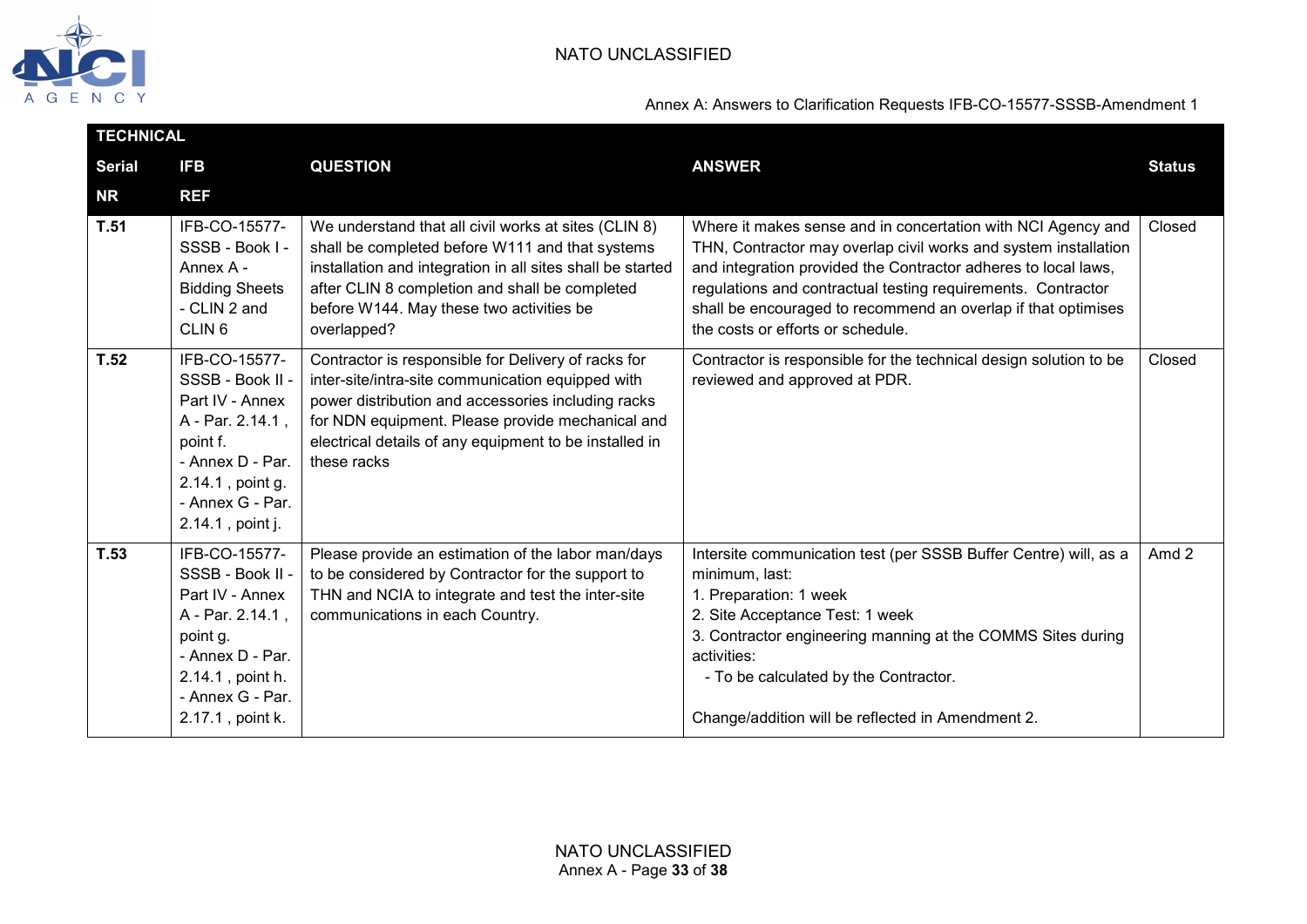

| <b>TECHNICAL</b> |                                                                                                                                                                                             |                                                                                                                                                                                                                                                                                                                                    |                                                                                                                                                                                                                                                                                                             |                  |  |
|------------------|---------------------------------------------------------------------------------------------------------------------------------------------------------------------------------------------|------------------------------------------------------------------------------------------------------------------------------------------------------------------------------------------------------------------------------------------------------------------------------------------------------------------------------------|-------------------------------------------------------------------------------------------------------------------------------------------------------------------------------------------------------------------------------------------------------------------------------------------------------------|------------------|--|
| <b>Serial</b>    | <b>IFB</b>                                                                                                                                                                                  | <b>QUESTION</b>                                                                                                                                                                                                                                                                                                                    | <b>ANSWER</b>                                                                                                                                                                                                                                                                                               | <b>Status</b>    |  |
| <b>NR</b>        | <b>REF</b>                                                                                                                                                                                  |                                                                                                                                                                                                                                                                                                                                    |                                                                                                                                                                                                                                                                                                             |                  |  |
| T.54             | IFB-CO-15577-<br>SSSB - Book II -<br>Part IV - Annex<br>A - Par. 3.4.3<br>- Annex D - Par.<br>3.4.3<br>- Annex G - Par.<br>3.4.3                                                            | Please confirm that other types of cooling systems<br>are accepted (e.g.: liquid)                                                                                                                                                                                                                                                  | Please refer to Clarification Question T1 above.                                                                                                                                                                                                                                                            | Closed           |  |
| T.55             | IFB-CO-15577-<br>SSSB - Book II -<br>Part IV - Annex<br>A - Par. 4.3<br>Annex D - Par.<br>4.3<br>Annex G - Par.<br>4.3<br>Site Information<br>Data Packages<br>(UK, Greece,<br>Netherlands) | Please provide missing details on available power<br>allocated to SSSB full systems for NB and SB PSS<br>in each site. Please provide missing details on the<br>power available in each site for the Contractor<br>activities during site works.                                                                                   |                                                                                                                                                                                                                                                                                                             | Open             |  |
| T.56             | IFB-CO-15577-<br>SSSB - Book II -<br>Part IV - Annex<br>A - Par. 3.13,<br>Site Block<br>Diagrams<br>Annex D - Par.<br>3.12, Site Block                                                      | The HF RX Multi-couplers for all three nations are<br>specified with two outputs only. Comparing this<br>specification with the signal block diagrams, this<br>appears to be correct just for the UK sites. In Greece<br>there are sites having three receivers connected to<br>the multi-couplers and in the Netherlands there is | The input/output of the Multi Couplers shall be in relation to the<br>number of radios and antennas, as listed in the respective<br>THNs figures (block diagrams).<br>The Contractor shall calculate the correct number of Multi<br>Coupler I/O lines.<br>Change/addition will be reflected in Amendment 2. | Amd <sub>2</sub> |  |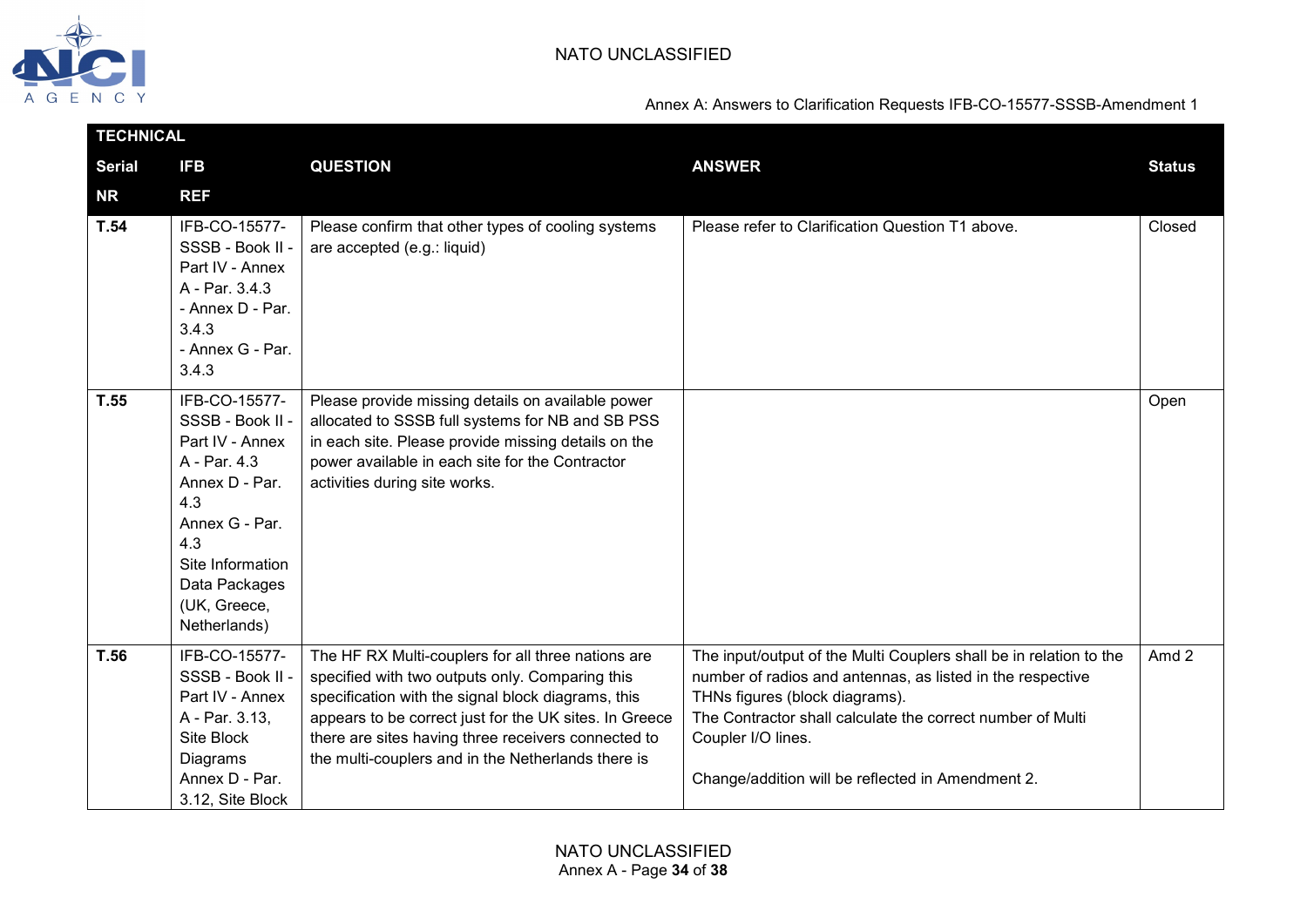

| <b>TECHNICAL</b> |                                                                                                                                               |                                                                                                                                                                                                                                                                                                                                                                                                                                                                                                                                                                                                                           |                                                                                                                                                                                                                                                                                                                        |               |
|------------------|-----------------------------------------------------------------------------------------------------------------------------------------------|---------------------------------------------------------------------------------------------------------------------------------------------------------------------------------------------------------------------------------------------------------------------------------------------------------------------------------------------------------------------------------------------------------------------------------------------------------------------------------------------------------------------------------------------------------------------------------------------------------------------------|------------------------------------------------------------------------------------------------------------------------------------------------------------------------------------------------------------------------------------------------------------------------------------------------------------------------|---------------|
| <b>Serial</b>    | <b>IFB</b>                                                                                                                                    | <b>QUESTION</b>                                                                                                                                                                                                                                                                                                                                                                                                                                                                                                                                                                                                           | <b>ANSWER</b>                                                                                                                                                                                                                                                                                                          | <b>Status</b> |
| <b>NR</b>        | <b>REF</b>                                                                                                                                    |                                                                                                                                                                                                                                                                                                                                                                                                                                                                                                                                                                                                                           |                                                                                                                                                                                                                                                                                                                        |               |
|                  | Diagrams<br>Annex G - Par.<br>3.13, Site Block<br>Diagrams                                                                                    | one site having even four receivers fed by the multi-<br>coupler. Please clarify.                                                                                                                                                                                                                                                                                                                                                                                                                                                                                                                                         |                                                                                                                                                                                                                                                                                                                        |               |
| T.57             | IFB-CO-15577-<br>SSSB - Book II -<br>Part IV SOW,<br>Annex G.<br>Sec.4.14                                                                     | For Greece is stated that "the integration of eighteen<br>(18) DLOS systems shall be performed as a 1+1 hot<br>standby configured system.". We understand that<br>existing DLOS equipment shall not be replaced and<br>that only the procurement and the deployment of<br>new cabling and antennas is in the Contractor<br>scope. Please provide details of the existing<br>equipment and explain the responsibilities of<br>Contractor in relation to the all DLOS connections.<br>Furthermore please indicate the requirements that<br>the Contract shall consider for the selection of proper<br>cabling and antennas. |                                                                                                                                                                                                                                                                                                                        | Open          |
| T.58             | IFB-CO-15577-<br>SSSB - Book II -<br>Part IV SOW,<br>Annex I.<br>Appendix 1,<br>Sec.2.23<br>Appendix 3,<br>Sec.2.22<br>Appendix 4,<br>Sec.2.2 | Contractor scope includes the " provision and<br>installation of required number of  new DLOS tower<br>with all associated works" in four Greek sites. Please<br>specify if the height of these towers shall be<br>indicated by the Purchaser of by Contractor. If<br>equipment other than SSSB DLOS shall be mounted<br>on this towers please provide all necessary details in<br>order to perform the proper calculations                                                                                                                                                                                               | The height of each DLOS tower, which is to be provided by the<br>Contractor, shall be identified / designed by the Contractor to<br>assure DLOS functionality as specified in the SOW and<br>respective Annexes.<br>Contractor is responsible for the technical design solution to be<br>reviewed and approved at PDR. | Closed        |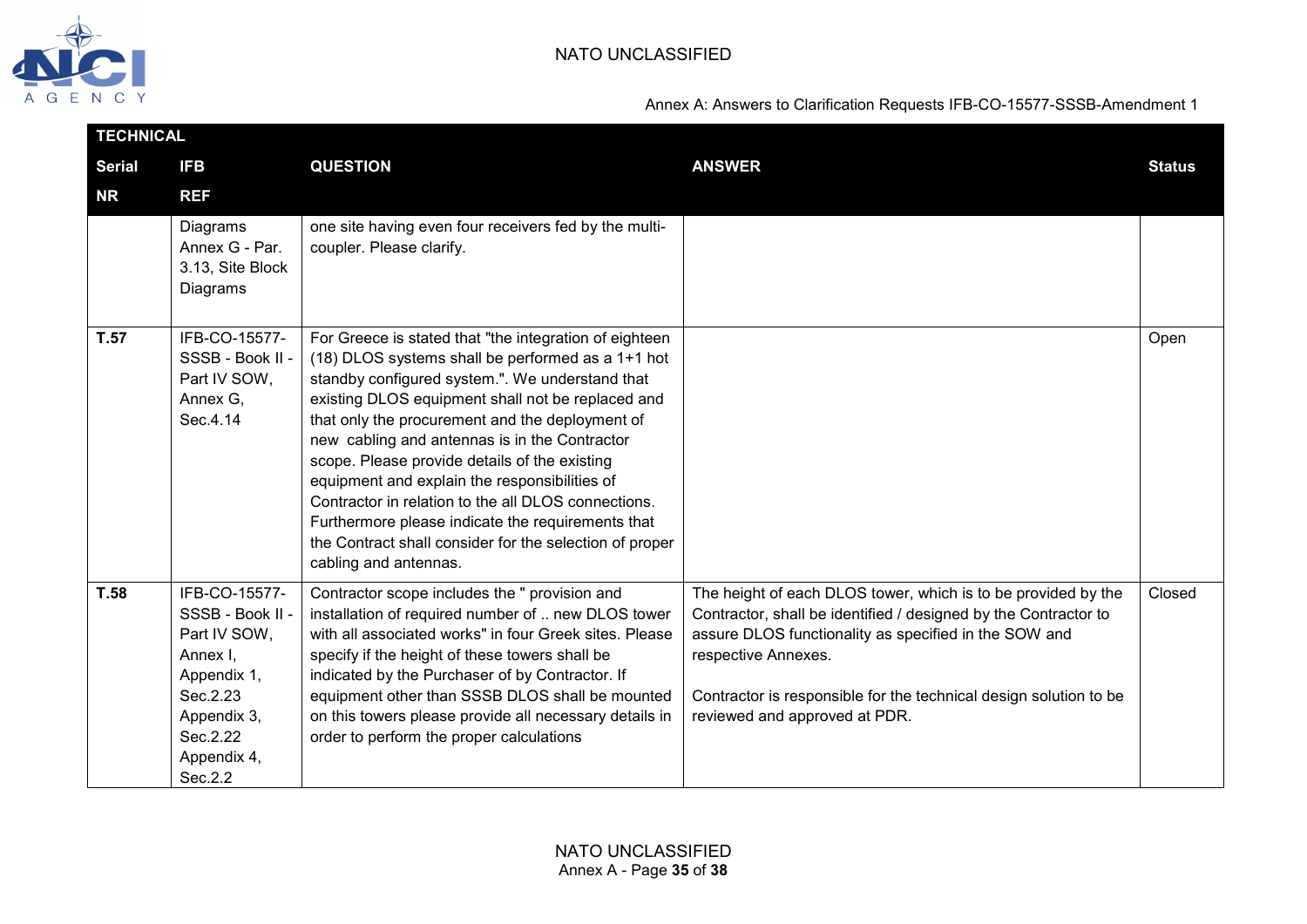

| <b>TECHNICAL</b> |                                                                                                                |                                                                                                                                                                                                                                                                                                                                                                                                                                                                                                                                                                                                                                                                                                                                                 |                                                                                                                                                                                     |               |  |
|------------------|----------------------------------------------------------------------------------------------------------------|-------------------------------------------------------------------------------------------------------------------------------------------------------------------------------------------------------------------------------------------------------------------------------------------------------------------------------------------------------------------------------------------------------------------------------------------------------------------------------------------------------------------------------------------------------------------------------------------------------------------------------------------------------------------------------------------------------------------------------------------------|-------------------------------------------------------------------------------------------------------------------------------------------------------------------------------------|---------------|--|
| <b>Serial</b>    | <b>IFB</b>                                                                                                     | <b>QUESTION</b>                                                                                                                                                                                                                                                                                                                                                                                                                                                                                                                                                                                                                                                                                                                                 | <b>ANSWER</b>                                                                                                                                                                       | <b>Status</b> |  |
| <b>NR</b>        | <b>REF</b>                                                                                                     |                                                                                                                                                                                                                                                                                                                                                                                                                                                                                                                                                                                                                                                                                                                                                 |                                                                                                                                                                                     |               |  |
|                  | Appendix 5,<br>Sec.2.22                                                                                        |                                                                                                                                                                                                                                                                                                                                                                                                                                                                                                                                                                                                                                                                                                                                                 |                                                                                                                                                                                     |               |  |
| T.59             | Site Information<br>Data Packages<br>(UK, Greece,<br>Netherlands)                                              | HF Radio Sites with co-located Transmitter and<br>Receiver antennas, Benbecula in UK and Kythira in<br>Greece. In these sites, the distance between the TX<br>and the RX antennas is very short. Normally, a<br>distance of several kilometres is recommended<br>between HF TX and RX antennas. Assuming a<br>distance of 500m between the antennas and each<br>antenna having 5dBi of gain, a coupling of around<br>25dB can be expected. This corresponds to about<br>16W at the receiver input. The receiver associated to<br>the same channel of the transmitter would even not<br>be protected by the pre-selector filter. Also the<br>second receiver operating on a different channel<br>might suffer some interference. Please clarify. | Please see T.41.<br>Contractor is responsible for the technical design solution to be<br>reviewed and approved at the PDR.                                                          | Closed        |  |
| T.60             | IFB-CO-15577-<br>SSSB - Book II -<br>Part IV - Annex<br>A - Par. 3.17,<br>3.18<br>Annex D - Par.<br>3.17, 3.18 | Selection of Multiplexers, Routers and Switches<br>"shall be performed in close coordination with the<br>Purchaser and the THN. The final decision on the<br>selected multiplexer type is with the Purchaser".<br>Please anticipate preferred brands and models in<br>order to make a technical and cost assessment for<br>the bid.                                                                                                                                                                                                                                                                                                                                                                                                             | Contractor is responsible to propose the required equipment in<br>accordance with the specifications. Purchaser will validate the<br>equipment meets the specifications at the PDR. | Closed        |  |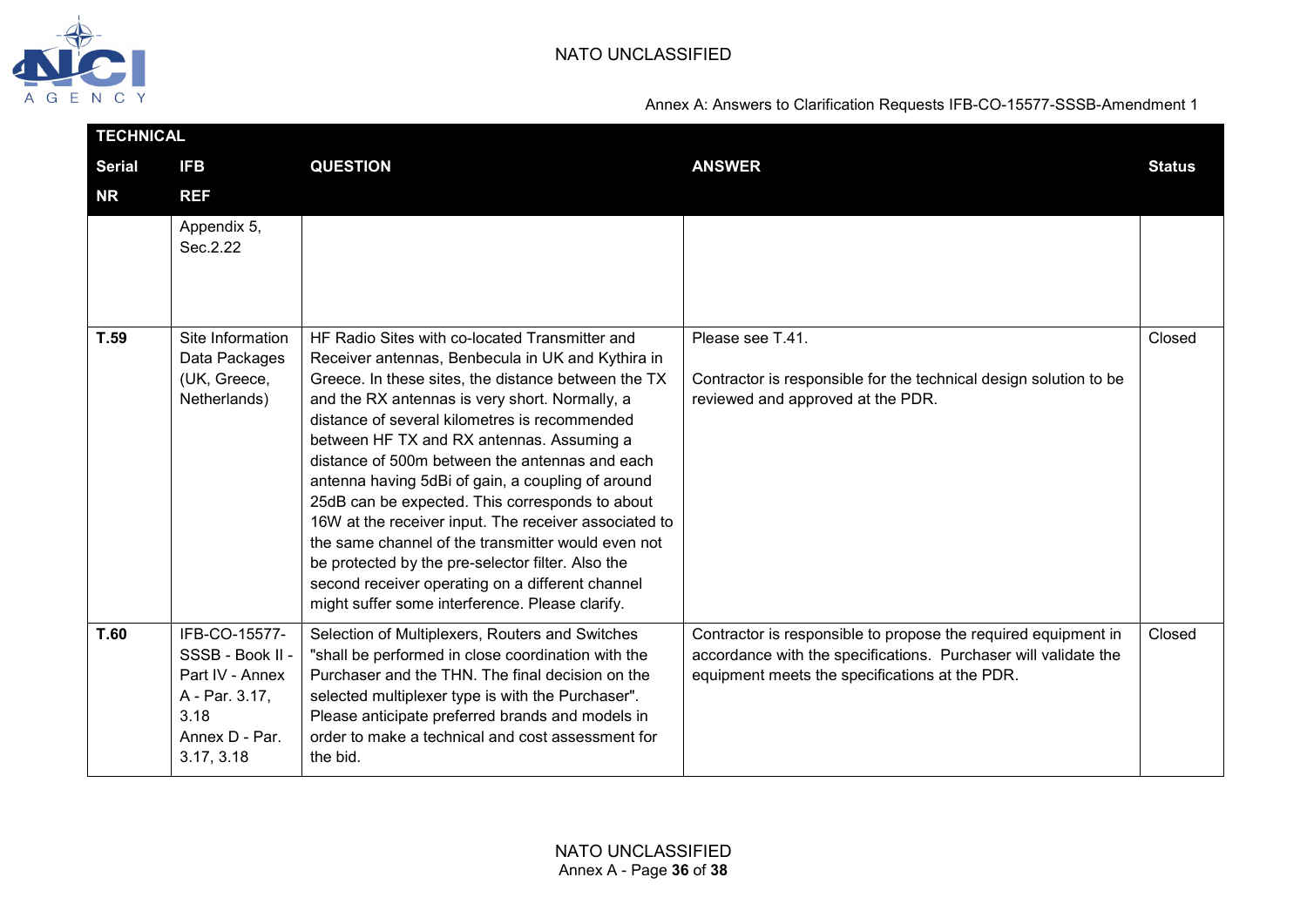

| <b>Serial</b><br><b>QUESTION</b><br><b>ANSWER</b><br><b>IFB</b><br><b>NR</b><br><b>REF</b><br>Annex G - Par.<br>3.17, 3.18<br>T.61<br>IFB-CO-15577-<br>The inter-site link between the HF TX and HF RX<br>Contractor is responsible for the technical design solution to be<br>SSSB - Book II -<br>sites employs Contractor furnished multiplexers.<br>reviewed and approved at the PDR. The technical design shall<br>Part IV - Annex<br>Among others, these multiplexers transport the L11<br>address the delays and synchronisation challenges and provide<br>A - Par. 2.11<br>signals from the HF Receivers to the L11 DTS at the<br>recommendations / requirements for the THN NDNs.<br>TX sites. This link is rather sensitive to time delay.<br>Annex D - Par.<br>2.2<br>For example: In the architecture for the link between<br>Annex G - Par.<br>Limnonari and Kartsinoudi in Greece there are three<br>2.14<br>DLOS hops and two IP routers. The multiplexers are<br>based on PCM technology; this means that the PCM<br>signal will be transported over IP, which introduces<br>arbitrary delays and synchronisation problems on the<br>multiplexers. In the Netherlands these links are<br>established via NDN. Considering that all these<br>delays and synchronisation issues are beyond the<br>control of the Contractor, please confirm that delay<br>and synchronization for inter-sites and intra-sites link<br>are under the responsibility of THN and Purchaser.<br>T.62<br>Par. 3.12 IFB-<br>As documented in section 3.12, the rack mountable<br>CO-15577-S ·<br>HF-RX multi- coupler allows the use of one HF<br>B-LJI<_-GR-<br>antenna with two (2) HF receivers. As we have seen<br>NL, Book II,<br>in the Limnonari, Sideros and Noordwijk sites | <b>TECHNICAL</b> |              |                                      |  |               |  |
|-----------------------------------------------------------------------------------------------------------------------------------------------------------------------------------------------------------------------------------------------------------------------------------------------------------------------------------------------------------------------------------------------------------------------------------------------------------------------------------------------------------------------------------------------------------------------------------------------------------------------------------------------------------------------------------------------------------------------------------------------------------------------------------------------------------------------------------------------------------------------------------------------------------------------------------------------------------------------------------------------------------------------------------------------------------------------------------------------------------------------------------------------------------------------------------------------------------------------------------------------------------------------------------------------------------------------------------------------------------------------------------------------------------------------------------------------------------------------------------------------------------------------------------------------------------------------------------------------------------------------------------------------------------------------------------------------------------------------------------------------------------------------------|------------------|--------------|--------------------------------------|--|---------------|--|
|                                                                                                                                                                                                                                                                                                                                                                                                                                                                                                                                                                                                                                                                                                                                                                                                                                                                                                                                                                                                                                                                                                                                                                                                                                                                                                                                                                                                                                                                                                                                                                                                                                                                                                                                                                             |                  |              |                                      |  | <b>Status</b> |  |
|                                                                                                                                                                                                                                                                                                                                                                                                                                                                                                                                                                                                                                                                                                                                                                                                                                                                                                                                                                                                                                                                                                                                                                                                                                                                                                                                                                                                                                                                                                                                                                                                                                                                                                                                                                             |                  |              |                                      |  |               |  |
|                                                                                                                                                                                                                                                                                                                                                                                                                                                                                                                                                                                                                                                                                                                                                                                                                                                                                                                                                                                                                                                                                                                                                                                                                                                                                                                                                                                                                                                                                                                                                                                                                                                                                                                                                                             |                  |              |                                      |  |               |  |
|                                                                                                                                                                                                                                                                                                                                                                                                                                                                                                                                                                                                                                                                                                                                                                                                                                                                                                                                                                                                                                                                                                                                                                                                                                                                                                                                                                                                                                                                                                                                                                                                                                                                                                                                                                             |                  |              |                                      |  | Closed        |  |
| Presentations Day I), the multi-coupler is connected                                                                                                                                                                                                                                                                                                                                                                                                                                                                                                                                                                                                                                                                                                                                                                                                                                                                                                                                                                                                                                                                                                                                                                                                                                                                                                                                                                                                                                                                                                                                                                                                                                                                                                                        |                  | Part IV SOW, | (SSSB-UK-GR-NLD Bidders Conference - |  | Open          |  |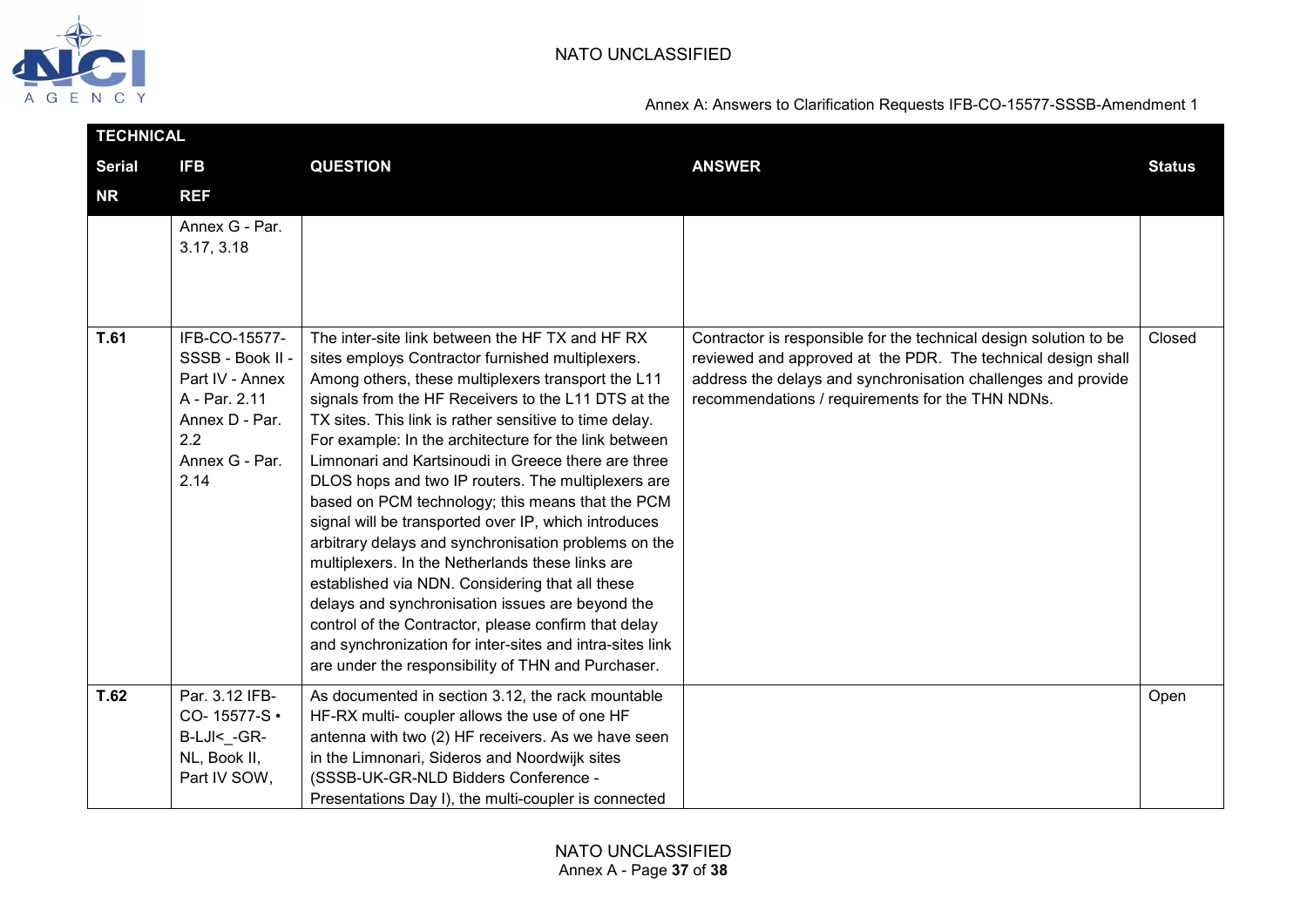

| <b>TECHNICAL</b> |                                                                                                                        |                                                                                                                                                                                                                                                                    |               |               |
|------------------|------------------------------------------------------------------------------------------------------------------------|--------------------------------------------------------------------------------------------------------------------------------------------------------------------------------------------------------------------------------------------------------------------|---------------|---------------|
| <b>Serial</b>    | <b>IFB</b>                                                                                                             | <b>QUESTION</b>                                                                                                                                                                                                                                                    | <b>ANSWER</b> | <b>Status</b> |
| NR               | <b>REF</b>                                                                                                             |                                                                                                                                                                                                                                                                    |               |               |
|                  | <b>ANNEX D</b><br>(SRS)                                                                                                | to more than two EF receivers. In order to avoid a<br>higher insertion loss, we suggest the installation of<br>an active 4:1 multi-coupler.                                                                                                                        |               |               |
| T.63             | Par. 19.2.3 IFB-<br>CO-15577-<br>SSSB-UK-GR-<br>NL, Book II,<br>Part IV SOW,<br><b>ANNEX I</b><br>(GRC RADIO<br>SITES) | Based upon the aforementioned paragraph (point a)<br>for what it concerns the life cycle of the buildings (50<br>yeas), we request whether the usage of a shelter or<br>similar alternative is considered acceptable instead<br>of the creation of a new building. |               | Open          |
| <b>T.64</b>      | Par. 23.1.11<br>IFB-CO-15577-<br>SSSB-UK-GR-<br>NL, Book II,<br>Part IV SOW,<br>ANNEX I (GRC<br>RADIO SITES)           | In the paragraph mentioned before, the mast,<br>antennas, foundation and ancillaries should have a<br>life cycle of at least 30 years without substantial<br>maintenance. Can you please specify what do you<br>mean by substantial maintenance?                   |               | Open          |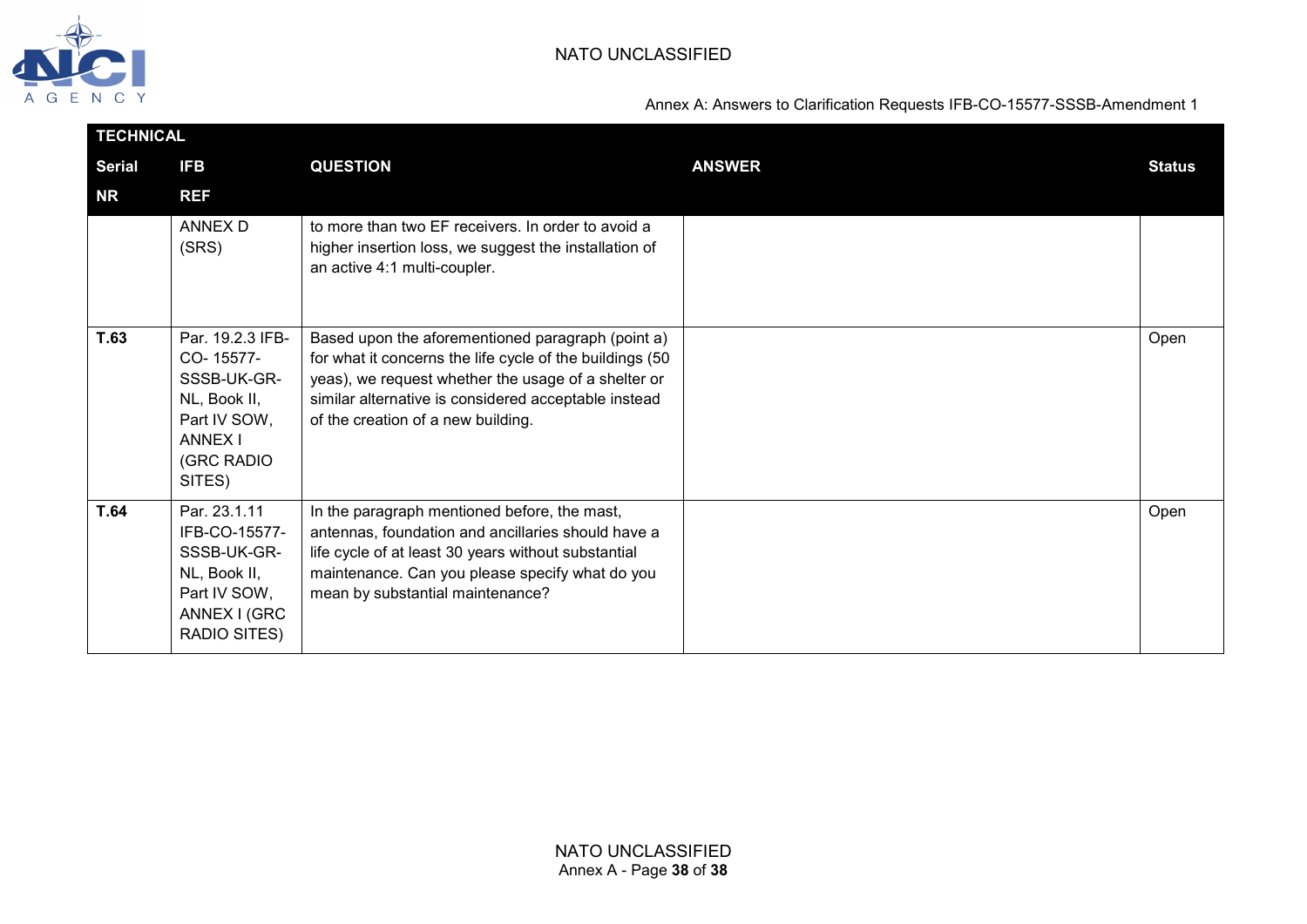### Annex B: Distribution List for IFB-CO-15577-SSSB-Amendment 1

## **ANNEX B**

## **Distribution List for IFB-CO-15577-SSSB-Amendment 1**

# **NATO Delegations (Attn: Investment Committee Adviser):**

| Albania               | 1 |
|-----------------------|---|
| Belgium               |   |
| <b>Bulgaria</b>       |   |
| Canada                |   |
| Croatia               |   |
| <b>Czech Republic</b> |   |
| <b>Denmark</b>        |   |
| Estonia               |   |
| France                |   |
| Germany               |   |
| Greece                |   |
| Hungary               |   |
| Iceland               |   |
| Italy                 |   |
| Latvia                |   |
| Lithuania             |   |
| Luxembourg            |   |
| The Netherlands       |   |
| Norway                |   |
| Poland                |   |
| Portugal              |   |
| Romania               |   |
| Slovakia              |   |
| Slovenia              |   |
| Spain                 |   |
| Turkey                |   |
| <b>United Kingdom</b> |   |
| <b>United States</b>  | 1 |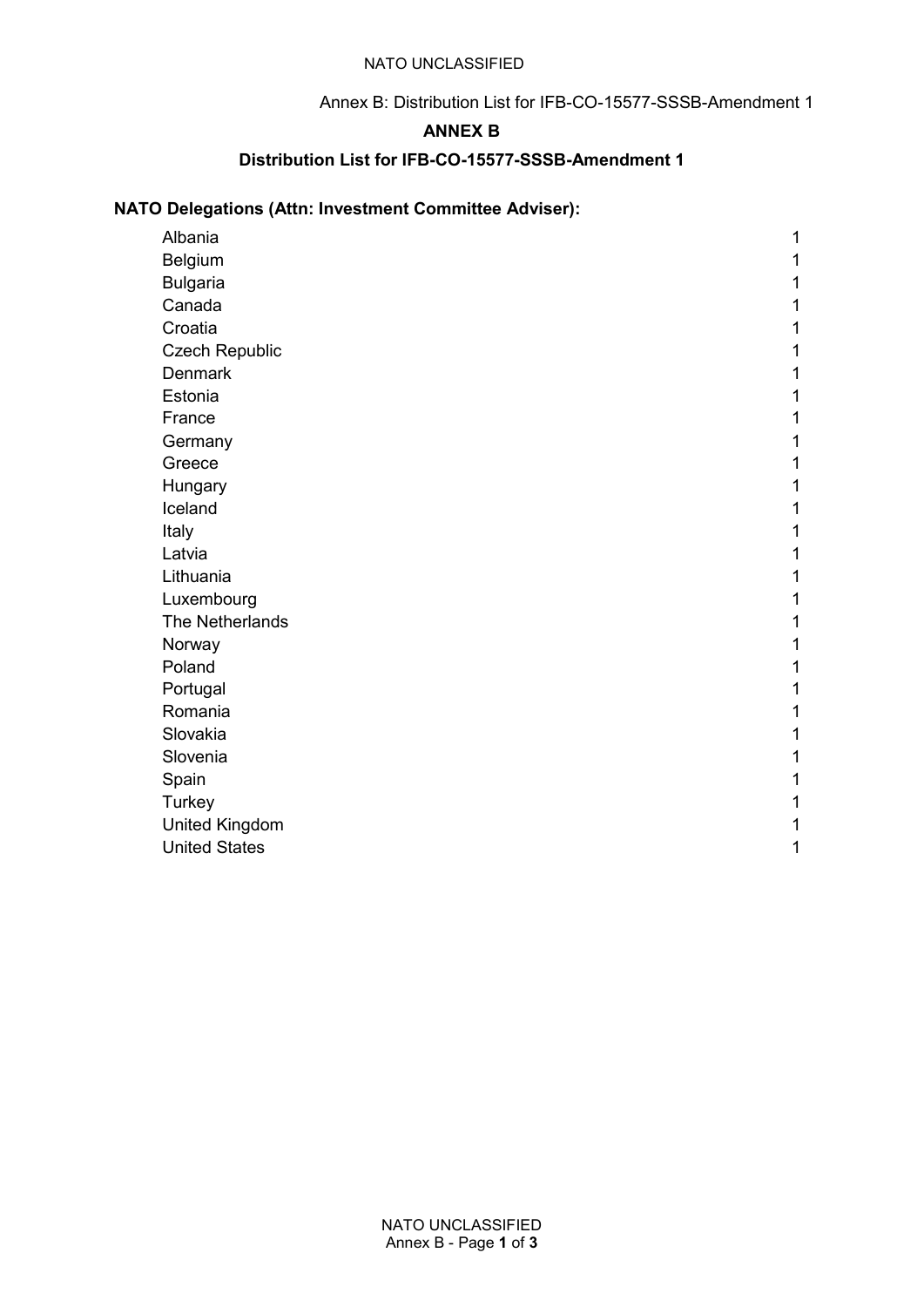| Annex B: Distribution List for IFB-CO-15577-SSSB-Amendment 1 |
|--------------------------------------------------------------|
|                                                              |

# **Belgian Ministry of Economic Affairs** 1

## **Embassies in Brussels (Attn: Commercial Attaché):**

| Albania               | 1 |
|-----------------------|---|
| Belgium               | 1 |
| <b>Bulgaria</b>       | 1 |
| Canada                | 1 |
| Croatia               | 1 |
| <b>Czech Republic</b> | 1 |
| <b>Denmark</b>        | 1 |
| Estonia               | 1 |
| France                | 1 |
| Germany               | 1 |
| Greece                | 1 |
| Hungary               | 1 |
| Iceland               | 1 |
| Italy                 | 1 |
| Latvia                | 1 |
| Lithuania             | 1 |
| Luxembourg            | 1 |
| The Netherlands       | 1 |
| Norway                | 1 |
| Poland                | 1 |
| Portugal              | 1 |
| Romania               | 1 |
| Slovakia              | 1 |
| Slovenia              | 1 |
| Spain                 | 1 |
| <b>Turkey</b>         | 1 |
| <b>United Kingdom</b> | 1 |
| <b>United States</b>  | 1 |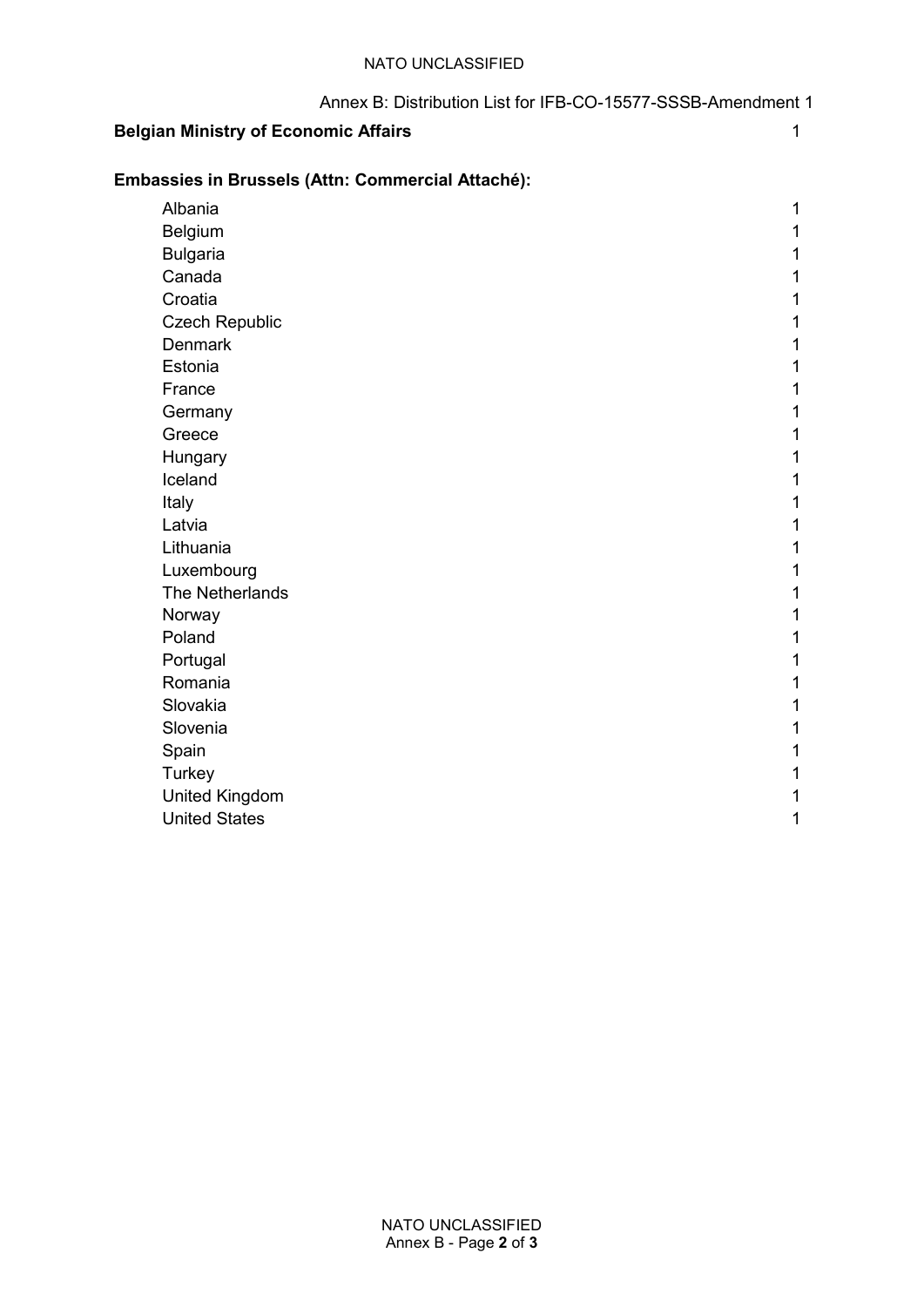## Annex B: Distribution List for IFB-CO-15577-SSSB-Amendment 1

# **NATO HQ**

|     | NATO Office of Resources<br>Capability Implementation Branch - Attn: Deputy Branch Chief       |  |
|-----|------------------------------------------------------------------------------------------------|--|
|     | Director, NATO HQ Communications and Information Staff, Attn:<br><b>Executive Co-Ordinator</b> |  |
|     | SACTREPEUR,<br>Attn: Infrastructure Assistant                                                  |  |
|     | <b>Strategic Commands</b>                                                                      |  |
| ACO | HQ SACT<br>Attn: R&D Contracting Office<br>Attn: SPT CIS Director                              |  |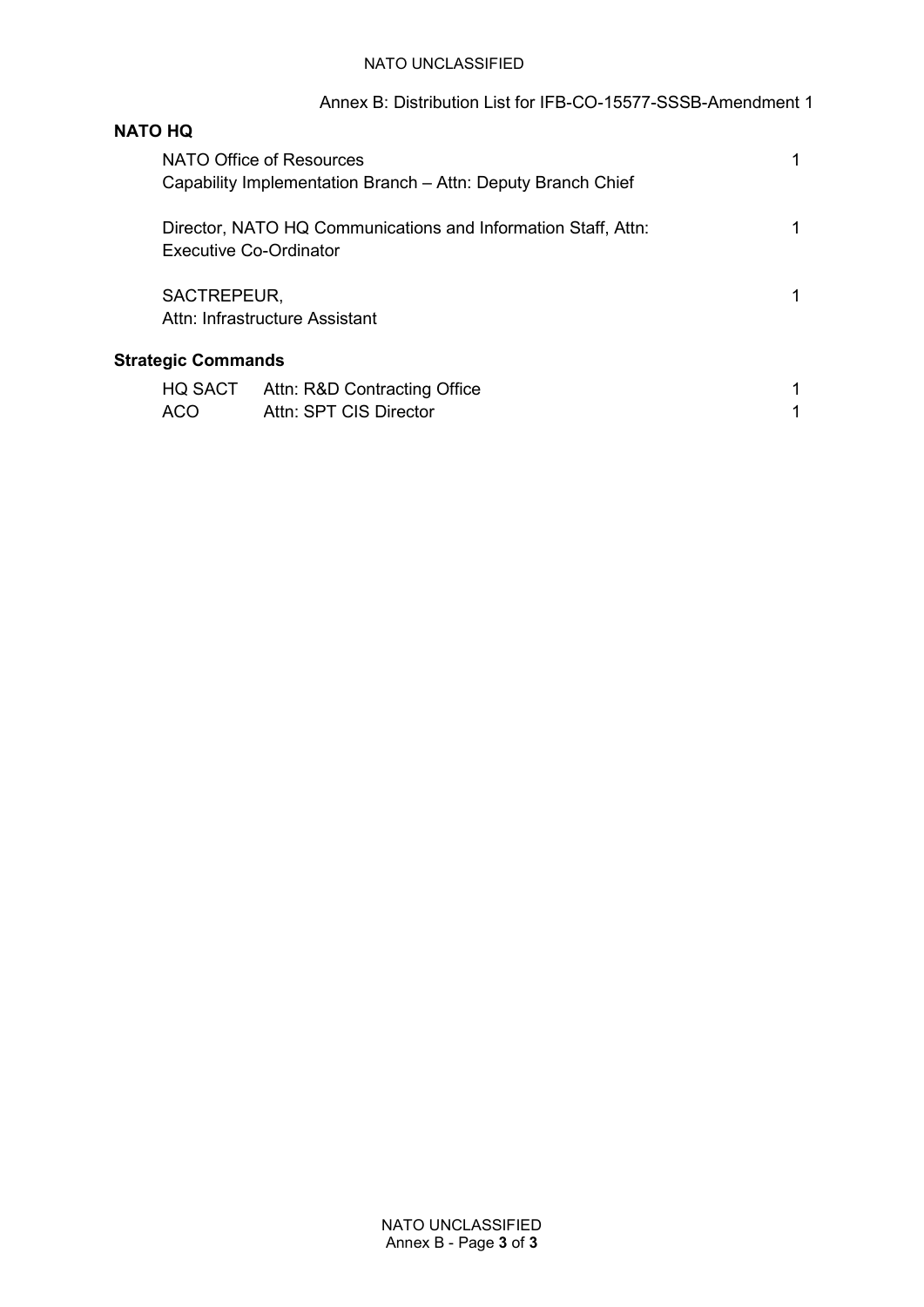Annex C: Final Bidders List for IFB-CO-15577-SSSB

## **ANNEX C**

## **Final Bidders List for IFB-CO-15577-SSSB**

| Item<br>No.             | <b>Prospective Bidder</b>                                        | <b>Nominated By</b> |
|-------------------------|------------------------------------------------------------------|---------------------|
| 1                       | <b>CISCO SYSTEMS BELGIUM</b>                                     | Belgium             |
|                         |                                                                  |                     |
| $\mathbf 2$             | ELEKTRICITEITSWERKEN NUYTS                                       | Belgium             |
| 3                       | <b>FORTINET</b>                                                  | Belgium             |
| $\overline{\mathbf{4}}$ | HEWLETT PACKARD ENTERPRISE BELGIUM                               | Belgium             |
| 5                       | <b>IBM BELGIUM</b>                                               | Belgium             |
| 6                       | <b>SECURITAS</b>                                                 | Belgium             |
| $\overline{7}$          | <b>ELECTRON PROGRESS EAD</b>                                     | <b>Bulgaria</b>     |
| 8                       | <b>KONTRAX AD</b>                                                | <b>Bulgaria</b>     |
|                         |                                                                  |                     |
| 9                       | <b>ROCK NETWORKS INC</b>                                         | Canada              |
| 10                      | <b>CS GROUP</b>                                                  | France              |
| 11                      | <b>NEXEYA France</b>                                             | France              |
|                         | Thales SIX GTS France SAS                                        |                     |
| 12<br>13                |                                                                  | France              |
|                         | <b>CESTRON INTERNATIONAL GMBH</b>                                | Germany             |
| 14                      | ESG ELEKTRONIKSYSTEM UND LOGISTIK GMBH                           | Germany             |
| 15                      | HAGENUK MARINEKOMMUNIKATION GMBH                                 | Germany             |
|                         |                                                                  |                     |
| 16                      | IBM DEUTSCHLAND GMBH                                             | Germany             |
| 17                      | <b>INFODAS GMBH</b>                                              | Germany             |
|                         |                                                                  |                     |
| 18                      | ROHDE & SCHWARZ GMBH & COKG                                      | Germany             |
| 19                      | <b>INTRACOM DEFENSE SINGLE MEMBER SA</b>                         | Greece              |
|                         |                                                                  |                     |
| 20<br>21                | <b>INTRACOM TELECOM SA</b><br><b>SCYTALYS SA</b>                 | Greece<br>Greece    |
|                         |                                                                  |                     |
| 22                      | SPACE HELLAS SA                                                  | Greece              |
| 23<br>24                | <b>SSA SA</b>                                                    | Greece              |
|                         | THALES HELLAS                                                    | Greece              |
| 25<br>26                | ALMAVIVA S.p.A.<br>GENERAL DYNAMICS MISSION SYSTEMS ITALY S.R.L. | Italy<br>Italy      |
|                         |                                                                  |                     |
| 27                      | IES S.R.L.                                                       | Italy               |
| 28                      | LEONARDO S.p.A.                                                  | Italy               |
| 29                      | SIMETEL S.p.A.                                                   | Italy               |
| 30                      | ROHDE & SCHWARZ BENELUX BV                                       | Netherlands         |
| 31                      | <b>INDRA SISTEMAS S.A.</b>                                       | Spain               |